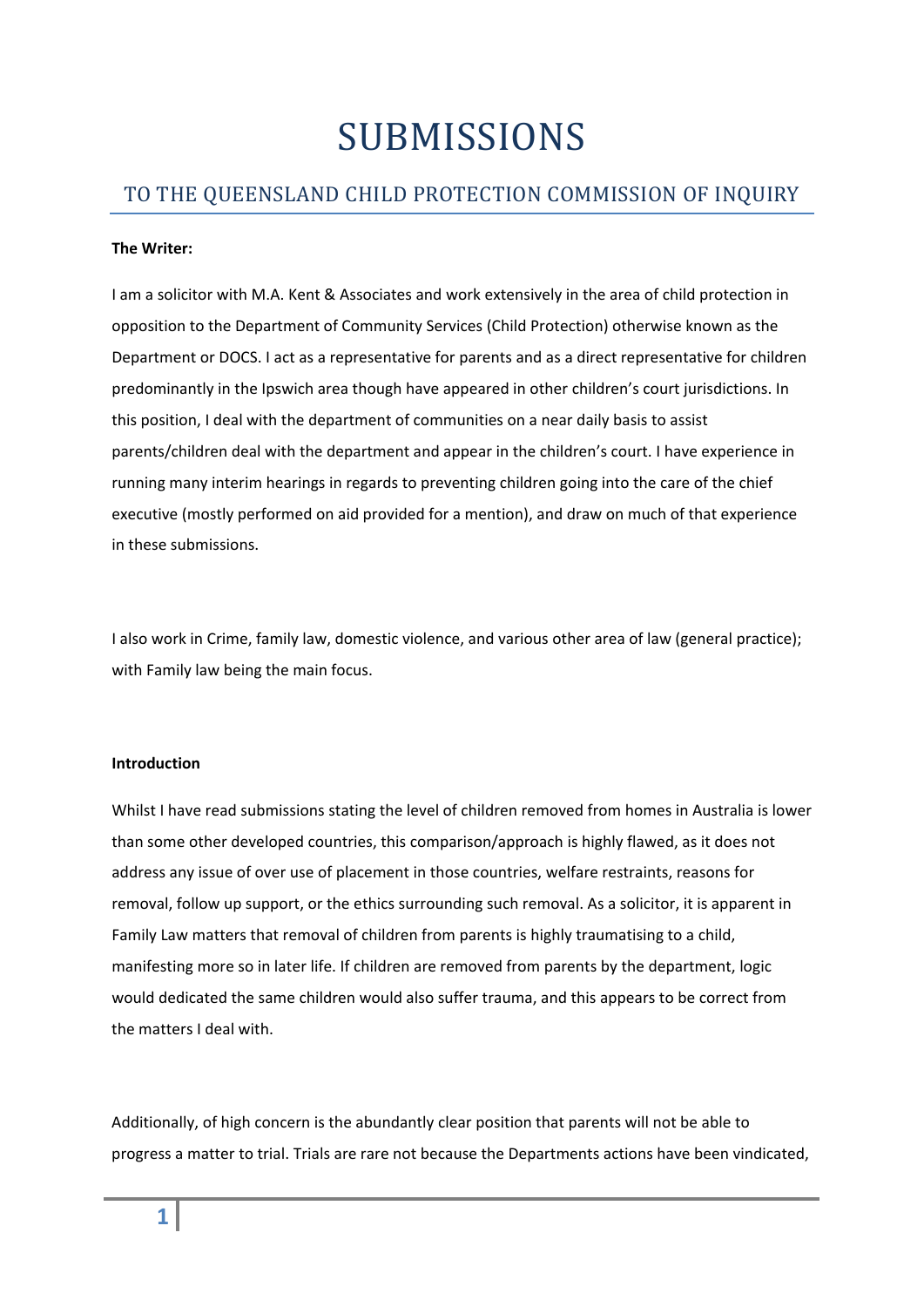but because parents simply cannot compete with the department and/or are unable to fund representation (as Legal Aid for trials is extremely rare).

There are many aspects of the Child Protection Act 1999 (the Act) and its implementation by the Department which do not adequately address needs or rights of children – we seek to protect them, but will traumatise them to find out if there actually is a need for that protection. These concerns are shared among all solicitors and barristers I have regular contact with (including barristers that have represented the department), parents of children in the care of the chief executive, and even staff within the Department. The failings of the Department are a major topic for solicitors dealing with the Department which greatly concerns us. These submissions however are based on my own experiences with the Department and deal predominantly with:

- a. Poor implementation of the Act by the department,
- b. Trauma suffered by children in the care of the chief executive compared to actual risk of harm with parents,
- c. Lack of contact with parents when children are taken into the care of the chief executive,
- d. Level of "burden of proof" displayed in children's court (particularly at interim hearings),
- e. Time taken to get to trial
- f. Lack of ability to award costs at children's court (being my main overriding concern), and
- g. The departments lack of understanding or vetting of affidavits and supportive evidence.

Other matters of concern include the department rarely following case plans and then blaming parents (i.e. stating they will provide timely support outlined in plans such as counselling, support for families, training for parents, funds for transport, etc… but not following up on these ideals), bullying of parents (including coercion to sign consent orders), a lack of transparency as to decision making, miss representation of information, breaches of privacy, who is a parent within the meaning of the Act, and misuse of a parents private and personal history.

These submissions are structured to list topics, provide anonymous examples where possible, and recommendations. I am quite open to discussing these submissions if so required.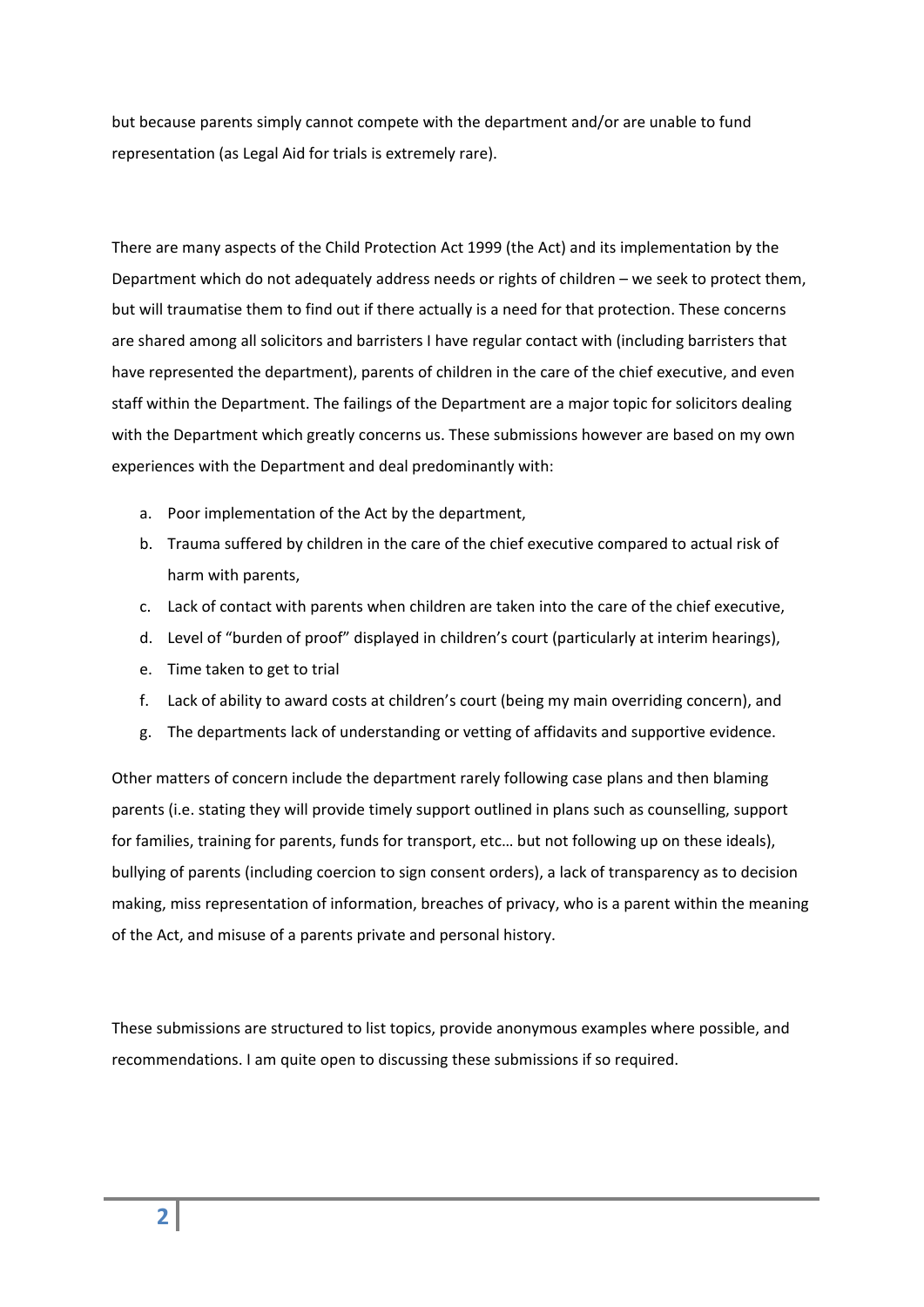# 1. Table of contents:

<span id="page-2-0"></span>

| $\mathbf{1}$ . |  |
|----------------|--|
| 2.             |  |
| 3.             |  |
| 4.             |  |
| 5.             |  |
| 6.             |  |
| 7.             |  |
| 8.             |  |
| 9.             |  |
| 10.            |  |
| 11.            |  |
| 12.            |  |
| 13.            |  |
| 14.            |  |
| 15.            |  |
| 16.            |  |
| 17.            |  |
| 18.            |  |
| 19.            |  |
| 20.            |  |
| 21.            |  |
| 22.            |  |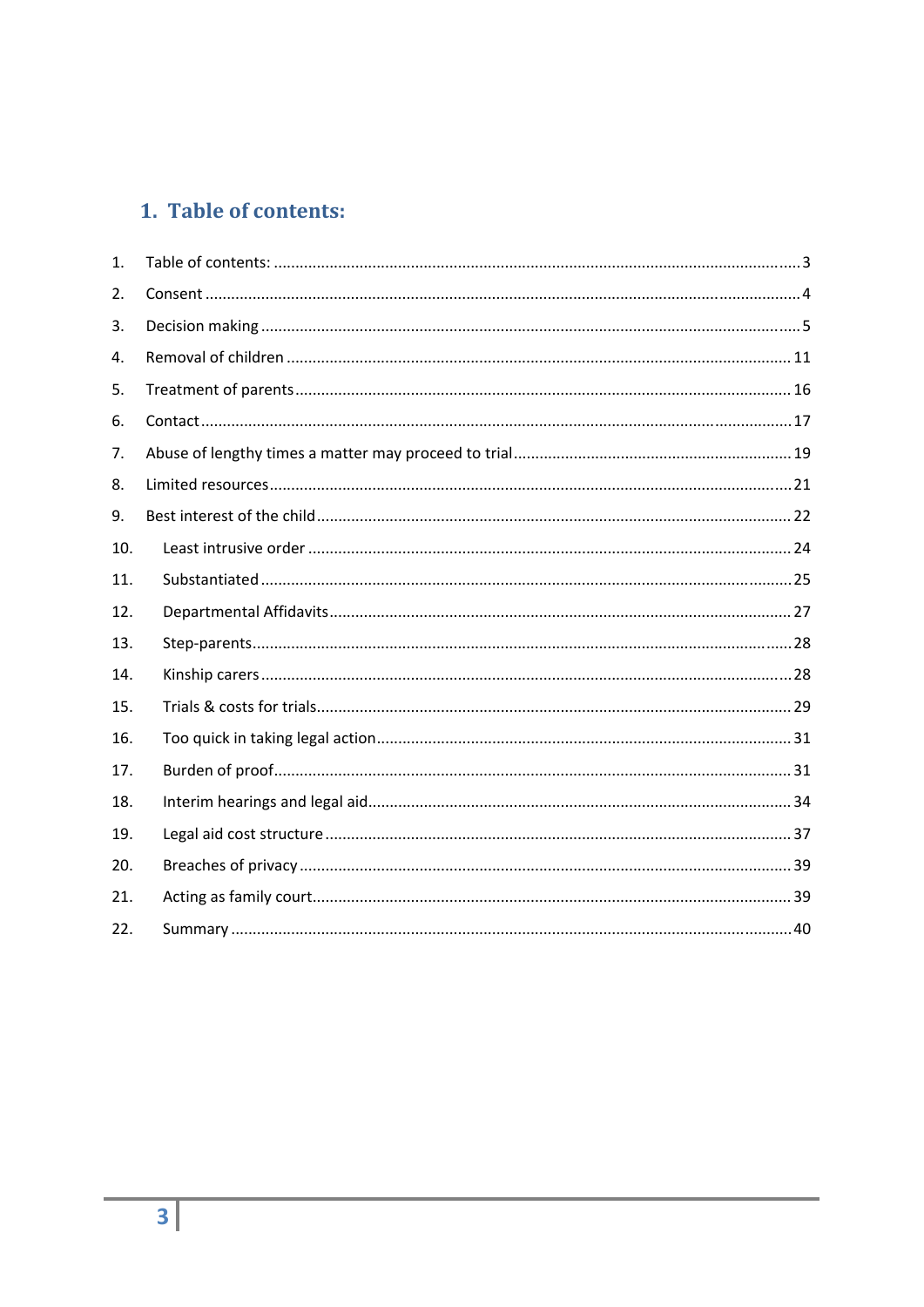### <span id="page-3-0"></span>**2. Consent**

I will discuss consent latter in the submission again but it should be noted consent does not in any way mean a parent wishes or voluntarily agrees a child should be in the care of the chief executive, or even have the department enter their homes to speak with their children. In the vast majority of cases, consent is through duress of the system ‐ lack of legal aid, feeling of hopelessness, time it takes to actually have a trial, bullying by the department, the parent being made to feel they are inadequate or a combination of the above. At a trial, parents know full well they are out gunned by the department who will have a solicitor, barrister, and no threat of providing costs if the department is unsuccessful. Parents feel the Separate representative and the department are out to get them, and have no‐knowledge of how to conduct a trial or cross examine a witness. Consent is often sold to parents as a way to see an end date on an order and for things to move forward (though things should be moving forward in any case). Solicitors are equally to blame for parents consenting, however to be fair to solicitors, they are not funded to actually do anything for parents beyond explaining what is currently happening and accepting adjournments in court.

#### **Example**

A mother had 2 children. child 1 was approximately 1 year old, but had by this time suffered 2 sets of injuries. Child 2 being approximately 3 years old was in perfect condition. The first injury of child 1 was getting her arm caught in the bars of her cot. The treating GP stated that whilst not overly common, this did happen from time to time and treated the arm. The mother moved the child to a porter cot so this would not happen again. The second injury was a result of child 2 jumping from the family bed into the now lower set porter cot; Child 1 cried but did not seem physically injured and recovered fairly quickly. The mother noticed over the next couple of days child 1 was not weight bearing when trying to stand/walk, so the mother took child 1 to a local hospital. The new injury coupled with the history of the previous injury was then written down as suspicions. The department removed both children from the mother despite the child 2 having no injuries. An attempt at an interim hearing to have the children returned failed due to the "totality" of injuries and lack of evidence to support the mother not causing the injury – essentially the magistrate was playing it carful which is usually the case. There was of course no way to show the mother did not cause the injury.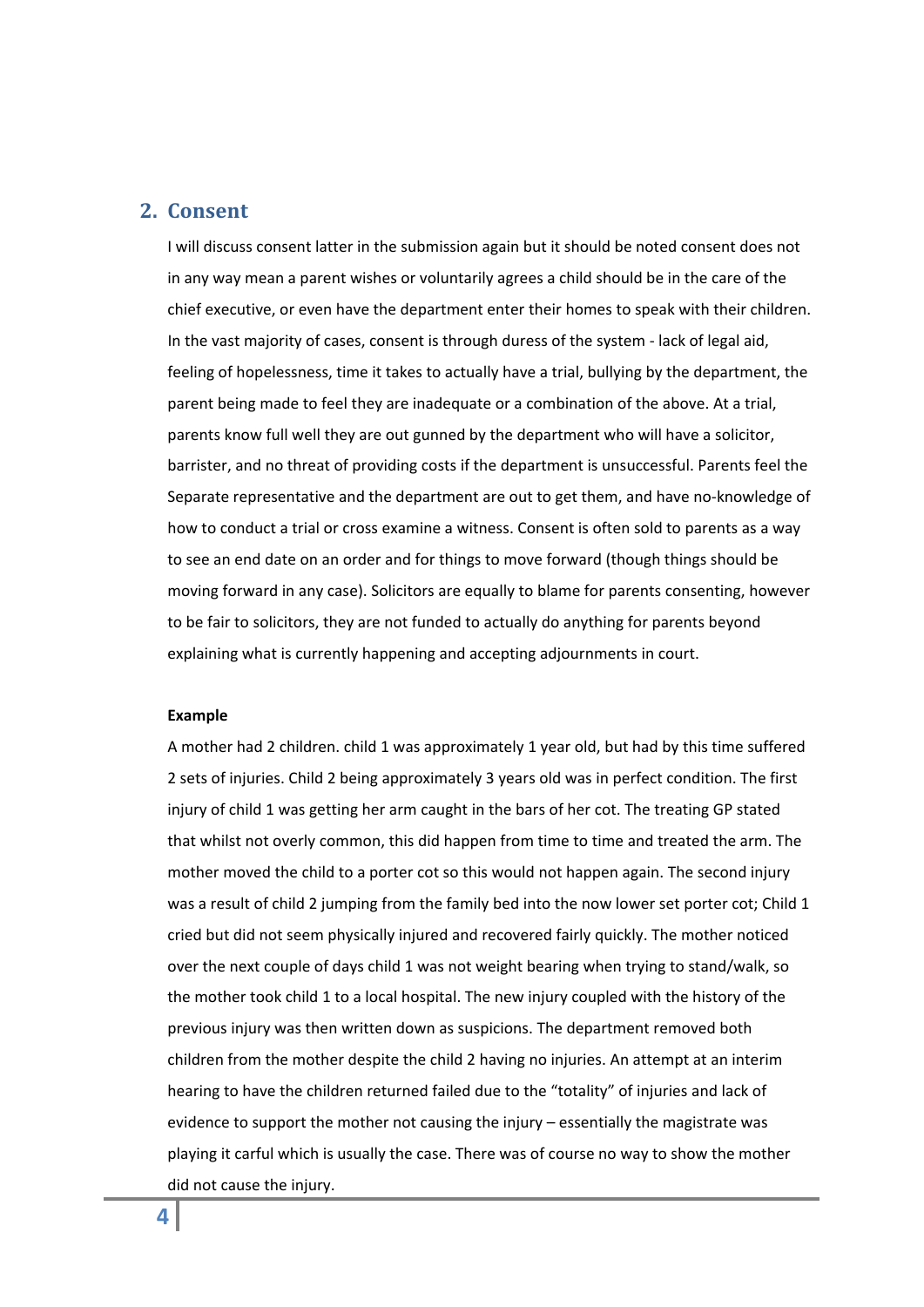Failing at an interim hearing, the client knew full well a trial was a year away, and the order being sought was only for 1 year to the chief executive. The mother consented to the orders sought because she knew the length of time to the trial was a long way off, legal aid would not be coming, and it was a waste of time resisting as she could not prove anything; whilst the department could not prove she did injure the child, expert evidence has already said "it is suspicious". At no time did the Mother agree the injuries were caused by her which unfortunately means the Department would work slowly with reunification as the Department are already of the mindset that the mother caused the injury and that the mother simply won't admit it. The mother shortly after consenting to the orders had a third child with her partner and that child was taken about a week after birth and ultimately the mother consented to the order over the baby as well stating "none of it is true, but I can't prove it and I can't fight it". Whilst it is the department that has the onus of proof, they do not have that onus until a trial (which rarely occurs).

### <span id="page-4-0"></span>**3.** Decision making

Decision making almost seems random and is not uniformly implemented; paticulary between regional departments. A set of stringent regulations for implementing conduct is desperately needed (or needs to be followed if one does exist). Such policies should also be open and transparent to solicitors, parents and the public. Case workers (otherwise known as a "CSO") change regularly and is a big complaint between parents. It is not uncommon to have 6 or 7 case workers throughout the duration of a set of consent orders. This leads to major frustration among parents and children, as each CSO or team leader seem to have their own reporting styles and make varying decisions resulting in fluctuations of cooperation from parents and lose or increase in contact with children in the Departments care. Simply put, information is lost, mishandling of information, or interpreted in a different light that what was actually explained. As a result, some decisions seem completely irrational and quite inconsistent with previous team leaders or case workers. As a new CSO is brought on board, matters can also stagnate with no progression at all for a good period of time.

Decision making does not stem from guidance from the Act, but an element of control. For example, a major grievance comes from CSO or team leaders ignoring section 5B of the Act, in particular 5B (k)(i) – "a child should have stable living arrangements including arrangements that provide – for a stable connection with the child's family and community,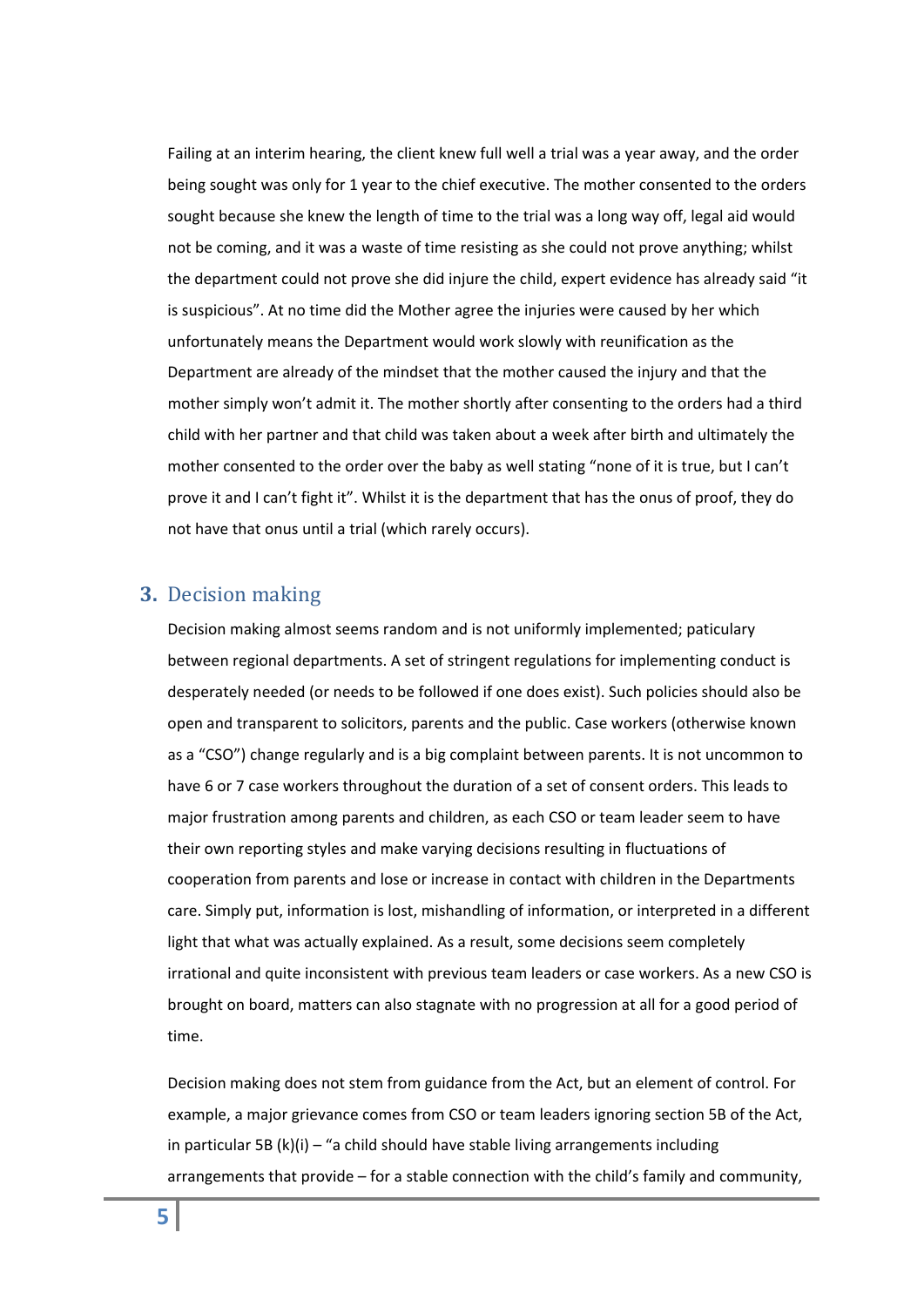to the extent that is in the child's best interest". The use of "in the child's best interest" as a term is highly subjective and poorly defined – the term will be used to justify a child having 1 hours contact with parents for months on end, or alternately removal of contact altogether. I'm aware of other matters where contact was set at 1 hour a month; usually because a parent will not engage constructively with the department (i.e. punishment). This is crushing to a child who only knows their parent, but is standard practice for all children entering care. No reasoning is given for such minimal contact except to say "we feel it is in the child's best interest to have limited contact at this time"… no reason for this "feeling" can be given. All the literature, family reports (from family law matters), and research I can find supports the idea that "increasing meaningful time is positive for the childs development". Every Federal magistrate or judge working in family law seems to say the same thing.

I do note, social assessment reports based on material supplied by the department (not the parents) and interviews with parents seem often to support the department; which is probably because the departments will make their own findings and this may very well influence an outcome. In one example, a parent said she used to drink a bit when she went out with friends (referring to alcohol consumption when she was in her late teens/early twenties), this was interpreted as a concern the mother may be a "binge drinker". The "May be" is then approached with a mindset of "is a binge drinker" and the mother was forced to attend ATODS, counselling, and have restricted time with the children when in fact she only drank moderately; or no more than other late teens who go to nightclubs.

In another quick example, a mother gave up drinking altogether just to show she had no dependence on alcohol. Most parents express the reports are not even handed, jump to conclusions, misrepresent the way answers are given, and make suppositions based on departmental material (which is often erroneous). Often parents misinterpret questions and try to give an "honest" answer to the way they interpreted the answer. The department will also use results from multiple choice tests to identify people's state of mind and use the result as if they are proven fact. This is akin to an anti‐scientific approach to solving a problem, instead of trying to disprove something to be satisfied it is true, the department pick a topic and just try to prove it is correct; which is usually quite easy to do as you can ignore the evidence which does not support a given finding.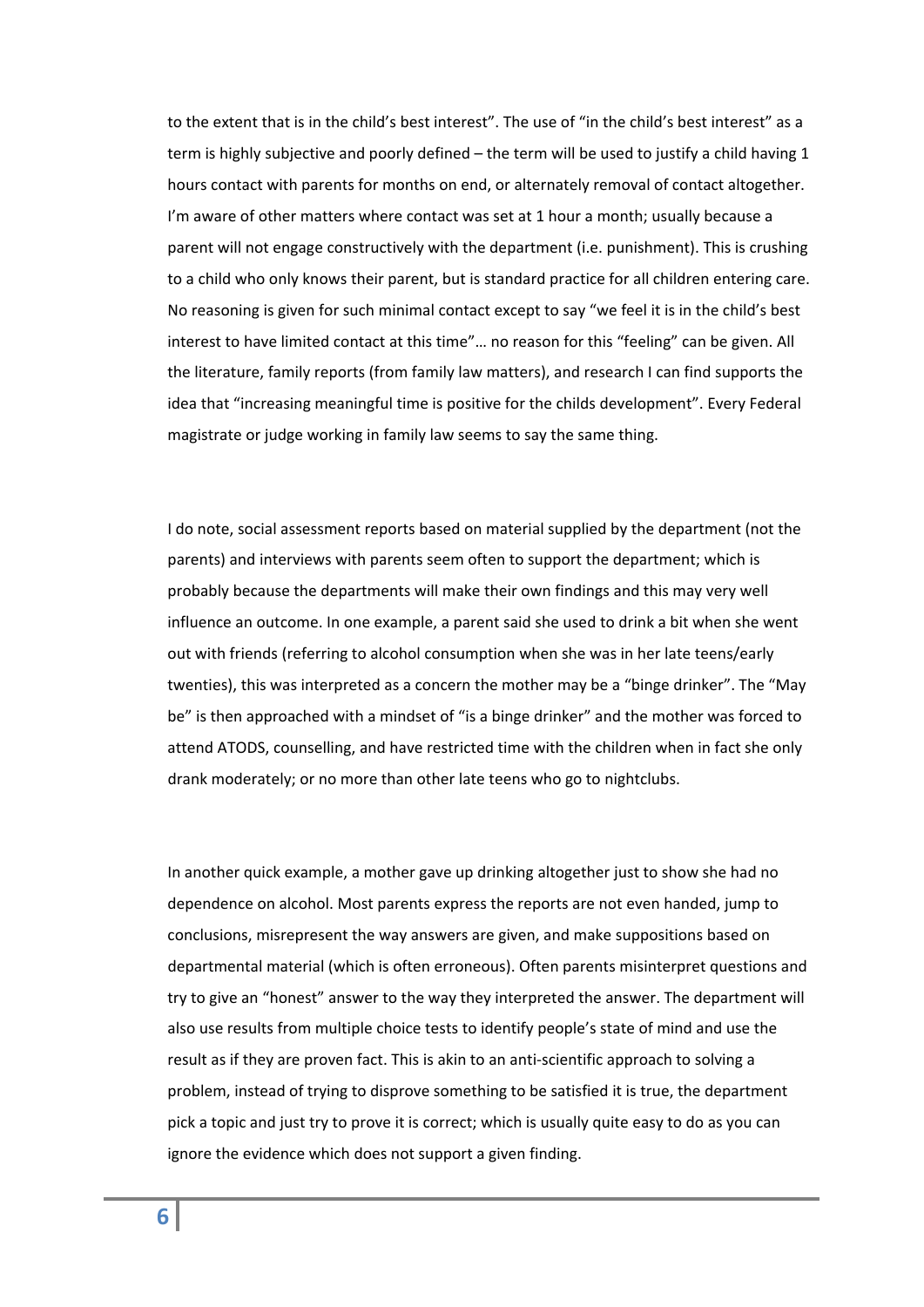In yet a further example, a mother had 4 children, 1 child was in her care, 2 boys with one regional department, and a girl with another regional department. The 2 boys were returned to the mother through negotiations with the department, who ultimately stated the mother was "willing and able" to care for the children. The other regional department however stated the mother was not "willing and able", and as such, would not return the girl to the mothers care.

#### **Example**

As an example of inconsistent decision making ‐ A father was removed from the home on alleged carnal knowledge charges (latter nollied by the DPP). The mother did not believe her husband guilty of the carnal knowledge charge (for very good reasons). A FIS report was conducted over 6 home visits and numerous conciliations with the mother by telephone, with the report writer concluding the mother was protective of the children, and would be able to supervise the father with the children, particularly if the charges were dropped or he was found not guilty (which was the case). However because the mother did not believe the charges, the department set about trying to remove the children instead of supporting the family. Luckily for the mother, we appeared at an interim hearing and were able to retain the children with the mother. The department's position would not change despite the charges being dropped, as the department held the view the father had not been tried at a civil level and thusly he was still deemed as being guilty – the abuse was substantiated on just the evidence of the child.

The department's various affidavits were littered with comments which indicated the father being "an offender", and a further report was commissioned by the department for a physiatrist to assess the father as a "reoffend" and the mothers' propensity to care for the children with the chance of the father reoffending. Naturally as the mother did not believe the charges, she failed 9 out of 10 of the protective requirements – because the mother did not believe the charges. Indeed, at almost every contact, and certainly every discussion I attended between the Department and the mother, the department also ways pressed the mother on not believing the charges.

Subsequently, when the mother asked the Department if she could supervise the father to visit the children for Christmas, it was refused. When the mother wanted the father to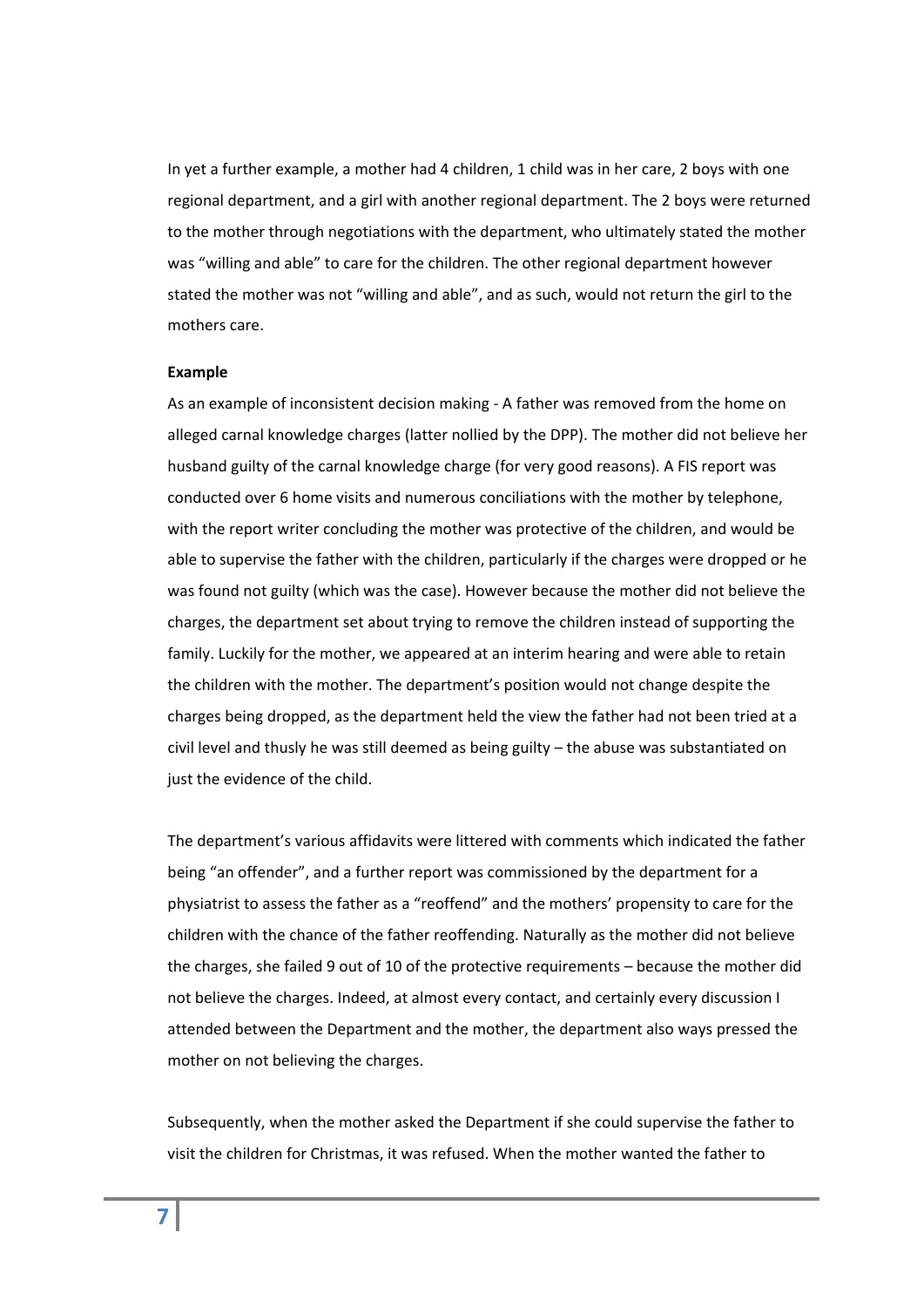attend her daughter's wedding this was also refused, even when the mother asked if someone at the wedding could supervised – the answer was "no", because the person supervising would not be aware of the fathers grooming or predatory behaviours. The mother made an application to QCAT to review the decision, however QCAT did not feel they had jurisdiction to review the decision of why the mother could not supervise such contact.

It is frustrating that the department who are not qualified to assess evidence do exactly that on a daily basis at such an intrusive level, children are removed from the home because of it. If there was training put in place this would not have happened. In this example, the department could certainly remain suspicion of the father, but the conduct was to try and force the mother into believing the charges. It followed, that when the first order expired, the department applied for another order for the children to be placed into the care of the Department.

- Having read the original transcript for the complainant, it was clearly obvious that the evidence provided by the complainant child was very inconsistent and undescriptive with no particularisation of any events, or even credible descriptions. She struggled to indicate what actually happens in sex beyond high school sex education, and even missed important information whilst contradicting herself over the course of 2 separate interviews.
- By the time a prerecord was performed, the DPP were satisfied there was no case. They went as far as to say in email communication with the department that there were too many conflicting problems with the evidence of the child and as such the charges were Nollied; something the DPP rarely do, as they would usually run the trial in any case.
- Over the period of one and a half years on a PSO (only because at the original interim hearing the department were unsuccessful at retaining care of the children) there had been no complaint of any sexual harassment or domestic violence,

Yet despite all this, the department sought fit to apply for a new order placing the children into the care to the chief executive based on the concept the mother did not believe the charges (even though at this point it was known the charges had been Nolled). What the CSO commented in the application as being fact and swearing to same, was a position on evidence which she was not qualified to make which had influence each report writer that was asked to assess the family (i.e. treating the father as a "reoffender"). Whilst there were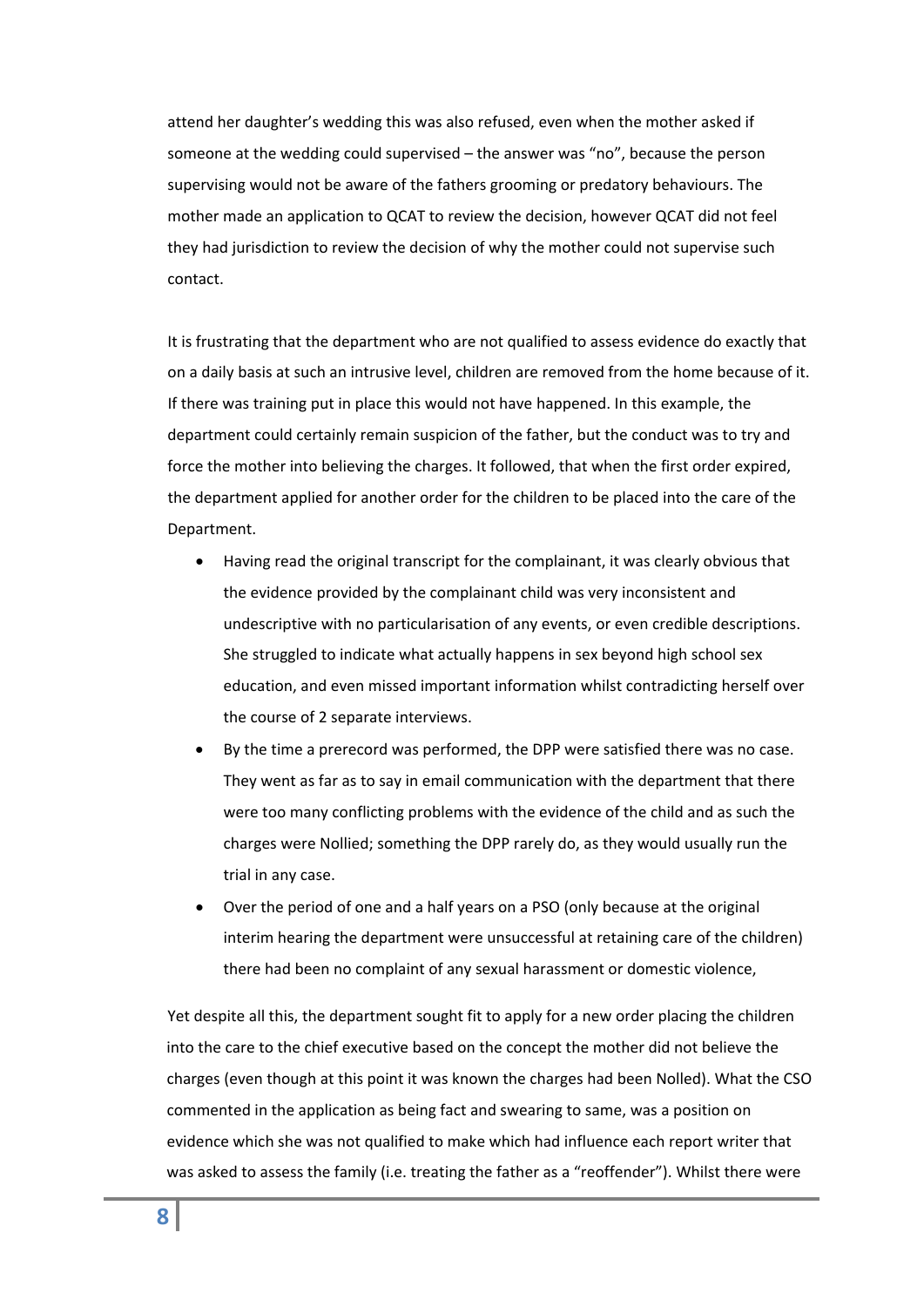other factors, the magistrate with regards to the second interim hearing again did not award custody to the chief executive; but had I not been there to run a mention as an interim hearing (devoting considerable time to draw up the Affidavit of the mothers in my own time), the children would certainly have been removed.

#### **Example**

In another matter, the Department became involved in a family dispute and clearly took the fathers side; the father being a professional in the medical industry and who also informed the department that the mother had a mental illness sighting a bi‐polar disorder and schizophrenia which were latter shown to be incorrect.

The mother instructed that she had left the family home due to domestic violence on 3 occasions which was deemed stressful on the children by the Department; and probably was. The department listed however several concerns which included things such as the eldest child not wanting the mother to enter her bedroom (after the mother had discovered a diary there), the mother not allowing the child to enter the main bedroom, a eldest child not having much sleep (this was just prior to end of year exams), the father wanting religious counselling for his children as opposed to other forms of counselling, and a few other minor concerns which were on the whole clearly parenting issues. Domestic violence however was not listed as a concern; possibly because the father was stating the mother simply suffered from mental illness and there was no domestic violence. The majority of evidence was from the eldest daughter (16 years of age) and the father, with the mother not being consulted. After receiving a referral for the matter, I appeared at the children's court and argued the Departments application solely related to parenting issues and not child safety issued. My intention was to prevent any interim orders for the mother to have limited contact with all her children as had previously been eluded to in communications with the mother by the department. I was unclear as to the orders the Department actually wanted, as when I enquired by email as to the concerns of the department (as I could not see any genuine concerns in the material provided), I received correspondence from the team leader to not again communicate with the Department on this matter.

It turned out the department were not seeking any orders on the day when I appeared for the next mention, but still persisted with their application for a PSO only. The application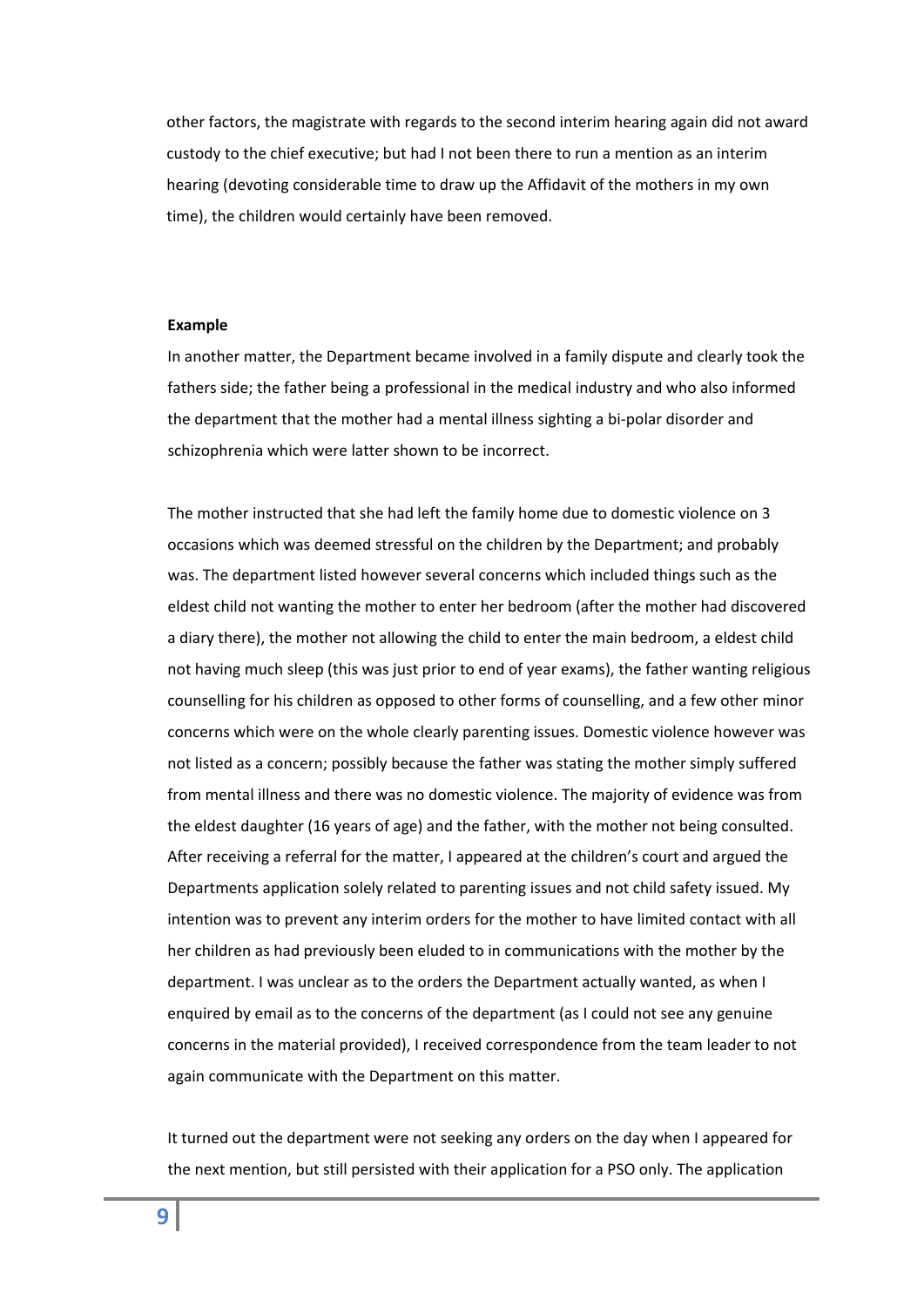made little sense as I was told by the team leader if the mother had contact with the children at the home, the children would be removed from the parents and placed into care. If the department were making such threats, why not just put it in the application? As there was no PSO in place yet, it made little sense the departments would be interviewing the children, making such threats, and still not consulting with the mother. At the mention, I brought to the attention of the court that I had received correspondence stating I was not to have further contact with the Department, the departments threats which did not appear in the application, and the department only acting on concerns provided by the father. The Magistrate essentially told the Department the mother was entitled to representation and no orders were made that day with no progress what so ever.

At a subsequent family group meeting, the department seemed to depart from their wanting the mother to have some sort of supervised contact with the children, but persisted in wanting a PSO. Concurrently the Department did encouraged the father to apply for a DVO against the mother and to place the children on the DVO which he did. I then had the children removed from the DVO application at an interim hearing in DV court with the parents ultimately consenting to DVO's against each other on the minimum terms for 1 year.

The department then encouraged the father to apply to the federal magistrate's (FM) court for orders over the children and that they would offer their support. I informed both the father and the department that it was highly likely this would not be possible due to s69zk of the Family Law Act 1977 which prevented the FM court making orders where the Department already have orders over the care of children – including a PSO. A disagreement ensured with the team leader over this very point with the department stating that the FM court would have jurisdiction to deal with the matter. I found the team leader was quite unprofessional throughout our dealings as she did not want to talk to me at all.

Despite this, the department encouraged the application to the FM court and the father followed through with his application. At the FM court after allowing the department to be made a party to the application, we were told by the FM court they would not hear the matter whilst the department had a PSO relying on section 69zk. We (both the mothers and fathers representatives) then threatened costs against the department as they would not provide a letter supporting the court having jurisdiction, yet were responsible for the application not going any further.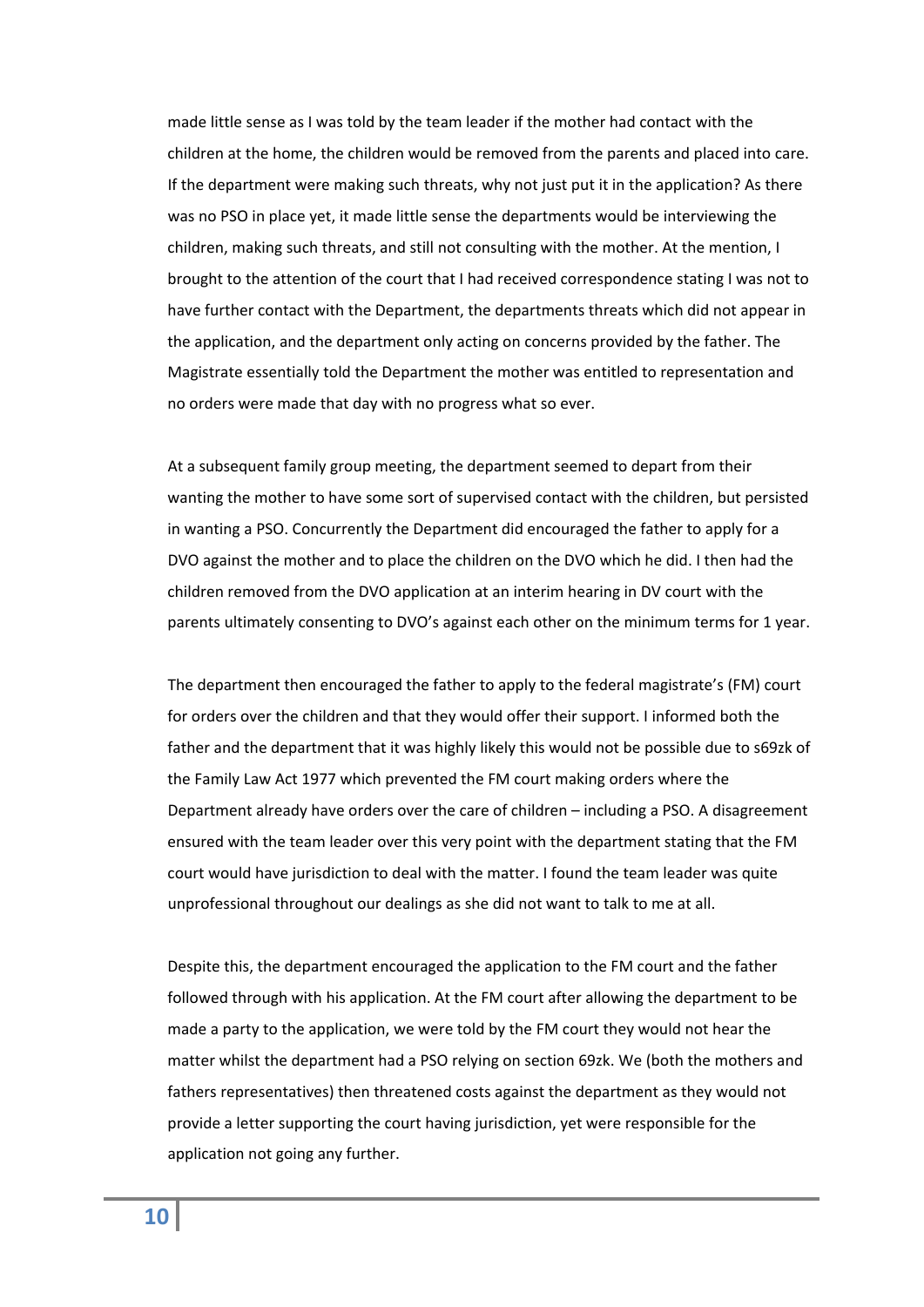The department then applied to have the PSO dismissed at children's court stating the concerns of the department were now only parenting issues. The Children's court magistrate comment "but no‐body dismisses a PSO". The matter is now proceeding in the correct jurisdiction where it will be dealt with even-handedly.

The example demonstrates the department providing advice in areas they know little about, bullying, and reluctance to work with solicitors, and taking clear sides of a given parent without consultation of the other parent. Admittedly, not all regions of the Department work this poorly, noting this region was not in the Ipswich area; however it shows the inconsistency of training at the team leader level.

#### **Recommendations**

A set of regulations be implemented to guild for decision making which is also focused on the needs of the family, not just the children. Decision making need also be more universal and regulations may help provide such clarity. Training should also provide for objectivity when receiving complaint from one parent to another. Setting out concepts of parenting issues and child safety issues would help enormously.

### <span id="page-10-0"></span>**4.** Removal of children

Often children are removed with no contact with their parents, or 1 hours supervised contact once a week in a small room (or even 1 hour over a month to be in a location very remote from the parent). This level of contact is said to be reviewable every 4 to 6 weeks, but due to trauma suffered by the child and separation anxiety, contact can easily be removed altogether to remove separation anxiety and/or ongoing trauma (instead of increasing contact). This act is often viewed by children as a punishment on them. Also over a period of 4 to 6 weeks, reviews often do not occur, or a level of stagnation occurs because the department need to continue to monitor the situation, perform drug tests, or some other reason. The review more often than not will not be done in consultation with the children or the parents.

Parents are restricted from talking about any proceedings with children, reasons for removal, the children's wants, needs, or aspirations for return to the family. As counselling is often not provided for some time, the child naturally blame themselves. Often health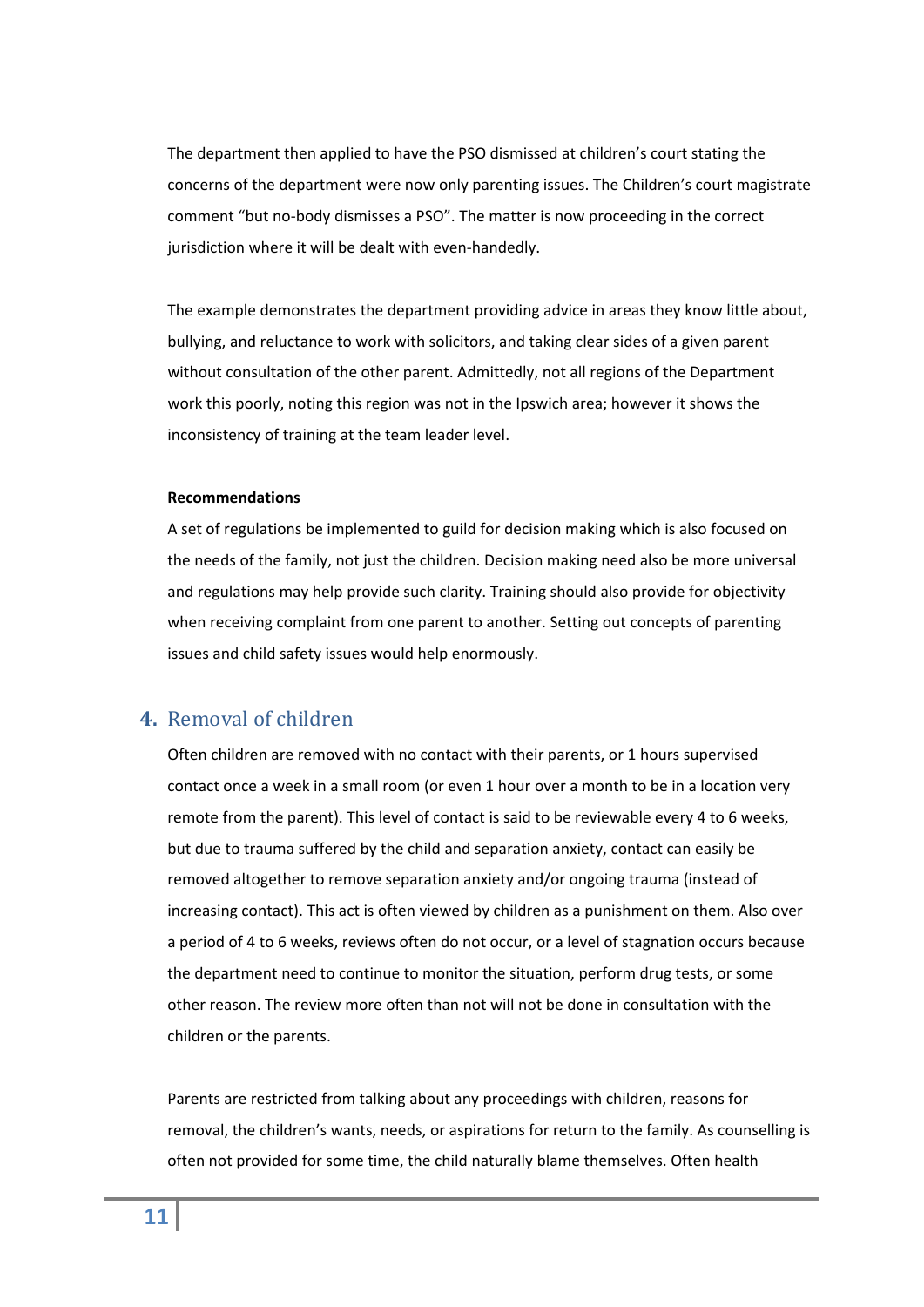concerns will also be forced to wait until a health passport can be organised, and a paediatrician arranged (which can take months).

#### **Example**

In one example, a mother was on an IPA with the department. This was due to domestic violence in the past (some 2 years earlier) and alcohol abuse (which was a problem prior to the IPA). The mother was not overly cooperative with the department due to what she describes as abusive/threatening treatment by the department. As described by the mother, the department advised the mother to make a statement with police over an unrelated incident and organised a time for this to occur. Whilst the mother left her children in the care of her neighbour (who unfortunately chose to monitor from her own home whilst the children remained in the family home), the police turned up and removed all 3 children, and then charged the mother with leaving the children unattended/abandonment. I did not see the charge so am unaware of what it actually was – in any case, this charge was later dismissed after the facts of the matter came to light, but the children remained with the Department.

The children were removed from the mothers care for 2 years which was ultimately consented to as the mother saw no way of fighting the department – essentially giving up as opposed to actually consenting.

Whilst in care, the youngest child (a female) was subjected to predatory behaviour by a carer though this would only come to light after the children were returned to the mothers care. Due to the CSO going on maternity leave in the first year, the matter did not progress for 1 year (i.e. contact did not increase). The eldest child was almost 14 by the time the matter came to my attention, with the department commencing a fresh application to retain 2 of the children in care; with the youngest being prepared to live with her father (though an order was still sought for this child so the reunification could occur over time). Given the poor handling of the matter by the department, a settlement was negotiated were all children were returned to the mother despite the department up until this time only allowing 1 hour contact every second week with the children some 120km from where the mother resided. The children reunified with no problem at all within 7 days. Clearly the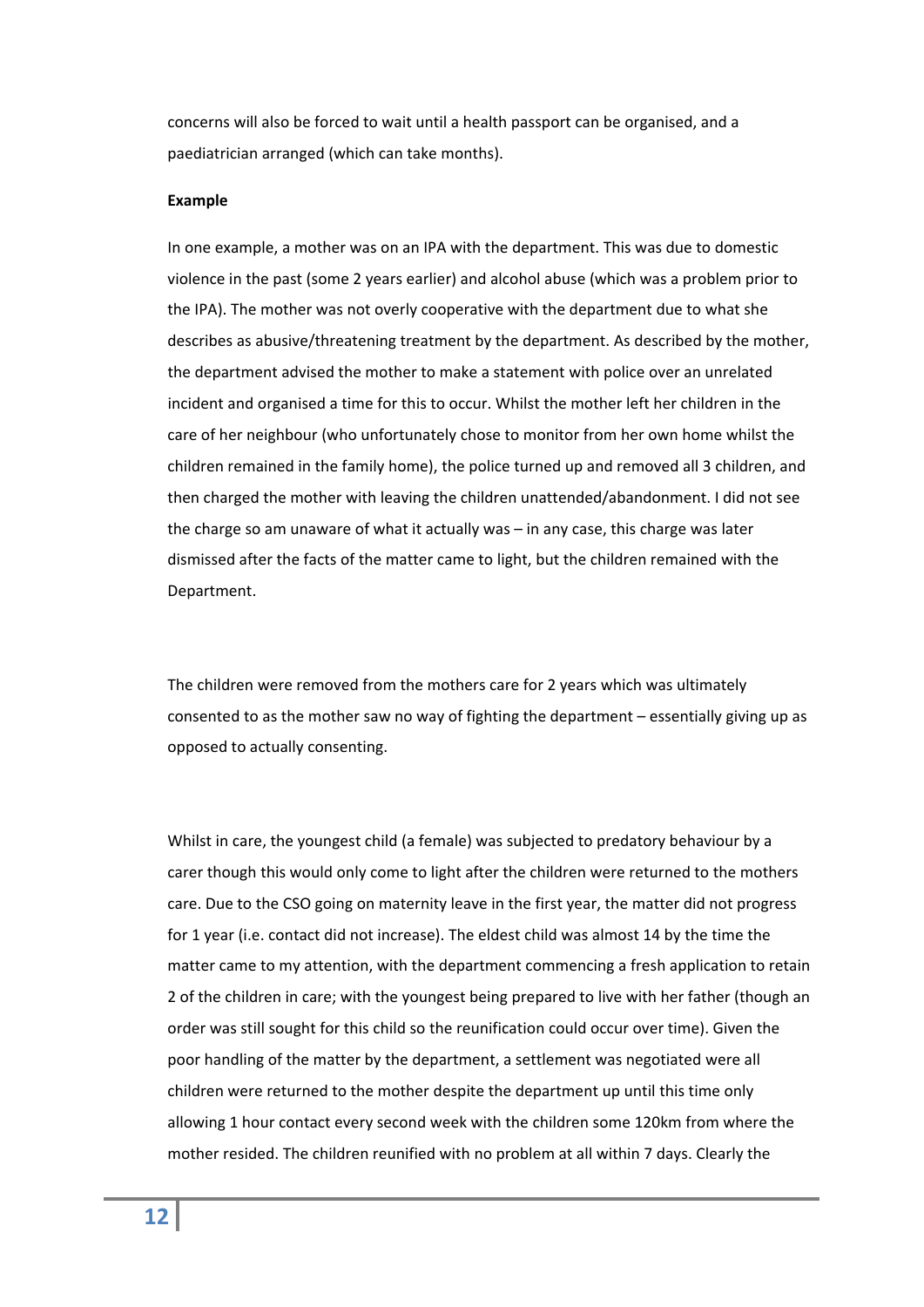children did not need to be in care, adjusted to being returned with no problems, and the mother was more than capable of caring for the children.

The mother was delighted when the children were placed back into her care, and the department escaped having to explain the situation at an interim hearing I was going to run that same day (after having prepared an affidavit for the mother on my own time).

Absolutely no good came from the removal of the children, and it would seem the fresh applications was completely unnecessary. Had I not intervened and been prepared to run an interim hearing, 2 or even 3 children would still be in the care of the department and be facing a long term order which would have been the next step. I would like to thank the court coordinator for having the common senses to communicate my arguments prior to the interim hearing to help resolve that matter.

#### **Example**

2 children were removed from a parent. Child 1 (4 years old) had always been with the mother and not left her side for more than 12 hours at any one time. Child 2 (7 years old) had just returned to his mother from his father after 6 months because his father could not handle him any longer due to his ADHD; which was otherwise managed well by the mother.

The children were removed from the mother after she lived with the paternal grandfather and had left the children with him for approximately 12 hours after an argument (whilst the children slept commencing at about 11pm). Instead of waking the children, the mother left the house going to a friends home. It turned out the grandfather was a child sex offender having downloaded inappropriate material from the internet (over 100 videos). The mother knew "an" inappropriate video (i.e. one video) was found on his computer as she had been told this by the Department when they came to his house to see her about this, but the department also stated she could remain at his house so‐long as the children were not left with the grandfather as the supervisor. The grandfather however informed the mother the video was not his, but was on his PC so he got blamed for it. The mother had known him for 14 years and trusted what he had said.

The department were alerted to the children being left with the grandfather over night, as the grandfather told police that the children were in his care (being part of his parole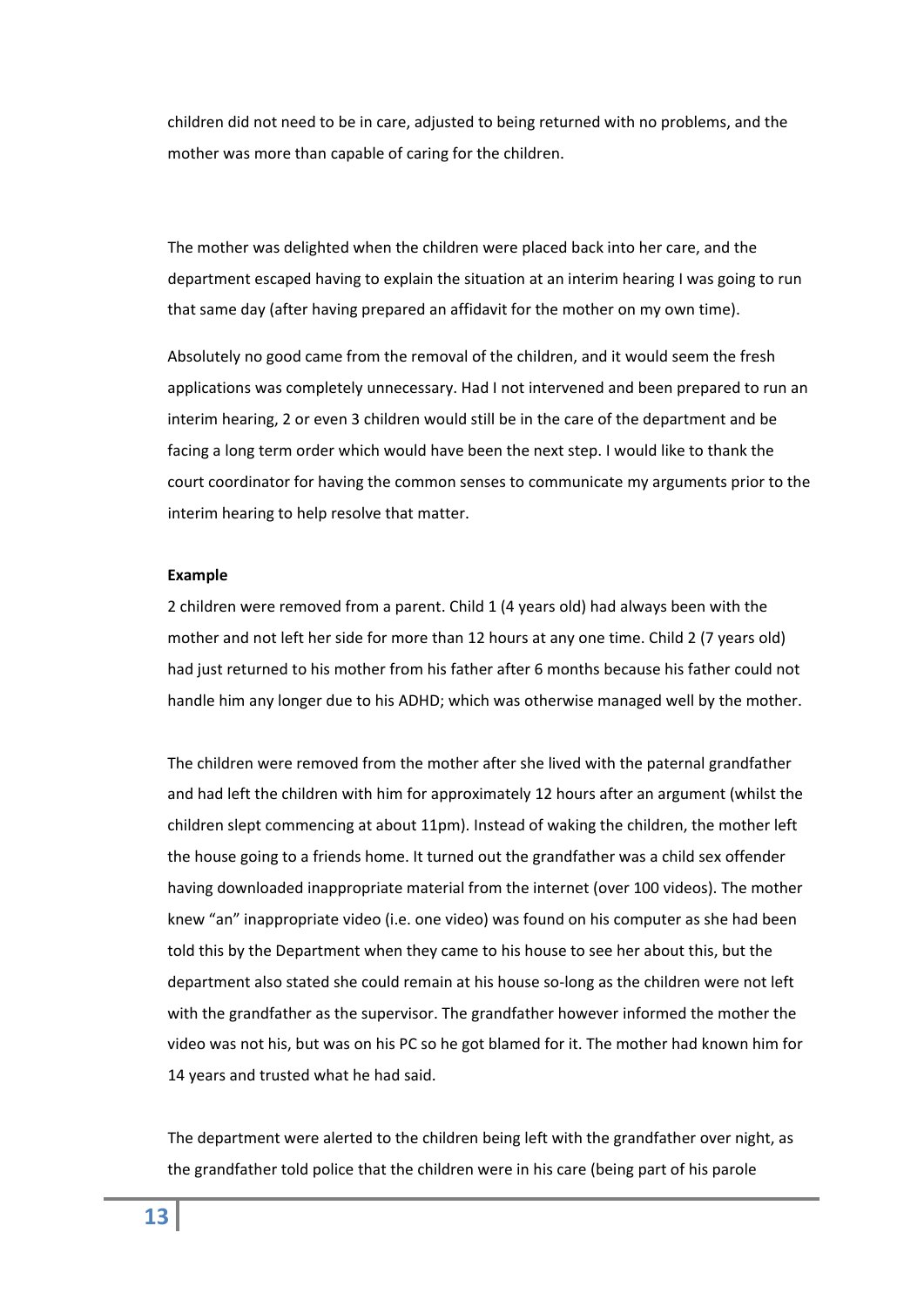conditions). As the department were now involved and the children were to be removed from the mothers care, the grandfather took it upon himself to make-up a version of events to try to have the children placed back with his own son (being the father of both children). Much of the grandfathers story was not credible, and the grandfathers second son (and the second sons ex-girlfriend) backup the mothers version of events. The children were unfortunately removed from the mothers care. Contact was limited to 1 hour supervised contact a week for Child 1 for 6 months. Child 2 had contact eventually removed because at the end of contact sessions he would strike out at the mother and anyone else (no‐doubt because he felt he was being abandoned by his mother). Phone contact was provided but also later removed as well (no‐doubt because he was becoming disassociated with his mother due to lack of contact). At the same time, Child 2 who should have been medicated for a mental illness (suffering chronic ADHA) was not receiving any medication whilst with the Department and did not receive any medication for about 8 months due to difficulties in seeing a paediatrician. At the first mention of the matter which ran as an interim hearing for care of the children, the department stated child 2 was already booked in for an appointment to be diagnosed to get medication, and this was one of the reasons the Department was able to retain the children at the first interim hearing.

I had not seen a parent who had completed so many parenting courses, sought practical assistance from various agencies, and did so much for her children prior to the department becoming involved. None of this seemed to satisfy the department the mother had the best interest of the children at heart. At the interim hearing, the magistrate sided with the department when a 28 day temporary order was applied for stated she would grant the order, but would be surprised if the department applied for any further orders beyond a PSO. Naturally, the department applied for a 2 year order over both children.

Aside from the children being removed unnecessarily, the main frustration was the case worker (or the team leader) did not seem to recognise that limited contact is more likely the main problem for the second child's behaviour– noting contact with Child 1 was always very positive; despite this time not being increased for the first 6 months; with time increasing to 2 hours. This is a recurring theme that in the federal magistrate's court seems to try to avoid at all costs due to psychological damage children suffer from limited contact with parents. Again, there is no other real reason these 2 children are in the care of the department except for the children being left with the grandfather overnight. Latter because the mother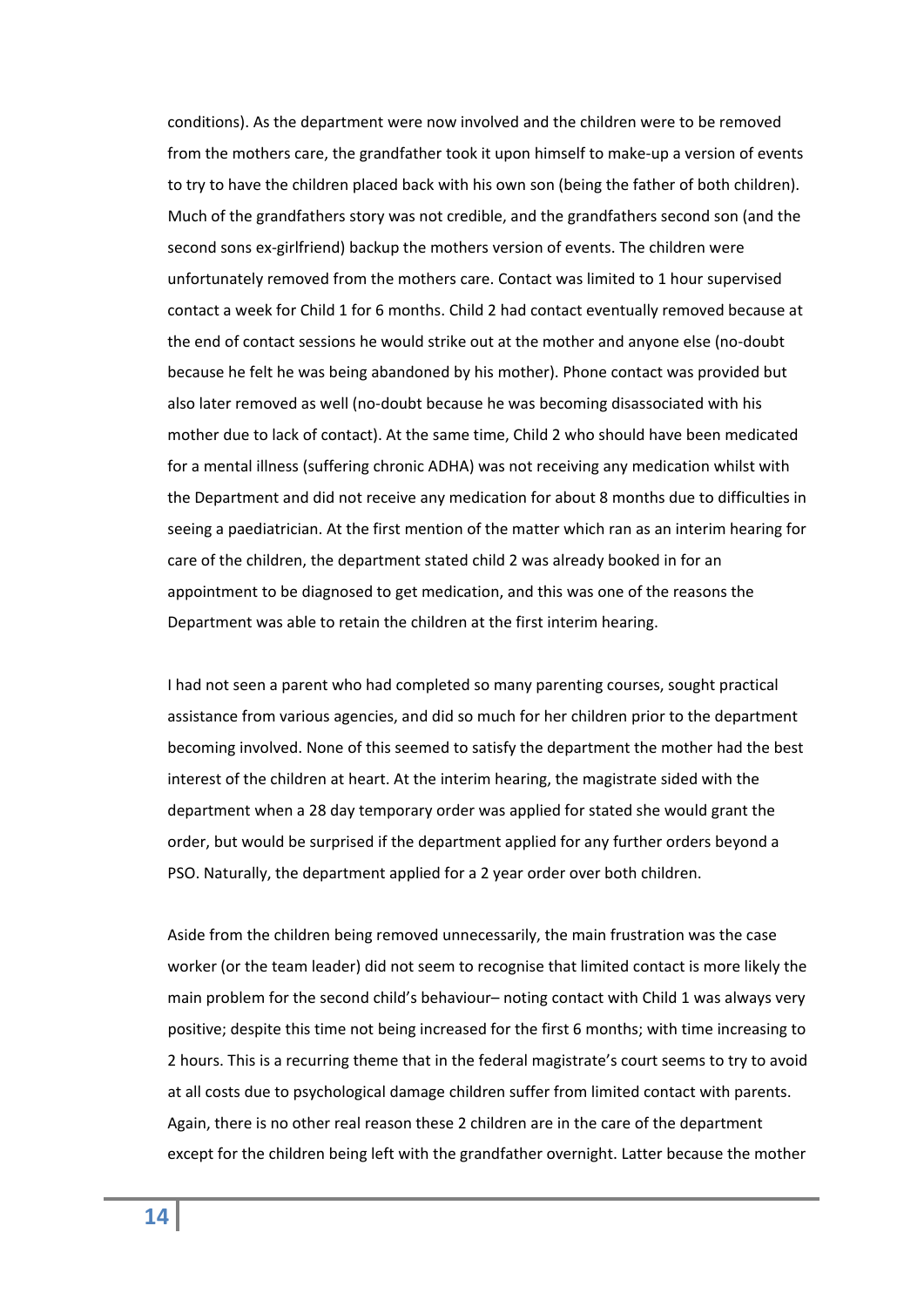had payments removed from child support she became transient and was raised as a problem, as was her not emotionally coping well with the children's removal. These problems took a little while to solve but when solved the department still retained the children and contact was extremely limited and remained supervised. The department cannot provide a plausible reason for Child 1 remaining in care, except to say the Department still wish to monitor contact with the mother to make sure it is appropriate. There is no reason why the mother cannot manage child 2. Having ADHD does not require the child to be remain in the care of the chief executive.

There are other side issues where the mother was considered "emotionally unstable" and suffering financially difficulties losing government benefits, however this was clearly due to her children being removed. I did run an interim hearing on this matter twice, but the magistrate in each hearing agreed to leave the child in the care of the chief executive due to child 2's condition and the department saying they were in the best position to treat it. This made no sense, as child 1 at least had no problems.

There are too many tragic examples to list with regard to removal of children. I have heard many more stories than I have lived.

#### **Recommendations**

An independent body to review department decisions and files is required – such a department could also implement a tougher stance on departmental ethics. Whilst there is a complaints department for DOCS, the department seems to have little sway or effective use. The department needs to be independent of DOCS and have the ability to review internal decisions made by case workers or team leaders, including complaints.

QCAT do not provide a board service, and applications cost \$550 to file (though this can be wavered). A more dedicated and proactive department for reviewing DOCS would however be much better suited to the task. Such a department can audit files, interview parents, and ascertain if facts provided in affidavits are indeed accurate; This otherwise can only happen if there is a trial, and more often than not there will not be a trial as parents become worn down by the court process and consent where they otherwise would not, and funding for trials is virtually non‐existent.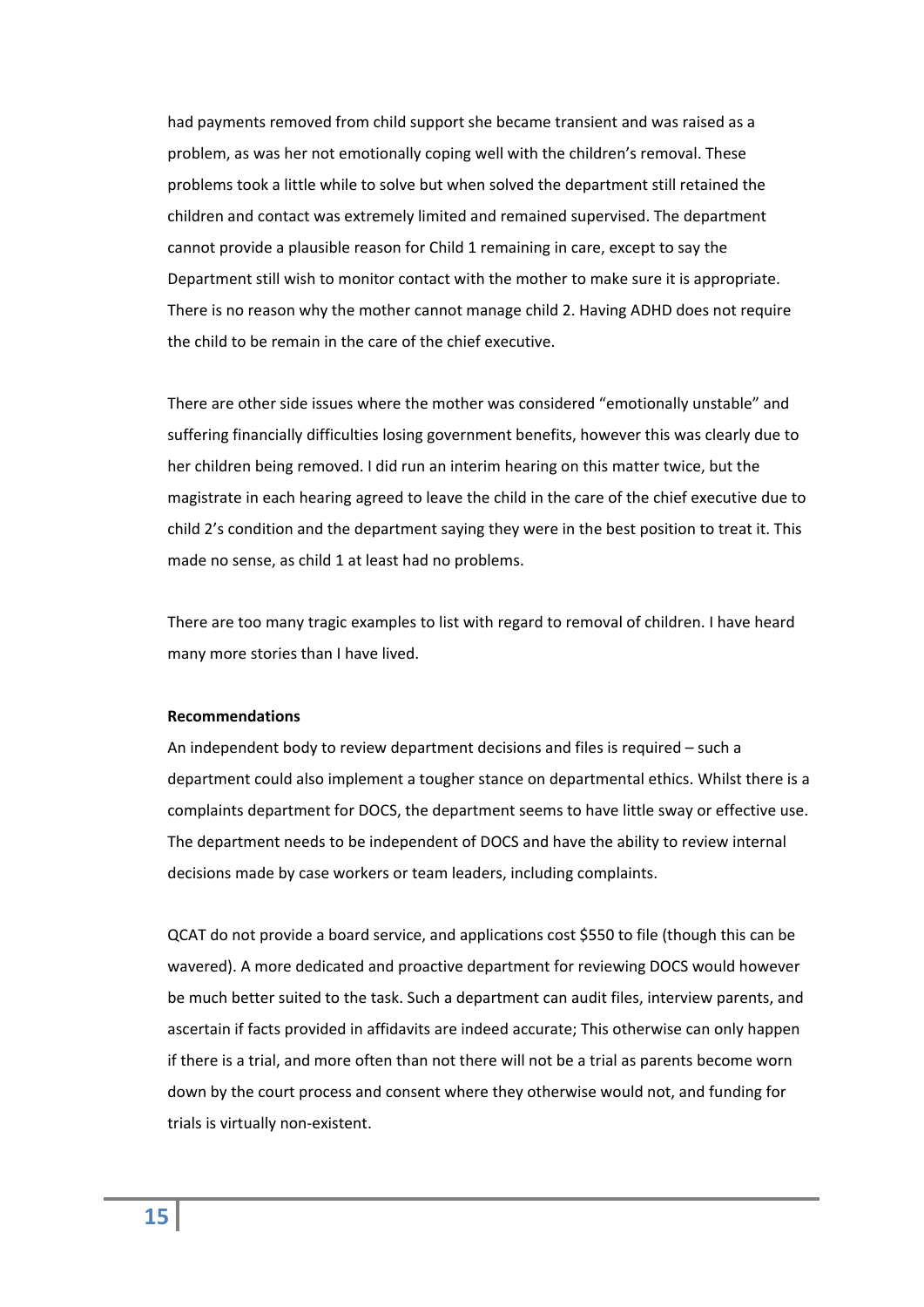Lastly, because children need to have more contact with parents where a temporary order or short term order is place over children in the care of the chief executive; with the Children's court having powers to oversee this decision. The family court has extensive powers in this regard in deciding where children shall reside, contact, etc… and this power is used to great extent. I have often heard magistrates in children's court say they wish they had the power to assist with self-litigants, but cannot.

# <span id="page-15-0"></span>**5. Treatment of parents**

A complaint parents often bring to me is of being bullied and coerced into agreeing to orders sought. Whilst I cannot verify this, I have found often promises are made regarding contact but not followed through (this happens very often). Parents feel that if they do not relent to the department, there will be no increase in time with their children. There is little option for parents, and they are forced by the system to consent to orders sought, or wait and latter consent as they are in no position to fight the orders sought. The process to get to trial is simply far too long, and aid is generally speaking never given. This creates a huge power imbalance at a trial.

#### **Example**

I have dealt with several matters where parents had unwittingly signed consent orders, however after becoming aware of the matter, I identified the document and consent was withdrawn. This problem is not overly prevalent in the Ipswich area, but I have noticed this practice and have been informed of it second hand by other solicitors. This is a national problem, not necessarily a problem for Queensland.

I have also encountered areas where the department mention matters and not make adequate provisions to ensure parents are present ‐ though again I have not personally encountered this in Ipswich as the magistrates are quite carful to make sure service has been effected where possible.

#### **Example**

A client who was in NSW had consent orders entered into without her signing the orders for the child to be removed on a long term order. The order placed the child with the father and the child's paternal grandparents as joint guardians (I do not understand how that is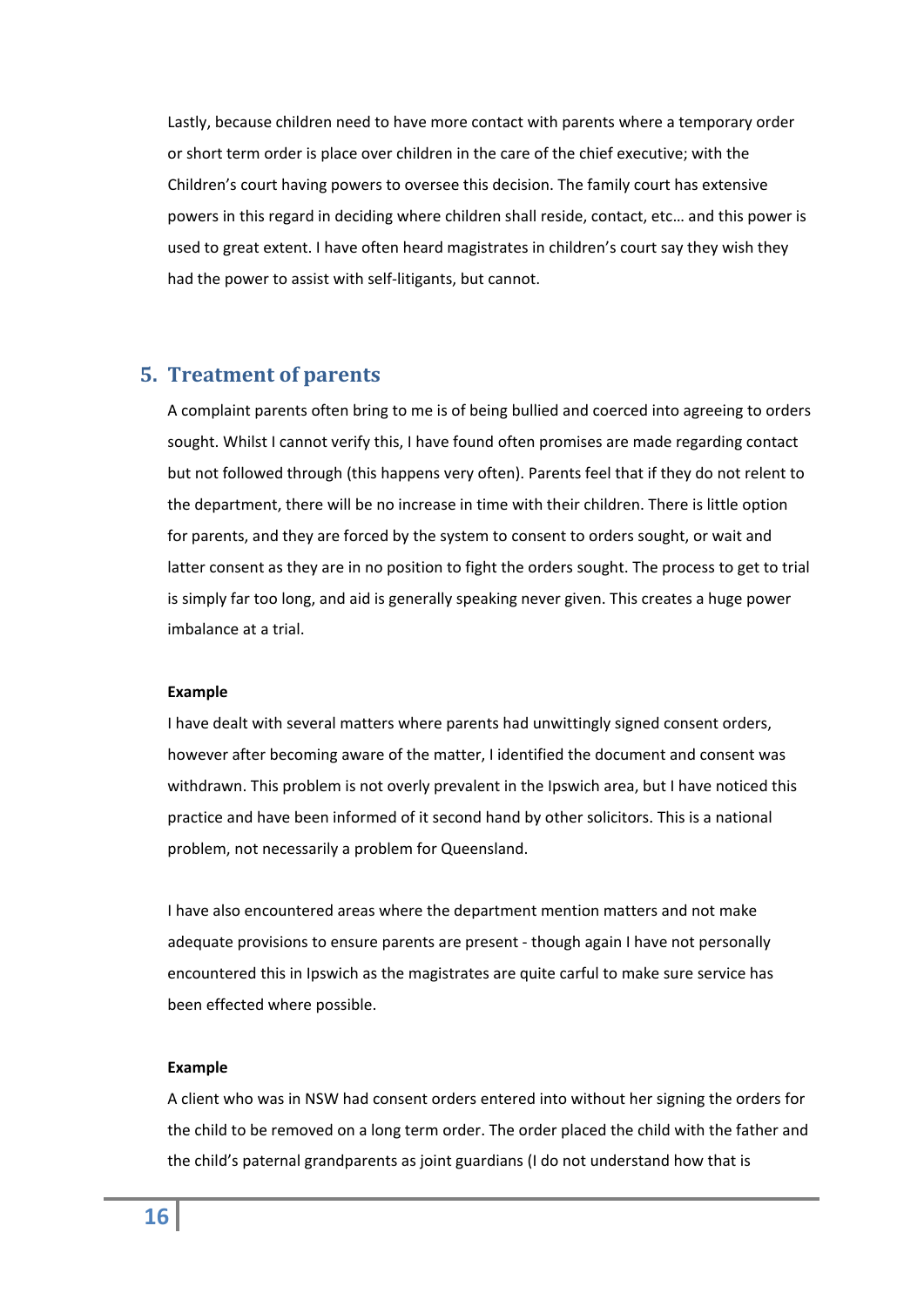possible, but that is how the orders read). This was done at a mention where the mother was not present because she was unaware of the court date; the mother had attend the court on numerous times prior. Whilst this is a NSW matter, the propensity for this to occur exists in Queensland. I only became aware of these past events as the mother was again dealing with the Department in Queensland but can verify the orders I saw were for a long term order and the mother had not signed.

#### **Recommendations**

Care should be taken in awarding care to the state for long term orders where a parent has been engaged in the proceedings as a primary carer. A long term order should not be awarded at a mention, but a hearing specifically set aside for such an event, or a trial.

### <span id="page-16-0"></span>**6.** Contact

reports requested by the departments psychologists seem to suggest many children in the care of the department suffer some form of mental illness/attachment disorders … this is never blamed on the conduct of the department removing children or the current system of contact. As a family law Lawyer this is appalling and very difficult to believe. In family law, separation from a parent is seen as being virtually a cardinal sin. Meaningful contact is virtually mandatory and there had better be a darn good reason for it not occurring. It seems to be forgotten (universally) within the child safety system that if a child is removed from a parent and placed with strangers this would place enormous stress and uncertainty on the child. Contact every week, fortnight, or monthly for 1 hour (supervised) to the child is akin to teasing the child as they will be removed again and placed with the carer (like ground hog day but tantamount to psychological abuse), yet the child and parents are expected to accept this process.

The department often will offer contact once a week (if any) for an hour in a small room whilst supervising the parent and expecting the child and parent to act normally. Any sign that the child is distressed seems to result in poor conduct of the parent; correctable only by a parenting course. This is a ridiculous situation that results in children remaining in care and often removal of contact will follow until the child is "broken in". If a child did not suffer separation anxiety, in family law proceedings we would consider the child to have a problem, but with DOCS it seems to be the opposite. The view seems to be the child needs to accept the foster carer over the parent before the child can start reunification.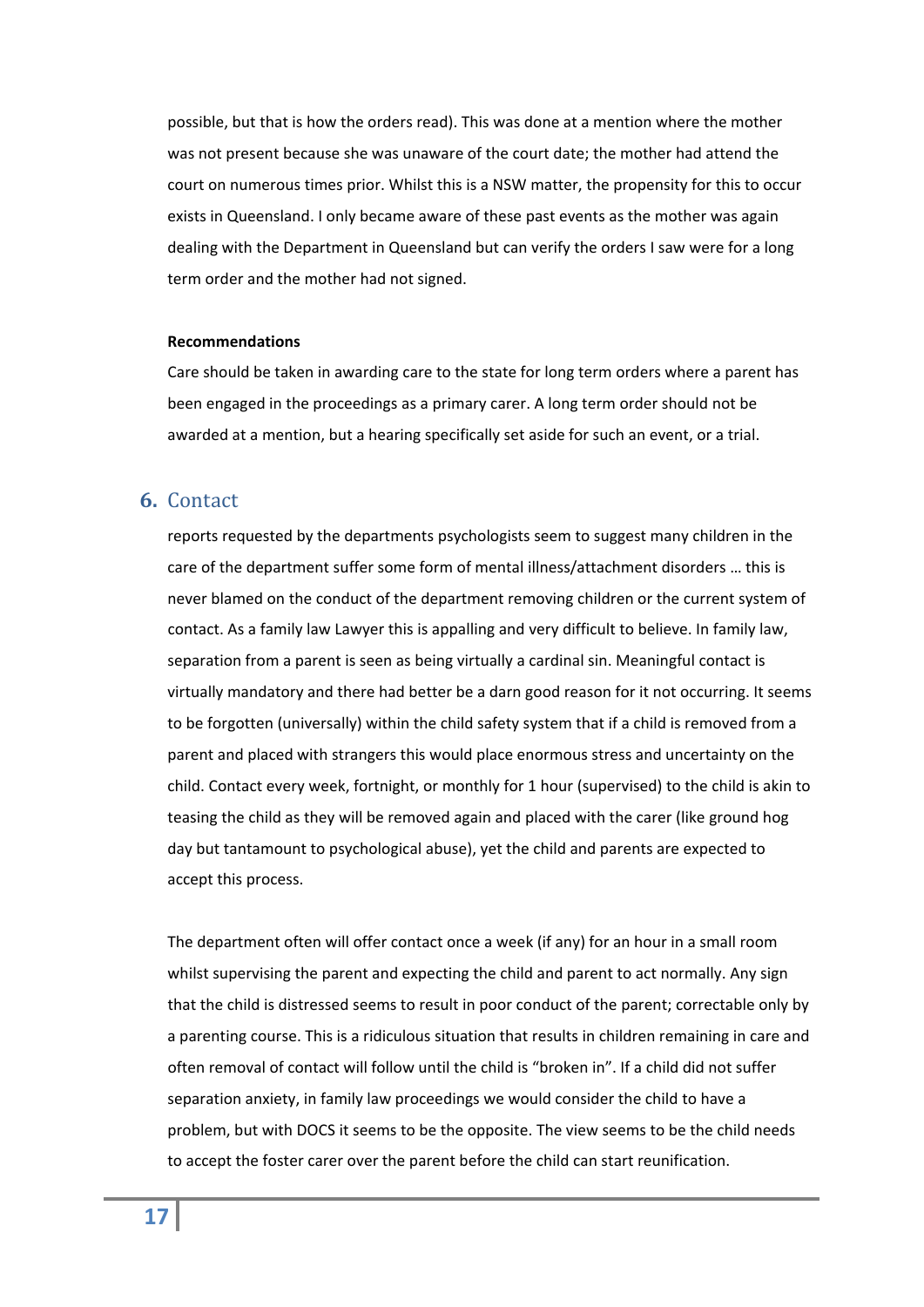#### **Example**

In one matter, a child suffering ADHD would strike at his mother wanting to hit her and others in the room upon time for contact to end (this is perhaps a common scenario). Contact was suspended for months on end.

#### **Example**

A child was removed from the mother by the father without consent and almost killed by the father who could not care for the child (the child had to be resuscitated at hospital). The mother had informed the department to try to get the child back when it was originally taken, and even called the police on 2 occasions for a welfare check (once telling the police the father was not the father and to retrieve the child). The department and police were not able to help as there were no court orders in place.

The department after the injuries were incurred deemed the mother as not willing or able to care for the child and applied for a long term order. Contact was set for 1 hour every week and was supervised. The mother did not do anything wrong, but was deemed to wilfully not protecting the child from the father. Contact provided was utterly ridiculous and clearly not in the best interest of the child – though the mother dutifully attended on the child each week for over a year. Amazingly, the department also deemed the mother as illiterate stating this was also a reason she would not be able to care for the child as she would not be able to administer any ongoing treatment for the child. After meeting with the mother, I asked her to read to me which she did – she was not illiterate. The department relied on a psychological report to say her IQ was below normal (which it probably was), but a simply test would have shown she was certainly literate. The department saw it as easier to quote a  $3<sup>rd</sup>$  party than to actually ask the mother a simply question.

#### **Example**

One parent had morning and afternoon contact with dropping off her 2 children to school from their carers. Child 1 had some behavioural problems, and when dropping off child 1, he refused to cross the road to go to school. The mother called the carer who also could not convince the child to go to school that morning and the school also was reluctant to help when the mother sought assistance after calling the principle. The parent contacted the department who said "if he won't go to school, you can't make him cross the road, return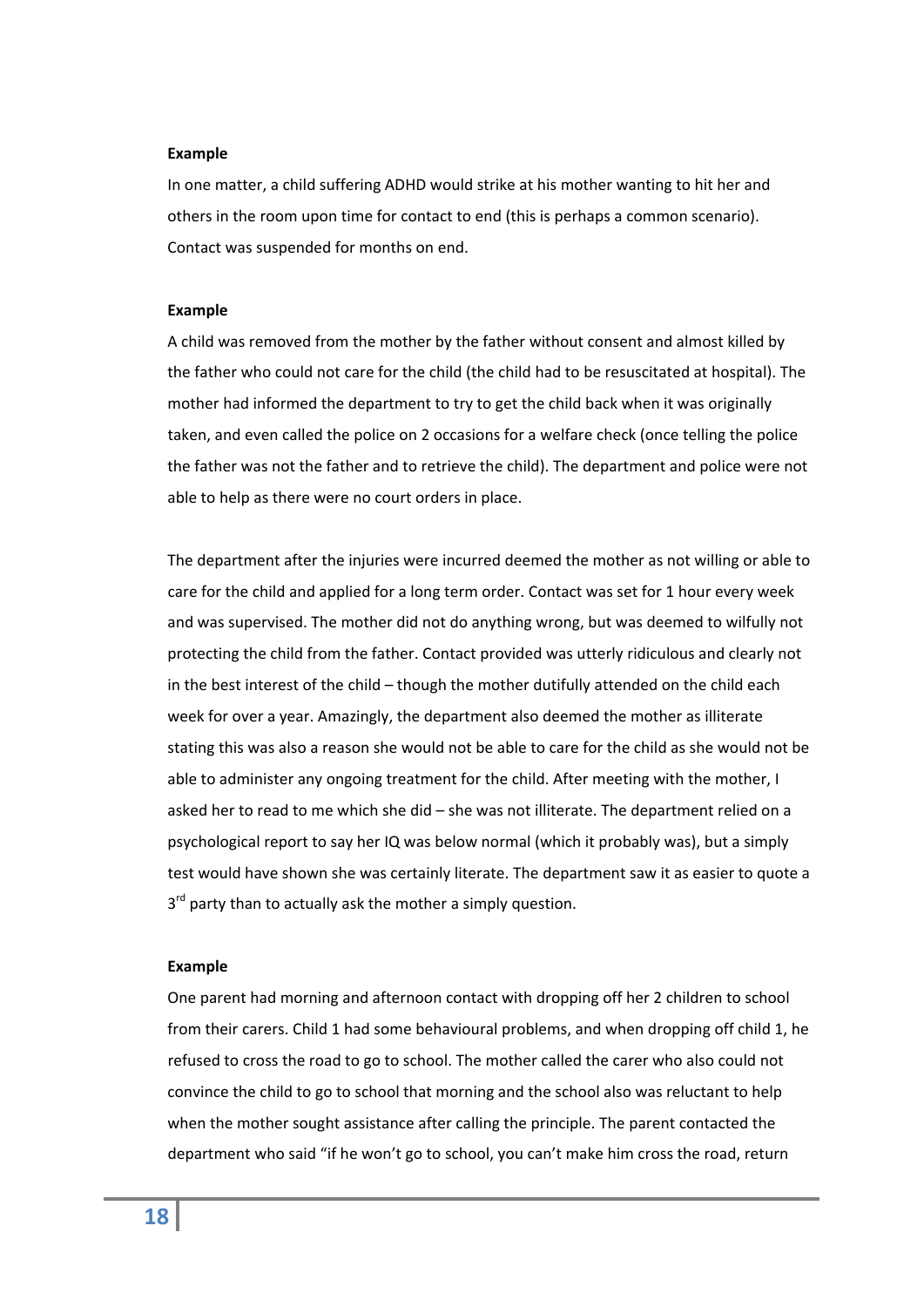him to the carer". After following departmental advice, the department simply altered contact and took this contact away from both children. All subsequent contact with dropping off both children at school was suspended. The second child had done nothing wrong, and the mother had done all she could in the circumstances. This action demonstrates a reluctance for the department to actually deal with personal problems and assist the family. The easiest solution was to remove all morning and afternoon contact which naturally had an adverse effect on child 1 and 2. The mother wanted to appeal to QCAT but was fearful this would result in further dropping of contact.

#### **Recommendations**

QCAT is not an adequate service to assist in reviewing contact, an independent body should be established with direct access to departmental files. It should also be a default position that a carer where willing can automatically provide contact to a child and their parent – though a child should also be able to opt out of such a situation.

Children should also be at liberty to request to see their parents, and the department facilitate same. This may require a more liberal stance on children remaining with parents unsupervised, parents being able to attend the school of the children, etc… it should be accepted that parents are also innocent until proven guilty, a concept the department do not currently observe.

The department should by policy or legislation be required to have matters move forward, and any reduction in contact be reviewable to a  $3<sup>rd</sup>$  party reviewer.

# <span id="page-18-0"></span>**7. Abuse of lengthy times a matter may proceed to trial**

The process for having a trial is excessively long. Typically one would expect the following where care to the chief executive has been made:

- a. first mention apply for 28 day temporary order
- b. adjourn for further 28 day order (first and only extension)
- c. first mention on fresh application for short term order (adjourned for 3 weeks to seek legal advice)
- d.  $2^{nd}$  mention to adjourn for a case plan (2 to 3 months as we need to get a convenor)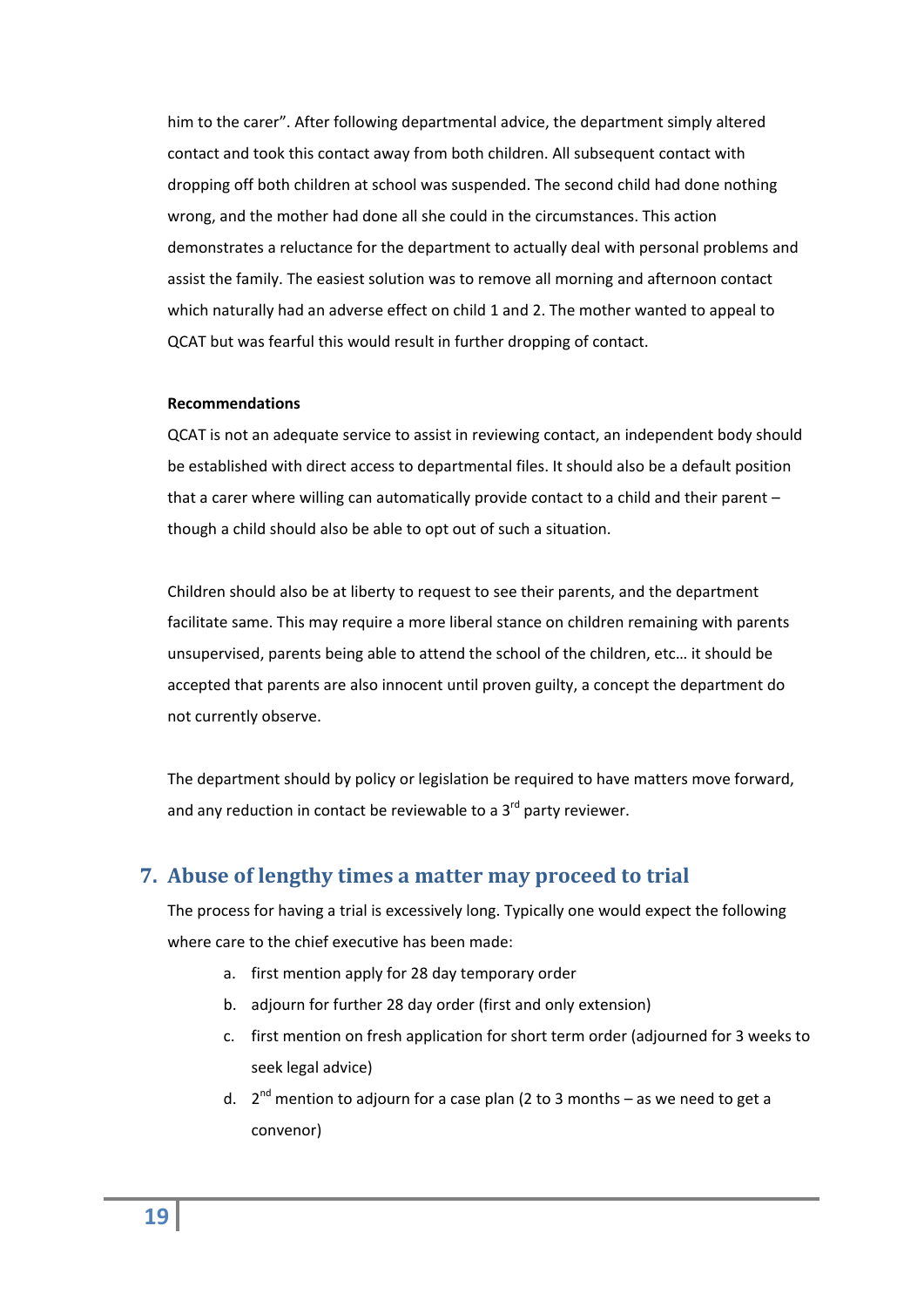- e.  $3^{rd}$  mention to assign separate representative or direct representative (though a sep rep will be mandatory at some stage) (2 months)
- f.  $4<sup>th</sup>$  mention adjourn for 2 to 5 months so contact can be arranged/monitored
- g.  $5<sup>th</sup>$  mention adjourn for 4 to 5 months (for social assessment report which will take some time to book in and have prepared)
- h.  $6<sup>th</sup>$  mention adjourn for further 4 to 5 months for a psychological report (if needed);
- i.  $7<sup>th</sup>$  mention adjourn for court ordered conference (2 to 3 months as takes time to organise a convenor)
- j.  $8<sup>th</sup>$  mention trial dates (4 to 5 months for a trial date).

The above is just an example but a trial from the date children are removed is typically 12 to 18 months from the matter starting (average), this can easily stretch out to 2 years. Often we may need multiple psychological reports, updated family reports, or a mention to allow for medical examinations, drawing out of time to allow for grants of aid, or something else that can take considerable time. There may be 2 case conferences, or an additional case plans needed. Suffice to say, the system is geared to have the children in care until such time as the application would have naturally expired. Of course the risk of accepting a 1 or 2 year order is that the order will expire with nothing progressing and the department making a fresh application (which is highly likely).

This system needs to be sped up considerable. Children are taken into care with little contact which causes great harm to the child over the long term. This is evident in a cycle of abuse in children being removed from care, growing up, then having children of their own later in life that are identified by the department as parents not willing or able to care for their own children, lacking parenting skills, or entering crime. In this regard, many children that enter the system seem to engage in criminal activity by the time they are 14 or 15 years of age. Many children I have represented in youth justice matters were wards of the state; disproportionately so.

Children removed from their parents seem to display high levels of stress and dysfunction in school. It is highly likely just entering the departments care, reduced contact with siblings and parents, and the stigma of being in care leads to trauma.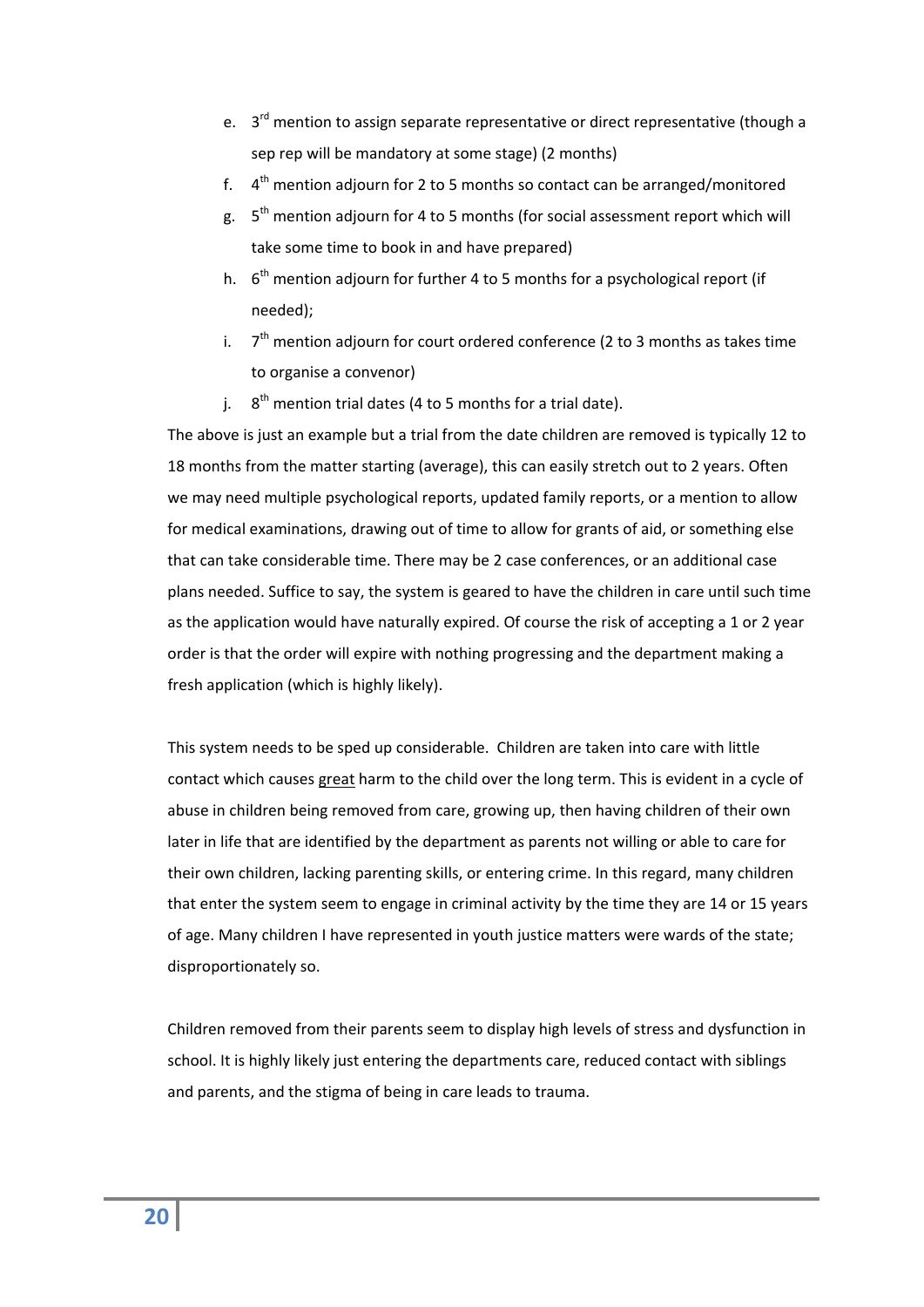Due to the amazing time it take to get a matter to trial, if the department is applying for anything under a 18 month order, it is often simply best to agree to the order and work towards reunification in that time. If you get to trial, 18 months would have past anyway, and if a parent loses at trial, there will be a further 18 month wait after the granting of the order. Sadly, many practitioners advise to simply accept the orders if the department are not seeking long term orders.

#### **Recommendations**

The process needs to be stream‐lined. A parent should be able to elect a trial date from the outset of the matter. Case conferences can occur in the interim between the first mention and a trial. The only purpose a Separate representative poses is to help subpoena material and request reports. Whilst this is useful, it is not necessary if the parent is represented. A solicitor can assist in requesting various reports to assist the parent, otherwise the department should be responsible for their own case (as the department essentially represents the child). Where a parent is not represented, a Sep Rep should still be appointed, or alternatively, a direct rep if the child is over the age of 12.

This will force the department to first "Make a case" before it removes a child, and where costs can be awarded, the department will take much greater care in compiling evidence.

## <span id="page-20-0"></span>**8.** Limited resources

An excuse used to justify the limited contact between parents and children is often "limited resources". This attitude condones children suffering at the hands of the department not being able to run the system. How can this be "in the best interest" of the children? We traumatise both children and parents unnecessarily.

#### **Recommendations**

The clearest fix to this, is when children are removed from parents, carers be automatically considered as being able to supervise contact (especially if they are kinship carers). If the child is placed with them, it should be considered that they are capable of protecting the child. At no time should a directive be required for supervised contact unless a carer or child is unable/unwilling to provide such contact. There can still be supervised contact to monitor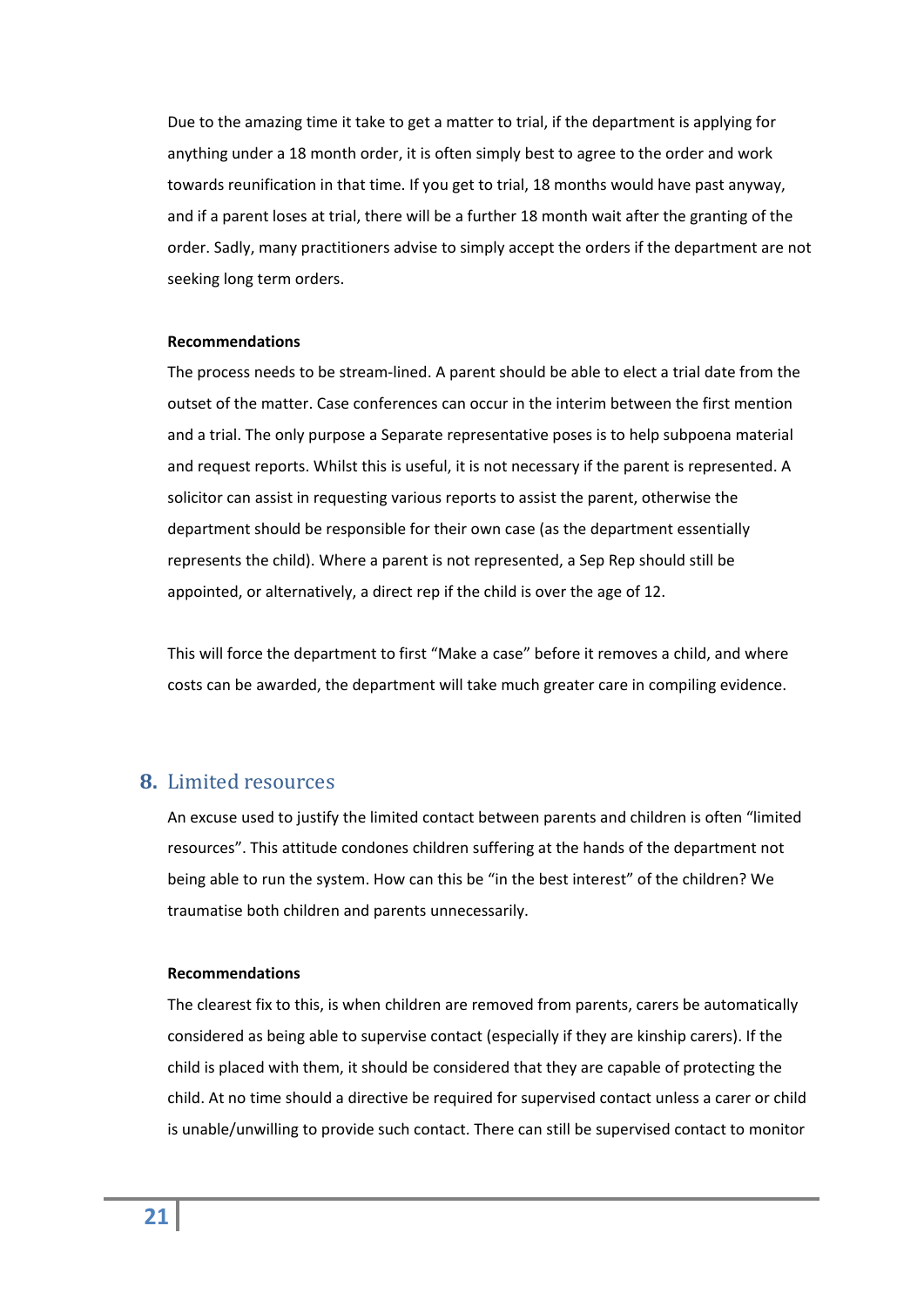how contact progresses, but this should be auxiliary to carer contact provided, especially if a child so requests.

# <span id="page-21-0"></span>**9. Best interest of the child**

It is often quoted by Magistrates at interim hearings that the best interests of the child must be met, which is usually code for "I have no choice but to trust the department" in regards to temporary custody orders. In actuality, by trusting the department, we are ensuring at the very least:

- k. the children will be traumatised by not being at home,
- l. the children will be traumatised in limited contact with family,
- m. the children will be traumatised in being ripped away form family after an hours contact,
- n. Social stigma will be imposed on the child,
- o. The child will blame themselves for being removed as no‐one is allowed to discuss their removal except for a counsellor which will not occur for many months, and
- p. There is serious risk of mental health concerns later in life due to being removed from the parents.
- q. The child will not be treated for mental health for a good number of months as a health passport and mental health plan need to be made first, and a paediatric doctor need to be seen which can take up to 6 months.

These things do not seem to be factored into a magistrate's decision making, nor does the act seem to factor this in. there ear no studies directly relating to the care of children in the departments care or its effects on those children.

What is further not factored in, or at least not to the favour of the parent, is the concept provided in s10(a) of the Act, where "a child in need of protection is a child who: has suffered harm, is suffering harm, or is at unacceptable risk of suffering harm" the idea of "unacceptable risk or suffering harm" is clearly watered down to "risk of suffering harm". I would submit, "unacceptable risk" should be a higher threshold than just "risk", but again, it's not given due consideration as any risk seems to be unacceptable despite the actual level of risk presented; as risk is simply unquantifiable. This is probably due to s9 stating "Harm, to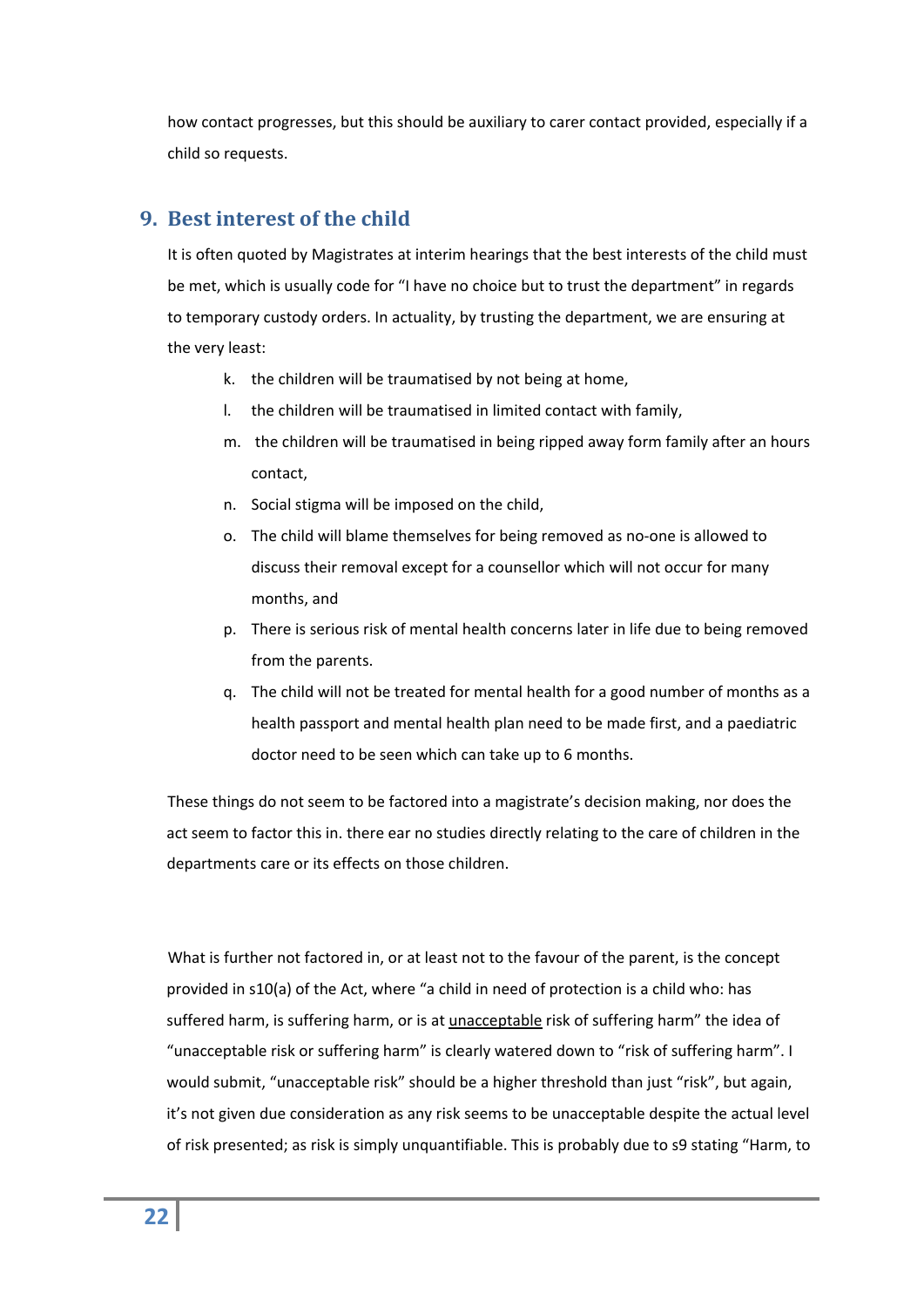a child, is any detrimental effect of a significant nature on the child's physical, psychological or emotional wellbeing."

"Significant nature" is extremely broad, and can include any domestic violence. DV in turn may include for example any physical or psychological punishment. Such as a punishment to get the child to do homework. In one matter, a parent pushing the child with a foot was substantiated as being domestic violence.

#### **Example**

In one example, a child was removed from the mother for allegedly displaying sexualised behaviour and was kept by the department for 3 years (over 2 separate orders). The mothers other 3 children were also removed citing the mother having mental health concerns due to her handling of the first child and suffering a bi‐polar condition which ultimately was not found to not be a problem by her doctors as it was quite manageable. 3 of the children were eventually returned, however the original child remained in care.

The affidavit of the department for his remaining in care was clearly defective as it provided "facts" that where known to be false to the writer. The child in the 3 year period with the department had only 10 sessions of counselling as a whole and his original concern of sexualised behaviour was never addressed at all. The child the began to show signs of suffering a serious mental illness "reactive attachment disorder". The department at an interim hearing relied on the defective affidavit and the magistrate had little choice but to use the "best interest of the child" argument to keep the child with the department as the department stated they were in the best position to offer counselling. The departments affidavit further stated the child wanted to remain in care (which the writer knew to be incorrect). On the balance of probability at a trial, the writer is convinced the department would not succeed as there is no evidence to support the department was in the best position to offer counselling as the mother was the one who finally organised the limited counselling in the first place (taking him when the department could not). The department even restricted the mother from taking the child to counselling resulting in missing of many of the aforementioned 10 appointments.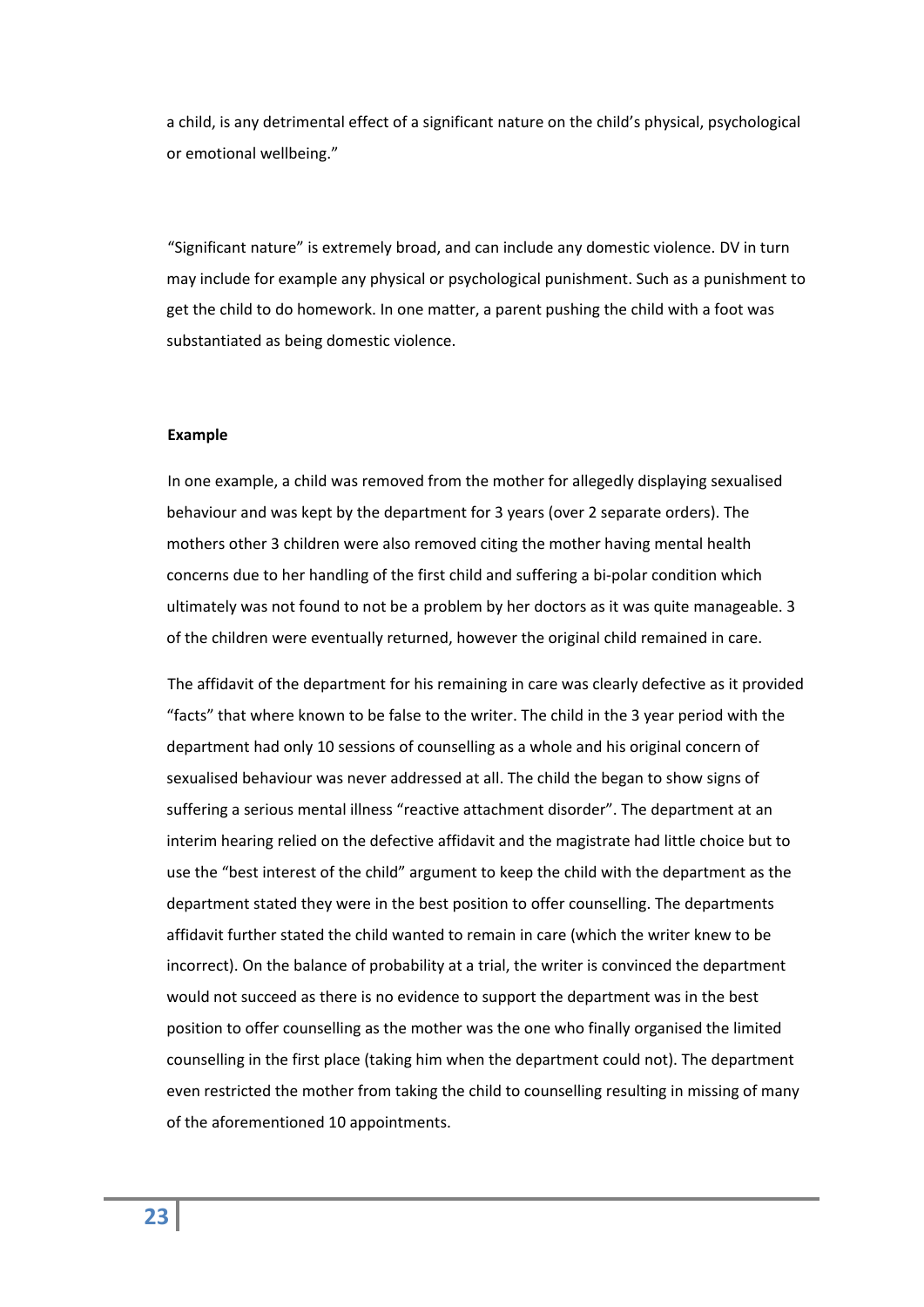The least intrusive order who have been for the child to remain with the mother and a PSO be implement to monitor counselling if need be. The magistrate was able to use "best interest of the child" to keep the child in the care of the department as the department were stating they were going to organise on‐going counselling and the mother was obviously stopped from doing this for a reason that would have been known to the counsellor. Despite the order for care to remain with the chief executive, the department approximately 3 weeks later placed the child back with the mother.

#### **Recommendation**

The trauma a child will suffer whilst in the departments care must be considered more carefully by Magistrates. Best interest of the child whilst important, should also consider the "risk" the department places on the child being in their care – children are abused, assaulted, and influenced by other problem children to engage in criminal activities. Where the department are making a case for the child to remain in care, the onus of proof of a statement should rest with the department. A magistrate may not guess evidence in favour of the department. For example, if a report says a child needs counselling, it cannot be taken for granted that the counselling should not include a parent unless the report specifies this. In the above example this very point was made by a magistrate in favour of the department where the department had prevented the mother taking the child to counselling. The report on the counselling did not specify the mother should not be involved, but the magistrate guess this to be the case – we argued this was not true, the department actually gave no reason for the mother not attending, stating they simply wanted the carer to do this but to no avail.

## <span id="page-23-0"></span>**10.** Least intrusive order

The department regularly apply for removal of children with parents who have littler idea about the intrusive powers of the department. Removal of children is extremely traumatic on both parents and children alike. This is not to say it should not occur at all, only that it seems to be overly utilised in comparison to this harm. If parents had access to legal assistance during an IPA or PSO for example, they may be more willing to work with the department, not against it.

I have had numerous matters where parents have been threatened simply so the parent would comply with recommendations of the department, parents resist simply because of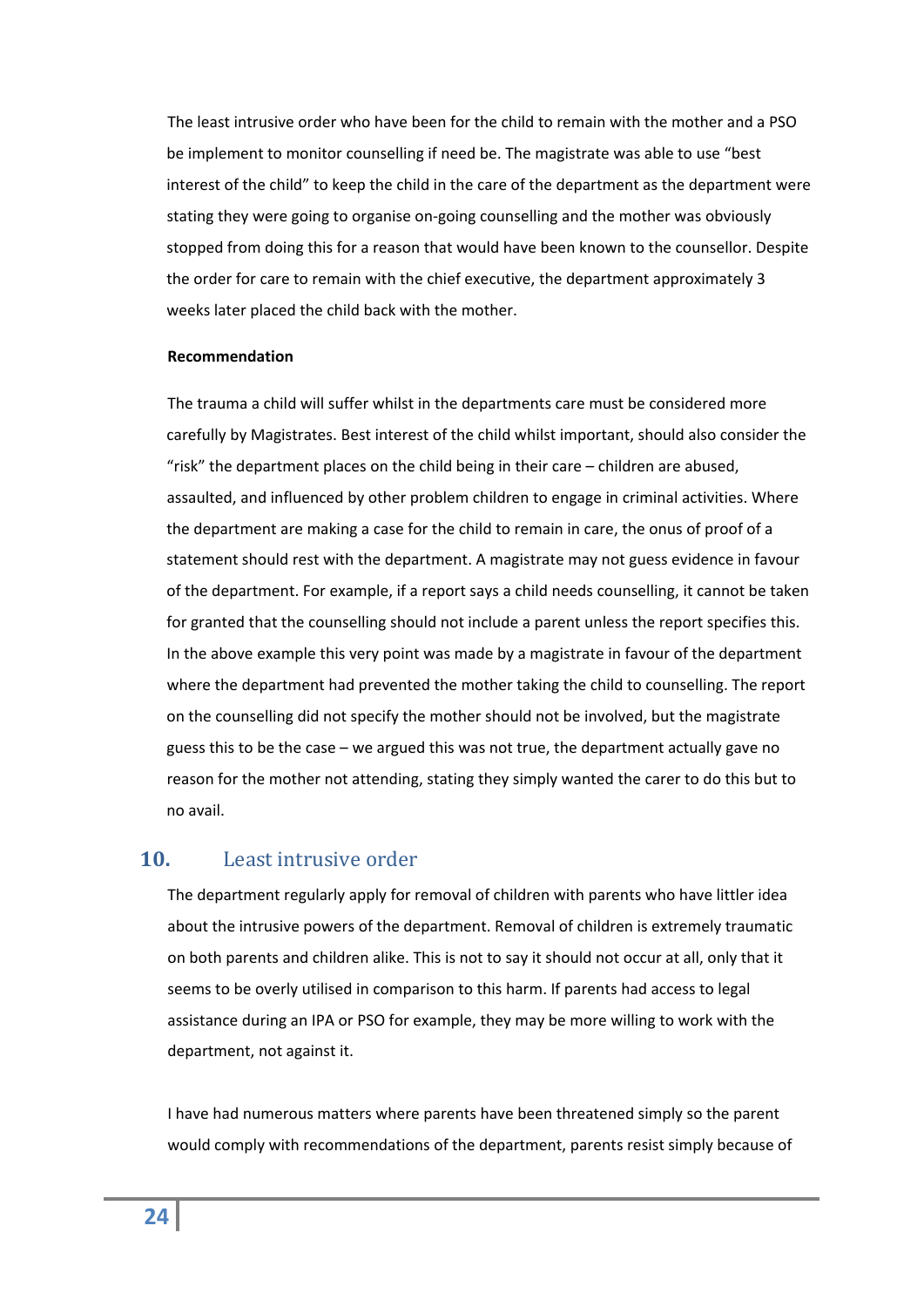the threat. The department in turn will seek an incredibly intrusive order simply to push parents in a given direction.

#### **Recommendations**

The act need to recognise that removal of children is traumatic and should be an order of last resort, much like prion is an order of last resort in criminal proceeding. There should also be an onus on the department to advice of legal assistance prior to removal where possible.

It would also be of assistance if the applicant was not the case worker with whom the parents are supposed to work with. It would be more appropriate for the team leader to be the applicant, in which case the parents would be more cooperative.

# <span id="page-24-0"></span>**11.** Substantiated

Currently, "substantiated" claims do not need to be based on fact. For example, a person acquitted of a carnal knowledge charge will not have satisfied the department they did not do the offence or no‐longer pose a risk. Any accusation leading to charges of an offence towards children (even if they are nollied) will result in children being removed from the home regardless of outcomes of any criminal trial.

Evidence is also often build from hearsay, poor note taking, twisting or misunderstanding of parents meanings who do not really understand questions asked, etc… Often a respondent parent may simply have to leave the home or risk having the children removed from the other parent, despite any true risk, with no real plan to reunify.

Oddly enough, it seem that children removed will enter into a cycle where their children will also be removed from them in later years (this is just the writer perception, but it would be incredibly useful to see such statistics if they exist). It is the writers understanding that a report on this has never been conducted, but would be incredibly useful. All the evidence the writer is aware of tells us that in relation to a child being removed from a parent by another parent (or other person) indicate the removed child will ultimately suffer some trauma later in life. It would seem this information would be invaluable to any research in to removal of children by the department.

#### **Example**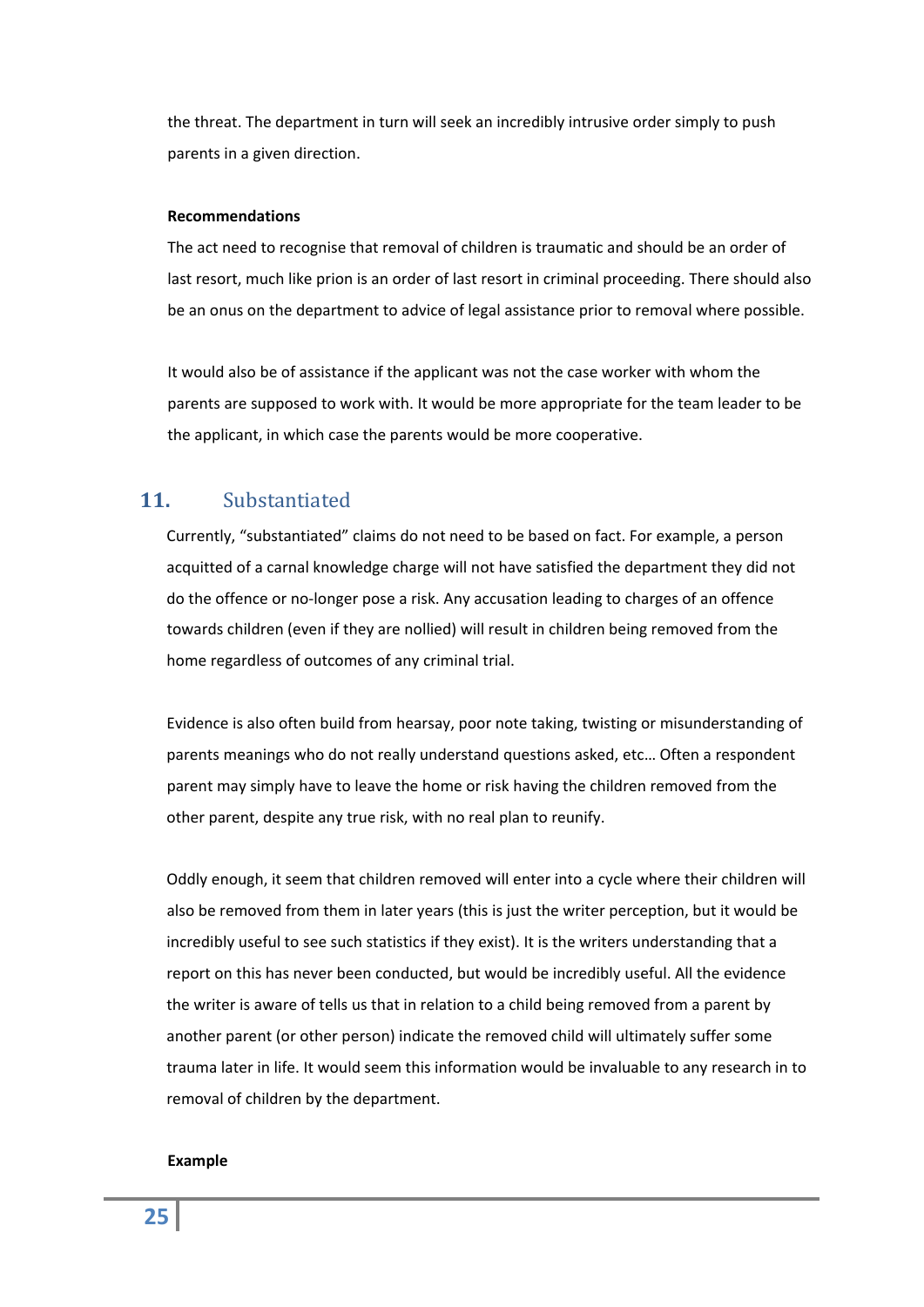In one matter, the mother who had 6 children of her own and was step-mother to 2 additional children did not believe the father had committed an act of carnal knowledge and incest towards his biological daughter (the eldest step daughter). Because of the mother's belief, the department sought to remove all 6 of her children from the home despite the father already agreeing to move out in the interim; with the 2 step-children already being relocating to Victoria to be with their biological paternal grandmother. I ran an interim hearing to prevent the removal of the 6 children from the mother and it was found that it was not a requirement of the mother to actually believe the charge against the father to continue to be perceived as someone who would act protectively of the children. The mother has paid a high price for this believe, as the department despite having a report stating the mother can supervise the father, will not allow the mother to do this – as she does not believe the charge. The departments maintained the evidence of the complainant child was credible (despite charges against the father ultimately being Nollied due to major inconsistencies in the complainant child's allegations). If I had not been willing to run a nonfunded interim hearing on the matter, these 6 children would still be in foster care today.

#### **Example**

There are many occasions where "substantiated" claims are simply not true.

- r. In another mater, I was asked to be a support person during interviews with 2 children. I agreed, and the interviews showed the children to be very well cared for. A subsequent report initially ignored the interviews and/or their positive result. Over a year later when a new CSO was appointed to the matter and the department amended their application from a PSO to a 2 year order seeking care to the chief executive (stating the parents as being). The department's affidavit stated many things claimed to be false by the parents. One paragraph for example claimed there was cat faeces in the room during the children's interviews (seemingly forgetting I was the support person for the interviews). I know for fact the room was clean and there was no trace what so ever of any cat faeces. This is highly concerning, as it casts doubt over every affidavit that I read from the department.
- s. In another affidavit it claimed a stepfather was involved in a robbery, what the affidavit neglected to inform was the step father was the one robbed whist working at a petrol station.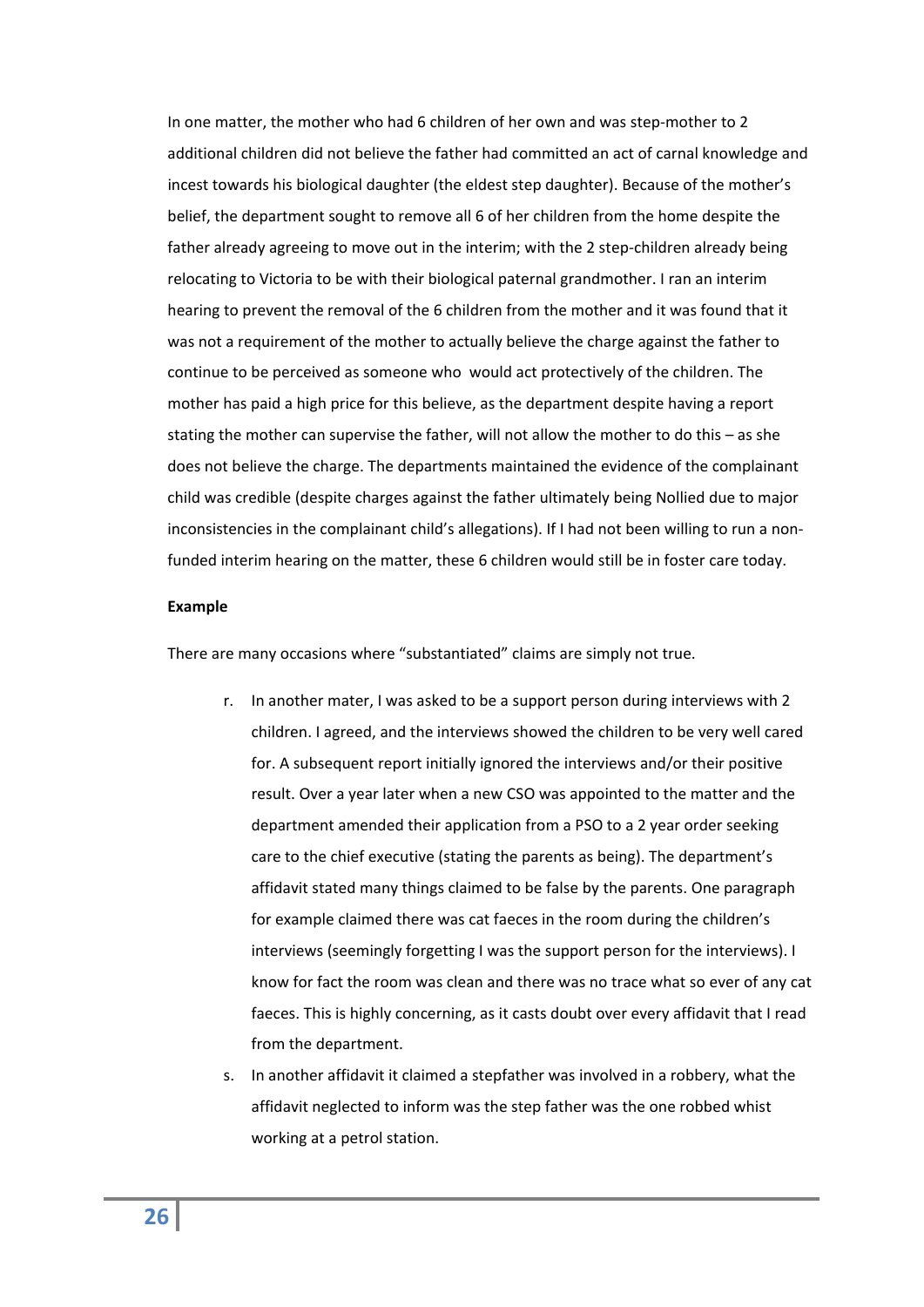t. In yet another example, the department referred to the clients partner as having various DV orders against him and a criminal record. Nether fact was true. The affidavit further stated that the partner's brother was a "child sex offender" and resided with the children to be removed. The brother was not on any sex offenders list, nor did he live with the children.

#### **Recommendations**

The list of extraordinary claims with no evidence to back up the claim is immense. I do not recall reading an affidavit of the department that contained facts which were not easily disputable (to some degree). Whilst parents will also lie, the department has an onus to rely on facts as their affidavits will cause great harm if they are not accurate.

The easiest fix for this is to provide training to Staff at DOCS, and make it mandatory that all claims provide supportive evidence. Whilst there will always be concerns which cannot be shown with written evidence, where a claim is made which would have a direct impact on the outcome of a matter, that evidence should be verifiable.

# <span id="page-26-0"></span>**12.** Departmental Affidavits

Departmental staff seem to lack consistent training with regards to court proceedings. In particular, affidavits are sworn documents, however after making enquires with the department, it was revealed that departmental staff receive no training to help understand what an affidavit actual is or how much of an affect it has on parents, children, or court proceedings due to content. Many case workers I have spoken to did not realise a factually incorrect or misleading statement in an affidavit could constitute perjury.

As such, affidavits are often defective but at all stages leading up to a trial are relied upon in court. Such important documents from the department are absolutely fraught with miss information that is being sworn to and is of high concern to the writer. The applicants who are case workers in proceedings rely on notes which are often inaccurate yet swear by those notes as being true and correct. This is most concerning and misleads the courts into believing that a risk is established, and magistrate has no option but accept the content of the affidavit at an interim/hearings/mentions which often results in children being removed from parents causing great harm to the child.

#### **Recommendations**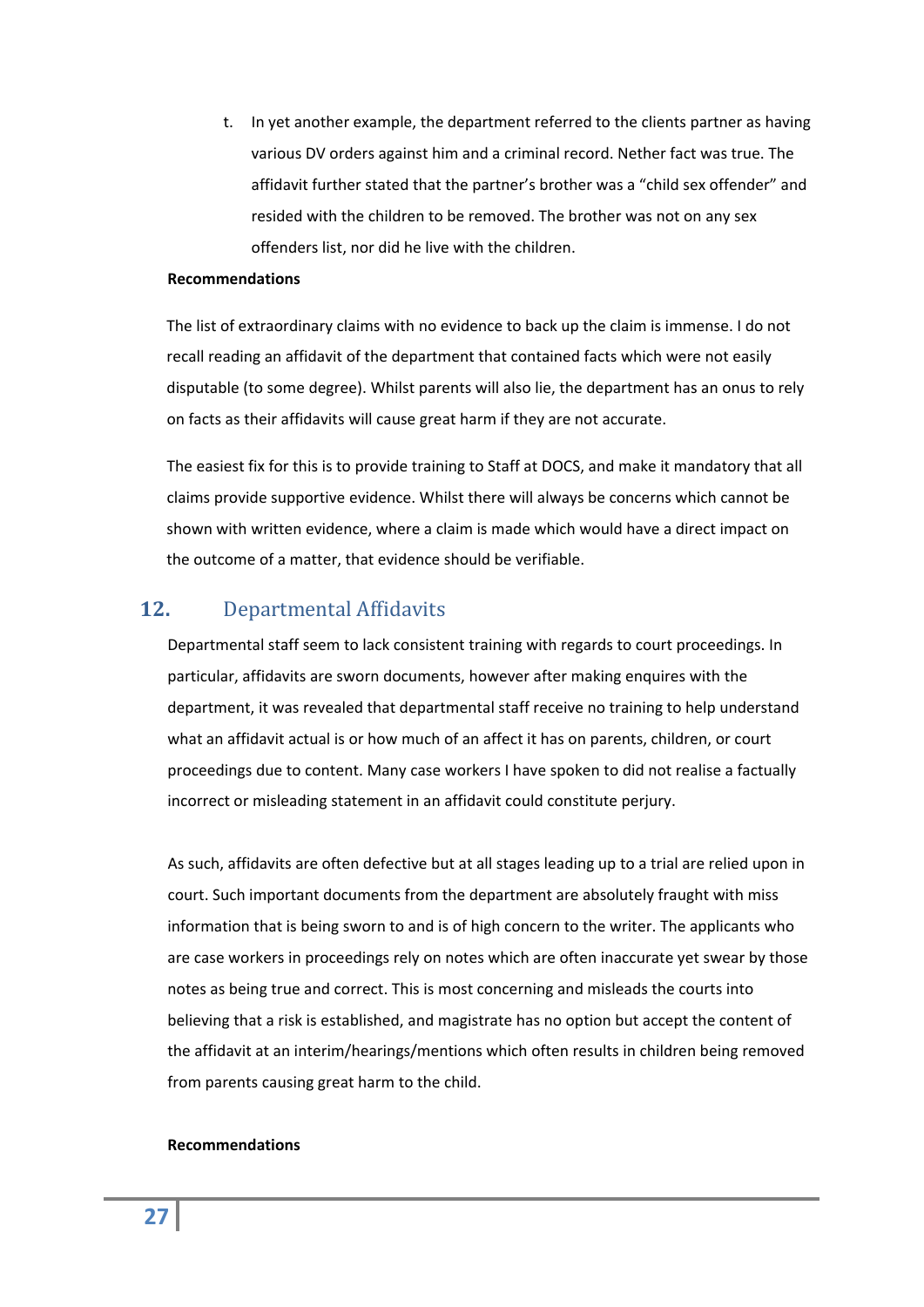Training in drawing of affidavits should be mandatory as should an understanding of the court process, as it is the court process that will govern where the child will remain in the interim. Additionally, "Applicants" should be team leaders, not case workers. This has 2 desired affects.

- Firstly, a team leader should be more experienced in drawing up such documents.
- Secondly, a family will be required to work with the case worker and find it very difficult to do so when they believe an affidavit is full of inconsistencies resulting in the removal of their children.

The case worker will find parents more willing to work with them if they are not perceived as the enemy.

# <span id="page-27-0"></span>**13. Stepparents**

Step-parents are not considered parents by the Act, nor may they partake in proceedings. A step-parent will have no input into proceedings, care of the children, or be considered viable kinship carers by default. For step-fathers, this even includes if they were involved by way of cohabitation with the mother since 20 weeks prior to the birth of the child (see s69q of the Family Law Act 1975 which provides for a child to be considered a child of the "man" under such circumstances). I have attempted to have a stepfather joined as a party on this very point (by consent of the mother but not the department). At the interim hearing the magistrate disappointingly found s69q would not apply and the step‐father was found to not be a father or guardian for the purpose of the Act as would be allowed by s52(c)(i) of the Act.

### **Recommendations**

The Act should be amended, to expand on who can be considered a parent. The Act has several sections dealing with the definition of a parent for a given part of the Act. This is confusing to parents and makes little sense due to their inconsistency. A child may be severely disadvantaged due to this approach. Step‐parents, grandparents, siblings of the children or of the parent, all should be given consideration as being parties to the matter; particularly for kinship applications. Even if the act allowed for "discretion" by the magistrate as to who is an interested party, this problem could be solved.

# <span id="page-27-1"></span>**14.** Kinship carers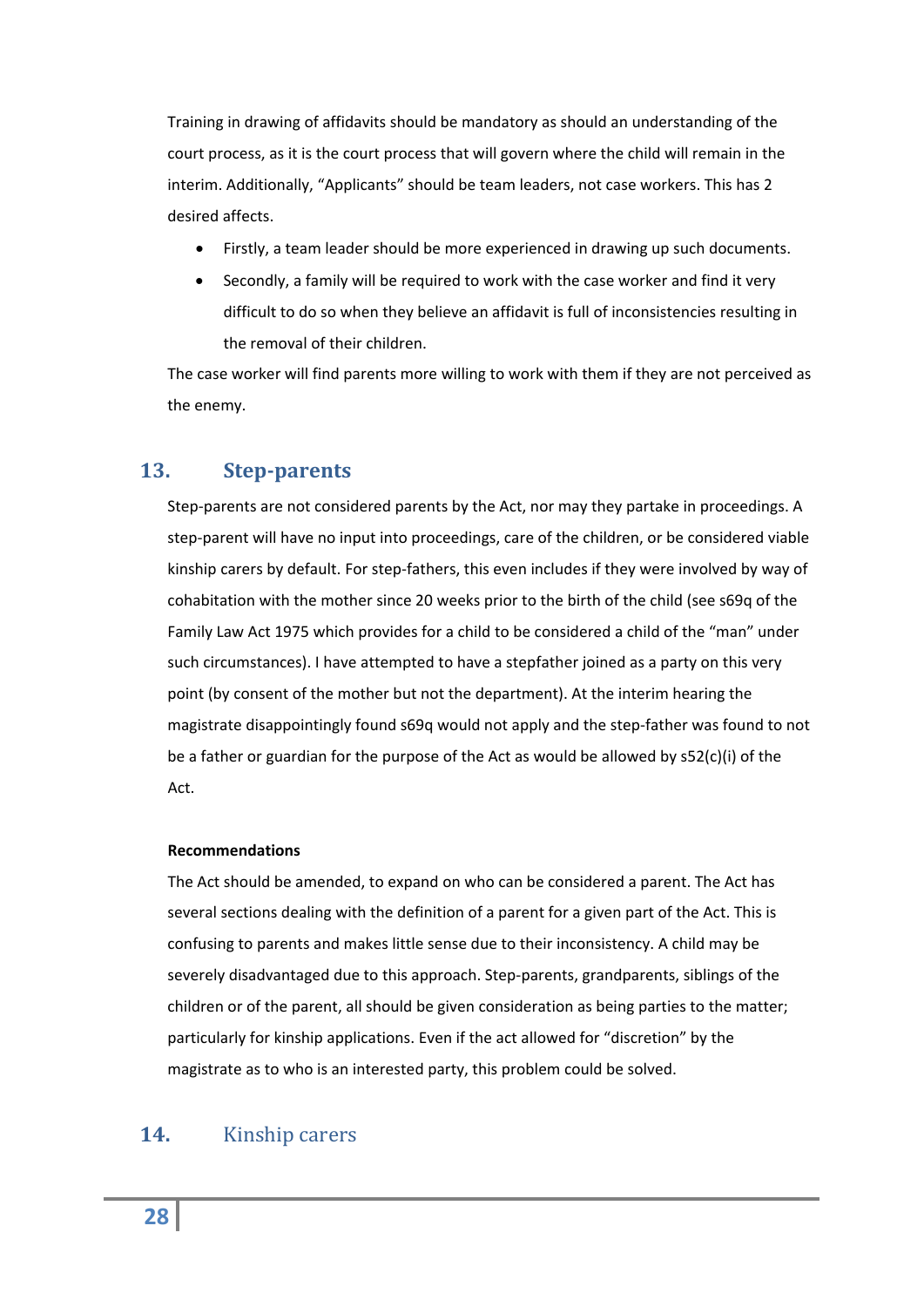The process to be acknowledged as a kinship carer is horrifyingly long, being estimated at 6 to 8 weeks wait (or longer) for approval, with a requirement for a blue care. I have had grandparents that have had children in their care for most of the children's lives, yet be forced to make a kinship carer application and wait months for it to be processed before the child was placed with them; causing trauma and uncertainty to the child due to the wait.

#### **Example**

A client in Cairns who was the paternal grandmother to 2 children that had been taken into the care of the chief executive. The paternal grandmother had at one point raised the children for over 1 year and naturally applied to be a kinship carer. Due to accusations made by the mother (who suffered from mild to server schizophrenia), the application in the first instance was refused. The grandmother's application was initially refused despite no evidence being provided to support the mother's claims. On a subsequent occasion when the grandmother repeated the application some 2 years later, it took 6 months for final approval.

#### **Example**

In another example, I had a matter where the department placed a child with a landlord where the mother was renting as a carer of the child, and not be placed with a relative. This simply made no sense as the grandparent had to go through the extensive process of being approved before the child could be place with her, yet was just left with a landlord that knew the child, though not overly well. The land lord only agreed to care for the child so as to assist the mother but was eager to have the child go to relatives.

#### **Recommendations**

Provisional approval should be simplified with a house inspection being performed preferably on the same day as any order is made. It should be a requirement that the department have investigated kinship carer arrangements prior to the order being made (unless absolutely necessary that this not occur, or no kinship carers can be identified).

# <span id="page-28-0"></span>**15. Trials & costs for trials**

Trials are almost never funded by legal aid; it is very hard to get funds for a Child safety trial, and near impossible to get aid for a barrister. Of all the matters that I have had progress to trial, only 1 had any funding with that funding only being for assisting with drawing up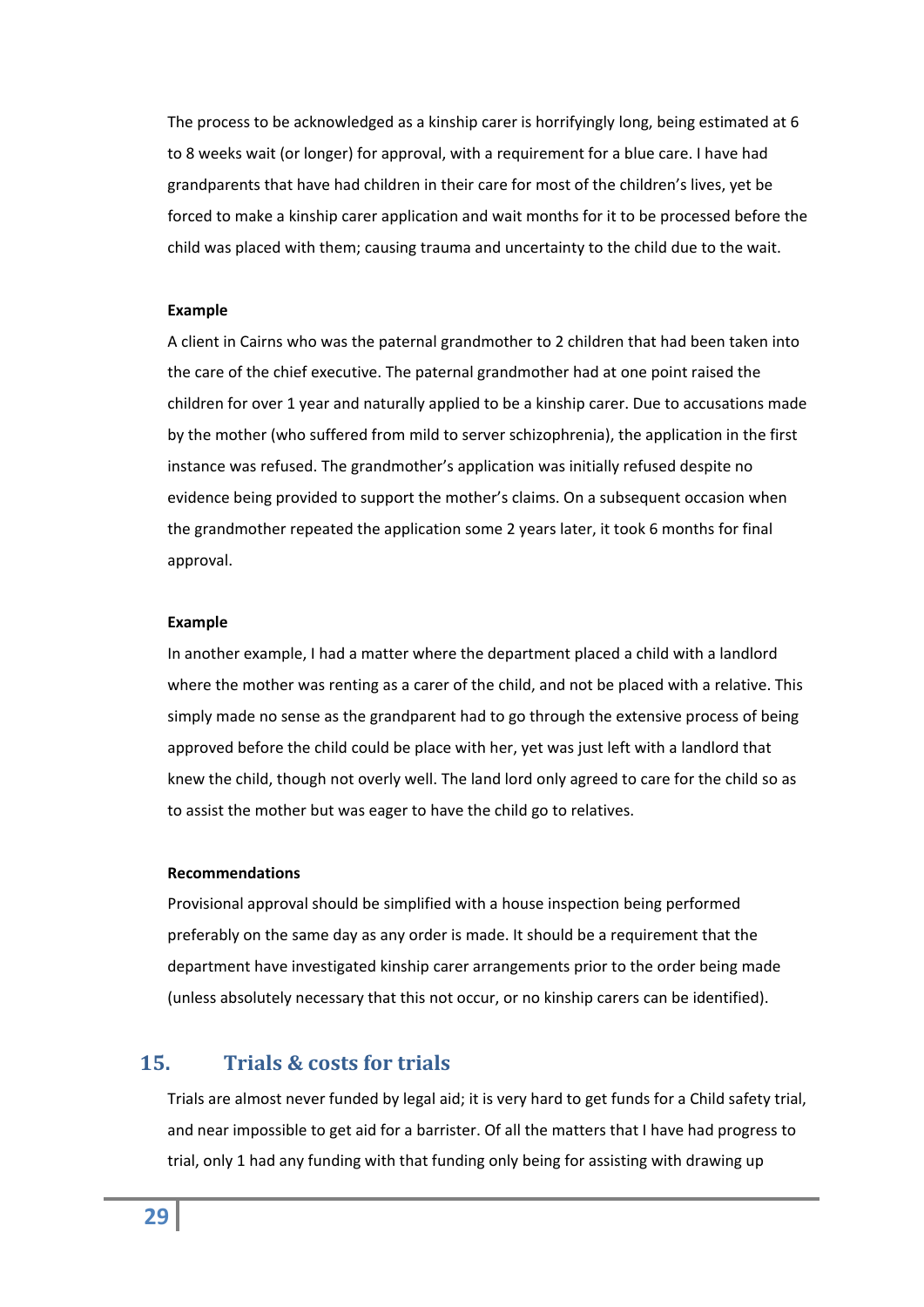material for the mother. The power balance is immense in that the department will have counsel along with the full recourses of the department. This is overwhelmingly the reason why consent is provided by parents. Trails are expensive and often very far into the distance from when a matter will start. The ugly truth is most parents will consent because there is no real choice not to. They will be run down due to the process and consent because they will not get funding to run a trail. Sadly, most solicitors simply advise clients to accept the order, as this will at least allow the time period for the orders to actually start so they can see a final reunification date on paper. Solicitors and barristers (and even honest staff at the Department) see the pressure and time placed over parents is tantamount to consent through duress.

At no point do the department have to pay costs if they are unsuccessful in legal action, but a great deal of time and anguish will have occurred. There may be a strong case for legal aid for a trial if costs can be recouped. This is one of the main reasons I will run Interim hearings so readily as I see it as the only chance to stop the proceedings in regards to children unnecessarily going into care to the chief executive. Despite it being very easy on the basis of hearsay to demonstrate a potential risk (which seems to satisfy there being an "unacceptable risk"), I still manage to keep 30% of children out of care. For the other 70 to 80%, trials will not happen and the department will get their orders despite evidence being hearsay.

By implementing a mechanism to claim costs at a trial, the department would be forced to both negotiate matters more conscientiously, and to think twice about running a trial (or even starting unnecessary action). This deterrent may in the long run save the department money and teach staff about boundaries within the legal structure of what they do.

#### **Recommendations**

There are 3 solutions,

- u. aid is increased to assist parents at trial,
- v. the department fund these trials, or
- w. the department are held accountable for a failed application both at interim and final hearings.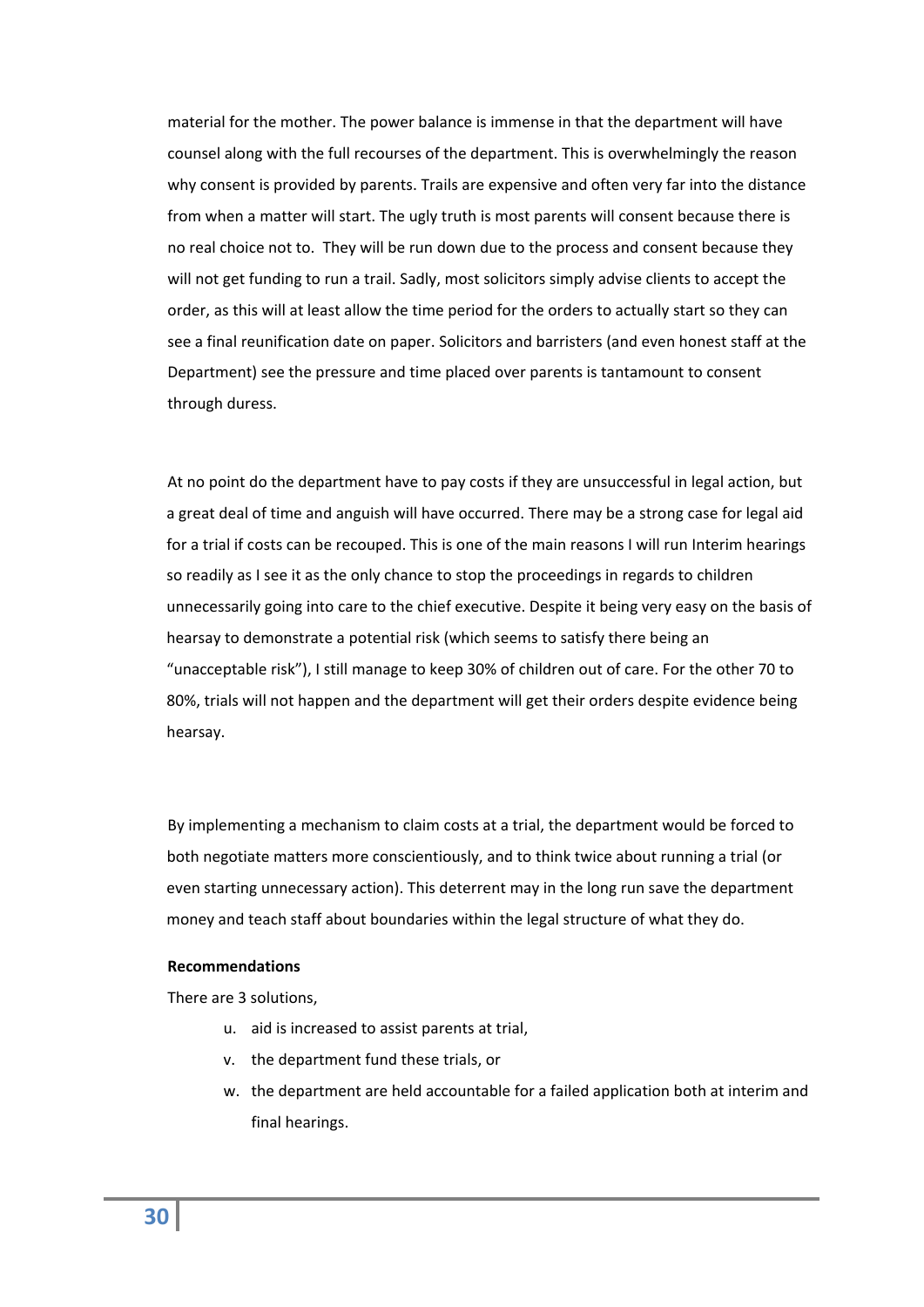Of the above, "c" is the most potent way for the department to be more closely monitored by way of cost for failed applications. If the department were burdened with the knowledge they may actually have to pay costs, they will be much more cautions in negotiations at Court ordered conferences and in actually running trials. I dare say affidavit material will also improve, and the department will actually be motived to implement the least intrusive order instead of simply removing children. More solicitors would also be will to take matters on a prospective basis (i.e. payment if they are successful in defeating an application by the department).

# <span id="page-30-0"></span>**16.** Too quick in taking legal action

From the matters I have deal with, the department would appear to be top heavy in taking legal action than actually implementing ground work to help families in need. Parents that have engaged with IPAs with the department have for the most part been impressed with this work and the staff – this is great work and should be encouraged. There is exceptional cost in removing children and supervising contact. It would be a far better system to implement resources into providing assistance rather than placing children into foster care. This would reduce costs substantially with requiring carers, and reduce trauma in removal of children. Simply put, the money could be better spent.

#### **Recommendations**

The department should invest more so in early prevention with parents. Ultimately this will save the department substantial funds in not having to provide full time care for children.

# <span id="page-30-1"></span>**17. Burden of proof**

The burden of proof is provided as being the balance of probabilities. This should apply at interim hearings as well but does not. I equate burden of proof for children's matters with the following analogy:

- x. Criminal matters where there is fire there is fire
- y. Civil matters where there is smoke there is fire
- z. Child services matters where there is wood there is fire.

Anyone that understands interim hearings will accept disputed facts cannot be easily decided. The problem is, the stakes are very high where the chief executive wants care of the children transferred to them. Magistrates will more often than not play it safe, and side with the department if a "risk" can be shown (not necessarily an unacceptable risk as required by s10(a) of the Act); if flows if there is a risk, then 10(b) seems to be a given and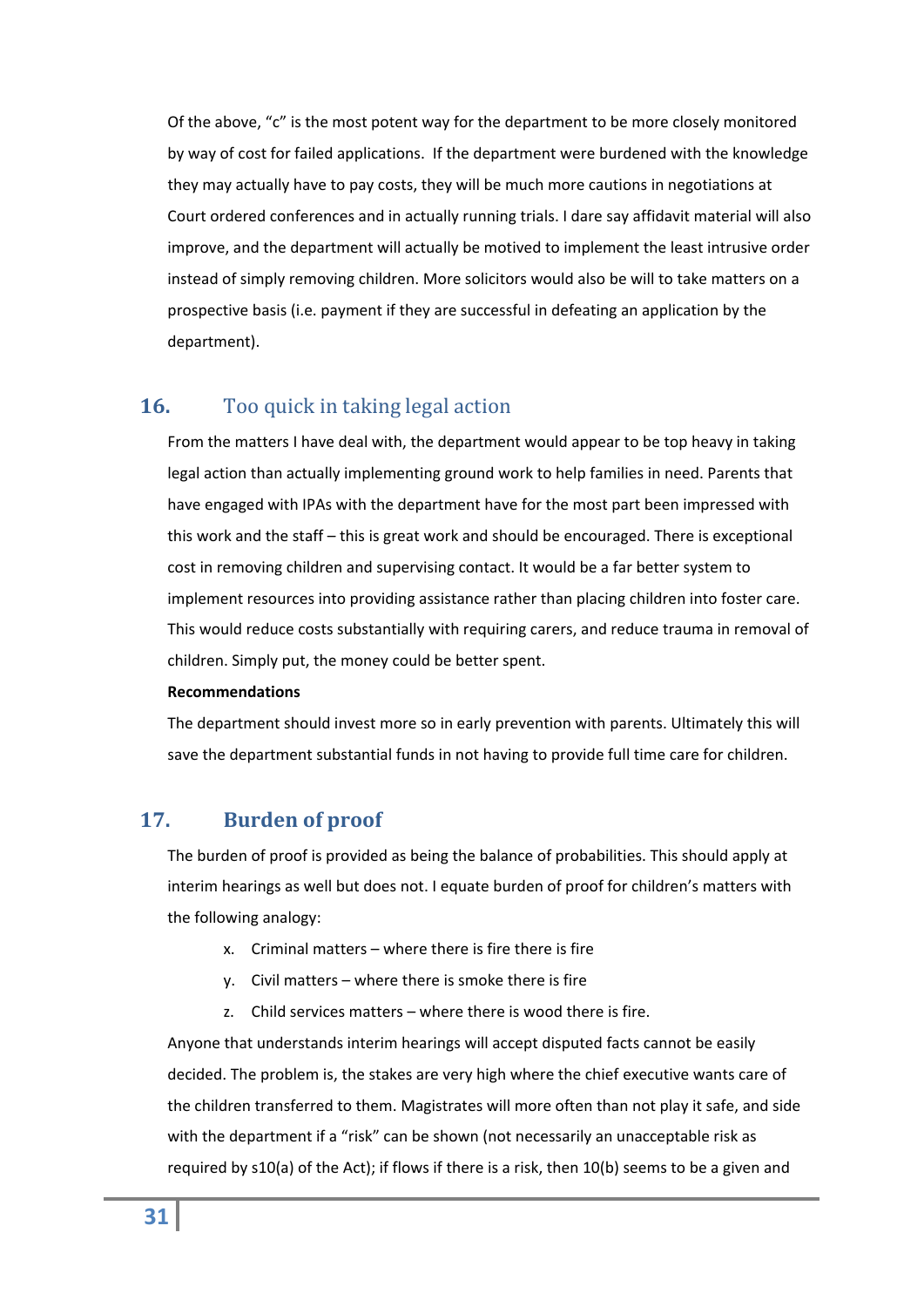does not seem to be in need of proving the parents are not willing or able to care for the child. If a magistrate hears a matter which hinges on who caused an injury to a child but says on the outset "I am not going to make any findings as to who caused a given injury", the interim is as good as over.

There is a clear reason why the threshold of evidence has fallen this low; being far below what the Act actually requires. The reason is – "best interest of the child" which does not require any evidence at all, only allegations and hearsay. Even if there may be a fraction of a percentage of risk if the child is not removed from a parent at an interim stage, the child may very well be removed as that risk is unacceptable to the "best interest of the child". Unfortunately, I have found different magistrates approach this problem in their own way, though the threshold is substantially lower than in any other jurisdiction.

The analogy above comparing sources of fire thusly fits the current state of the courts as they will act on allegations alone (disputing them will not help), anything which is contentious needs to be decided at a trial with the courts siding with the cautious approach (i.e. if parents and the department disagree, the courts have to side with the department for safety concerns). The onus of proof is squarely on the parent who in many situations simply has no evidence because they did not do what was alleged. The burden is for the parent to show they can act protectively, not for the department to show both parents cannot act protectively with actual evidence; and the parents need to be able to refute this this beyond reasonable doubt or they will fail at the interim stage. If someone fails at an interim, they will not succeed until a trial can be heard. We thusly condemn children to be with the department for 1 to 2 years if an interim hearing is not successful in the first instance; with the cards already staked on the departments side.

For example, if the allegation is the parent got drunk whilst the child was at home or engaged in domestic violence (despite no‐longer residing with the persons that caused the DV), the parent can deny it all they want but an order to protect the child will generally be awarded to the department – all based on hearsay until a trail can determine things, but of course a trial is over a year away.

#### **Example**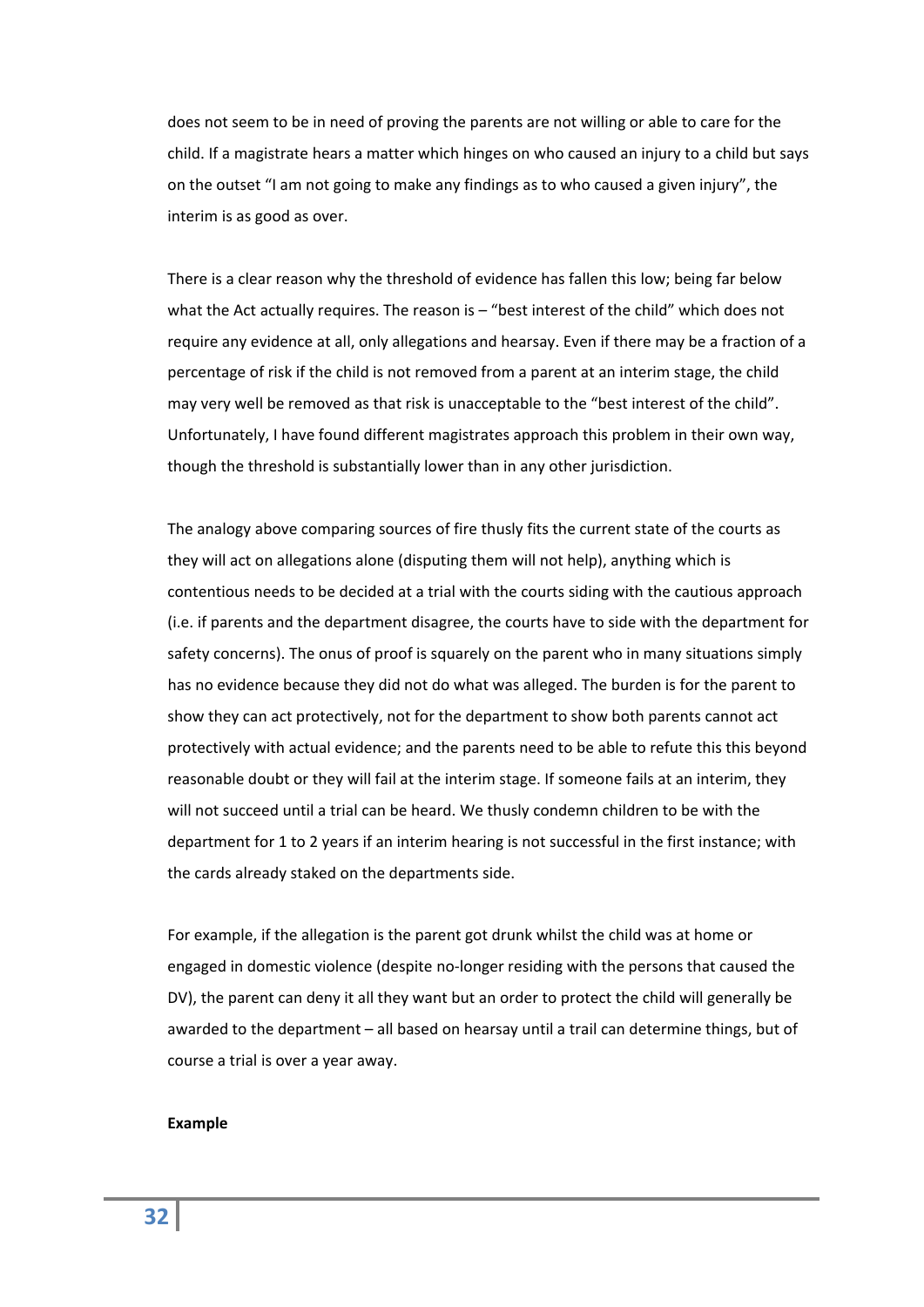I had a client whose 3 month old child suffered a brain haemorrhage. There were no external injuries, with the child's two older siblings and the child's twin sister having no internal or external injuries at all. A Skeletal scan of the child and his twin sister showed no other injuries or abnormalities, however a doctor identified the child's current injury as "possibly" being from "shaken baby syndrome". As the parents could not explain the injury, the doctor stated the injury was highly suspicious. This diagnosis was provided despite the fact a child at this age would certainly have other injuries if shaken so badly. The child was removed from my clients care along with his 3 siblings. All 4 children were then placed under a kinship care arrangement with the maternal grandmother; but latter removed and placed into foster care forgoing placement with the paternal grandparents (as their kinship care application after 3 months was still pending).

In a subsequent letter from the hospital which treated the child, it stated these injuries could have been spontaneous (i.e. these injuries can happen by themselves). Doctors informed the client the child had thin membranes in his arteries in his head which may explain the injury. Despite this, the magistrate stated on the outset he would not make any findings on the injury itself – this meant the interim was impossible to win, and the magistrate subsequently found in favour of the department despite providing a letter stating the injury was spontaneous from the hospital. Of course if the matter proceeded to trial, on the balance of probabilities it could not be shown the parents acted in a manner that would have caused injury, as no evidence could be produced to support such a finding. The result is of course:

- a. All 4 children remained with the chief executive despite injuries to only one child with no auxiliary injuries to explain what had happened,
- b. Evidence assisting in explaining the injury was not taken into consideration the burden of proof was placed on the parents and not the department at a level the parents simply cannot prove as they did not do it.
- c. The magistrate was not interested in trying to decide where the injury came from, effectively tying the hands of the parents in any case – the department did not have to show anything, merely that the child suffered an injury and rely on previous expert evidence (which was not as fresh as the expert evidence we produced) that he injury "may" have been from "shaken baby syndrome".

It was a truly disheartening outcome that the family was torn apart and the children now suffer extra trauma in not being able to see their parents for more than 1 hour a week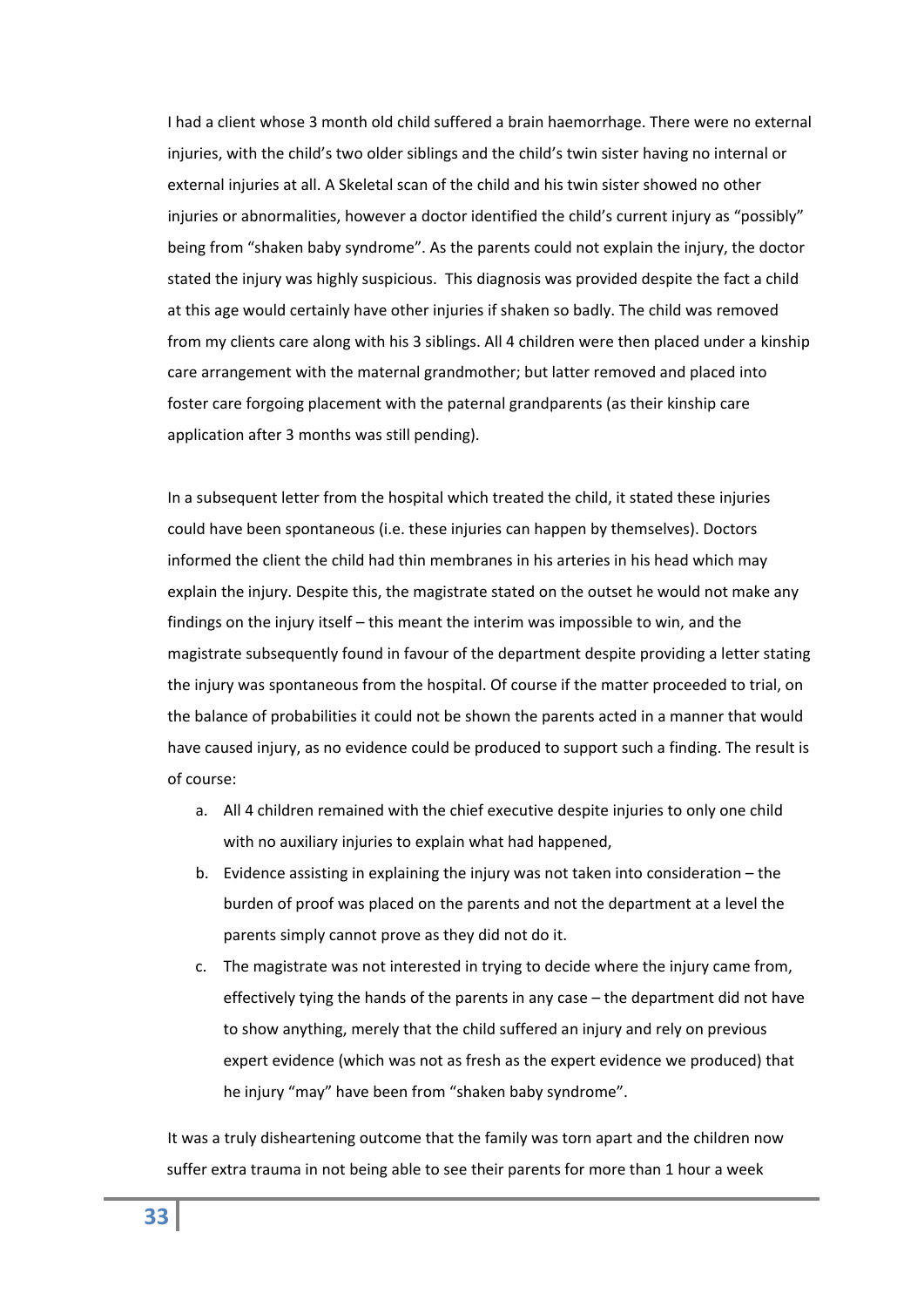(supervised). This simply should not happen. The "best interest of the child" is used to defeat the actual level of evidence required, as there is a very minor risk with the parents.

In the above example, the department told the parents, reunification cannot take place until they had consented to the orders. this infuriated me, as it punished the children and the parents for simply not consenting to the orders; despite the parents doing everything required by the department during this time.

#### **Recommendations**

In weighing up the "best interest of the child", it must be recognised that children going into care will suffer many forms of anguish which can directly lead to various mental health disorders later in life. The above example finds a baby was removed from his parents which also damages the bonding process. A magistrate needs to be convinced on the balance of probabilities that it is in the best interest of the child, and such convincing should take the form of actual evidence which would refute the parent's evidence if it was heard at trial. To make such intrusive orders the courts need also consider the trauma a child will suffer if it is removed.

If this does not happen, the "best interest of the child" will continue to see children traumatised and the negating of the balance of probability. If an application fails to meet the "balance of probability", it should fail. The department can use PSO's quite liberally to achieve a correct balance of intrusion and protection.

# <span id="page-33-0"></span>**18.** Interim hearings and legal aid

Legal aid do not fund interim hearings. Generally if a client wants to run an interim hearing and I see merit when a first mention occurs, I will do so (I run about 70% of matters at the first mention as interims hearings to determine if a child should reside with the parents or the Chief executive). Initially I would not run interim hearings due to lack of funding and/or experience in a given circumstance however in 2012 I may have run as many as 15 or so simply because the affidavits of the Department were so poor in quality or the applications were simply unnecessary. Of the 70% precent I ran to prevent children going to the chief executive, about 30% are successful in keeping children out of care (with orders being amended to a consenting PSO) despite the low level of burden of proof the department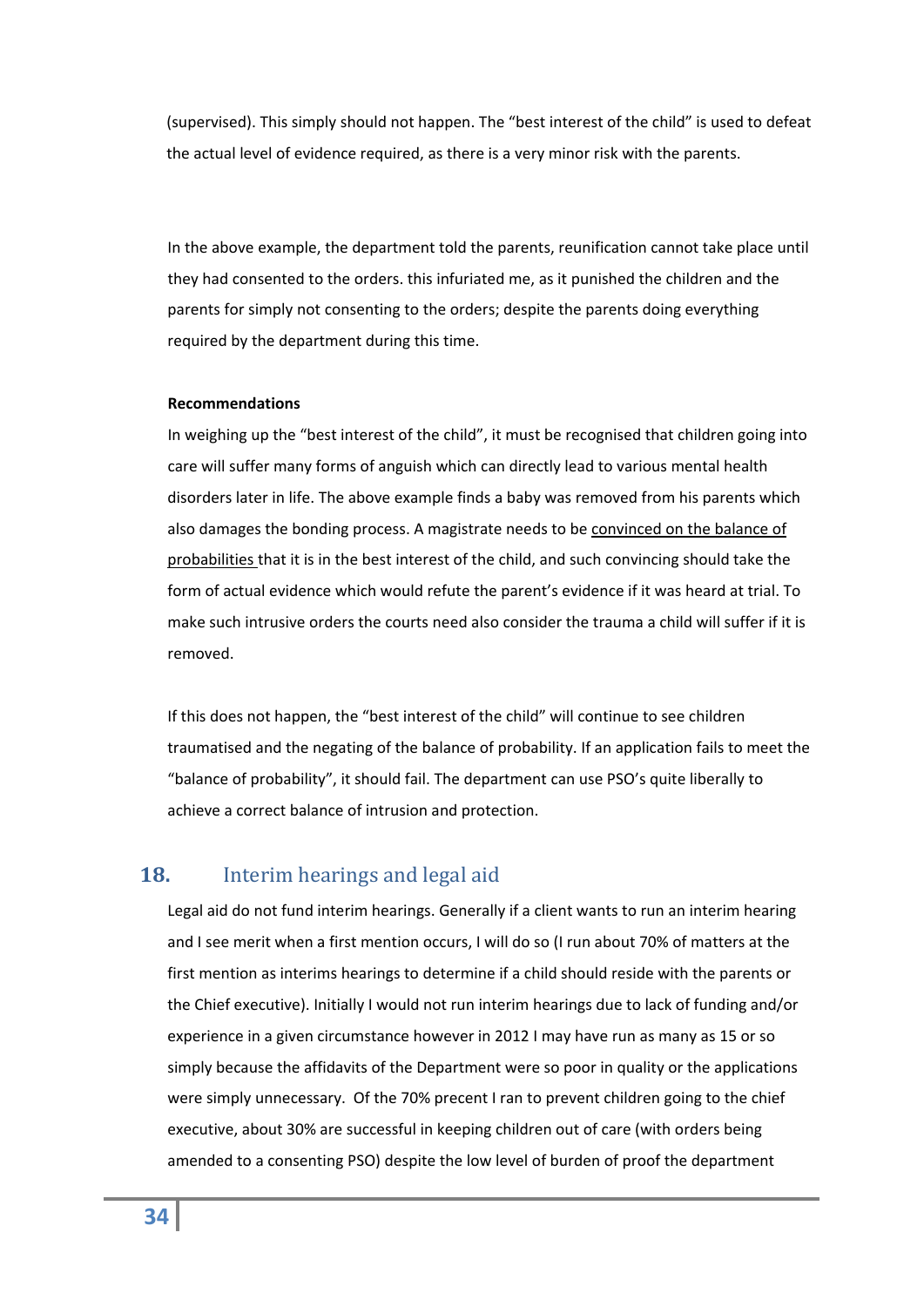require. This is a very frightening number, as it suggests at even the low level of proof required by the department to have care of children at the interim stage of a matter, there must be hundreds to thousands of children that have entered care in Queensland that should not have been. Of the matters I did win at Interim hearings, only 2 new applications were made to have the children again placed into the care of the Department, with 1 matter keeping the children with the mother and the other matter having the children removed (after a further interim hearing).

In running interim hearings if there is any allegation of injuries by a parent (however unsustainable), a magistrate will generally state there will be no finding of cause of injuries alleged. This instantly handicaps a parents application, as it is a given the injuries are otherwise unexplainable despite any evidence to the contrary raised (as this evidence will simply clash with evidence of the department). Despite this, I am able to win 30% of matters at the preliminary stage on submissions alone (or occasionally with an affidavit if time allowed for one to be prepared). To my knowledge, very few other solicitors (if any) run interim hearing on legal aid grants to simply appear at a mention as interim hearings are not funded at all by legal aid. More often than not parents cannot fund or run such hearings themselves – as they do not know how to approach or argue the issues correctly.

As provided above, I can only surmise there must be hundreds to thousands of children in care that simply do not need to be there if an interim was held for each matter on the outset. Even more children would not be in care if due consideration was given to evidence as would be at a trial. This one fact is staggering and scares me beyond belief. It is why I run interim hearings, and this one point clearly demonstrates the system is surely in need of repair – if I did not run interim hearings, many children would not be with their families today. Often is the case when children go into care this starts a downward spiral which can lead to a long term order being sought and later the child even entering into a life of crime. Many children I have represented in children's court on criminal matters where wards of the state.

#### **Example**

In one example, I ran an interim hearing to attempt to have a child returned to his mother after he had already been in care for 3 years. In the departments evidence (their affidavit), they stated the child who was 13 did not want to return home until the end of the year (the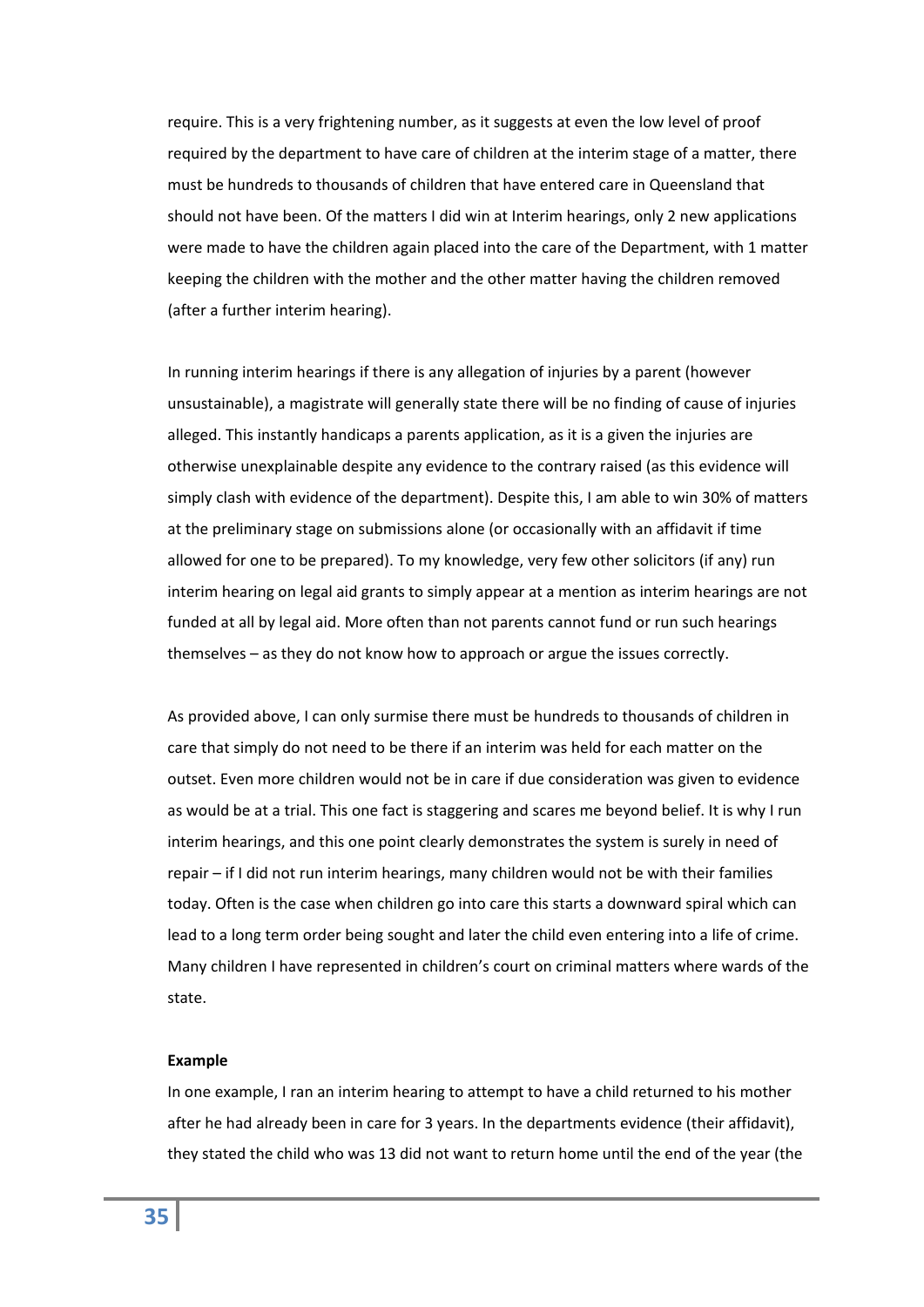matter was heard in January). Of course this was highly disputed as the mother's affidavit stating the child want to come home immediately.

At the initial interim the magistrate correctly picked this up and stated the child wanted to stay in care (this was the only area of contention for this magistrate). I disputed the department's affidavit, but to no avail. I managed to have the matter adjourned for 2 weeks for a direct representative to see the child (as the child had indicated he wanted a lawyer to directly represent him to his mother previously), hoping this may assist the child.

The child became very angry at the department for stating he wanted to stay in care, but was by this time also convinced he did not want a lawyer as he had been told by his carer he did not need one. The person I had organise to speak to the child to see if he still wanted a direct representative did see the child, but the child no longer want to be represented by any lawyers at all (even a separate representative). Fortunately, the child did tell the potential direct representative he wanted to go home immediately. The department however did not follow up our requests to confirm if he did or did not want to go home; placing a wilful blind eye to this situation.

After the 2 week adjournment, as the direct representative was unable to appear on the day (as they were not able to represent the child), we lost the interim hearing as the department maintained their original position not seeking to amend their affidavit but relying on notes on the file. Other factors were at play, but the new magistrate noted there was nothing to the contrary that the child wanted to go home – it was a contentious issue that could not be decided. If the department had followed up on this information as requested, the interim hearing could have been avoided. A new issue was also raised in regards to counselling and the department stating they were the only ones in a position to offer counselling, despite there being minimal counselling in the past 3 years. Again, contrary to evidence, the magistrate had to side with the department.

Subsequently, the child was so distraught over having to remain in care, he was deemed not manageable by his carer and returned home to his mother about a week later. The new one year order by the department's actions alone was shown to be meaningless and the child in that matter had been diagnosed with a reactive attachment disorder – being a severe mental health problem. The writer is convinced that had we run a subsequent interim, we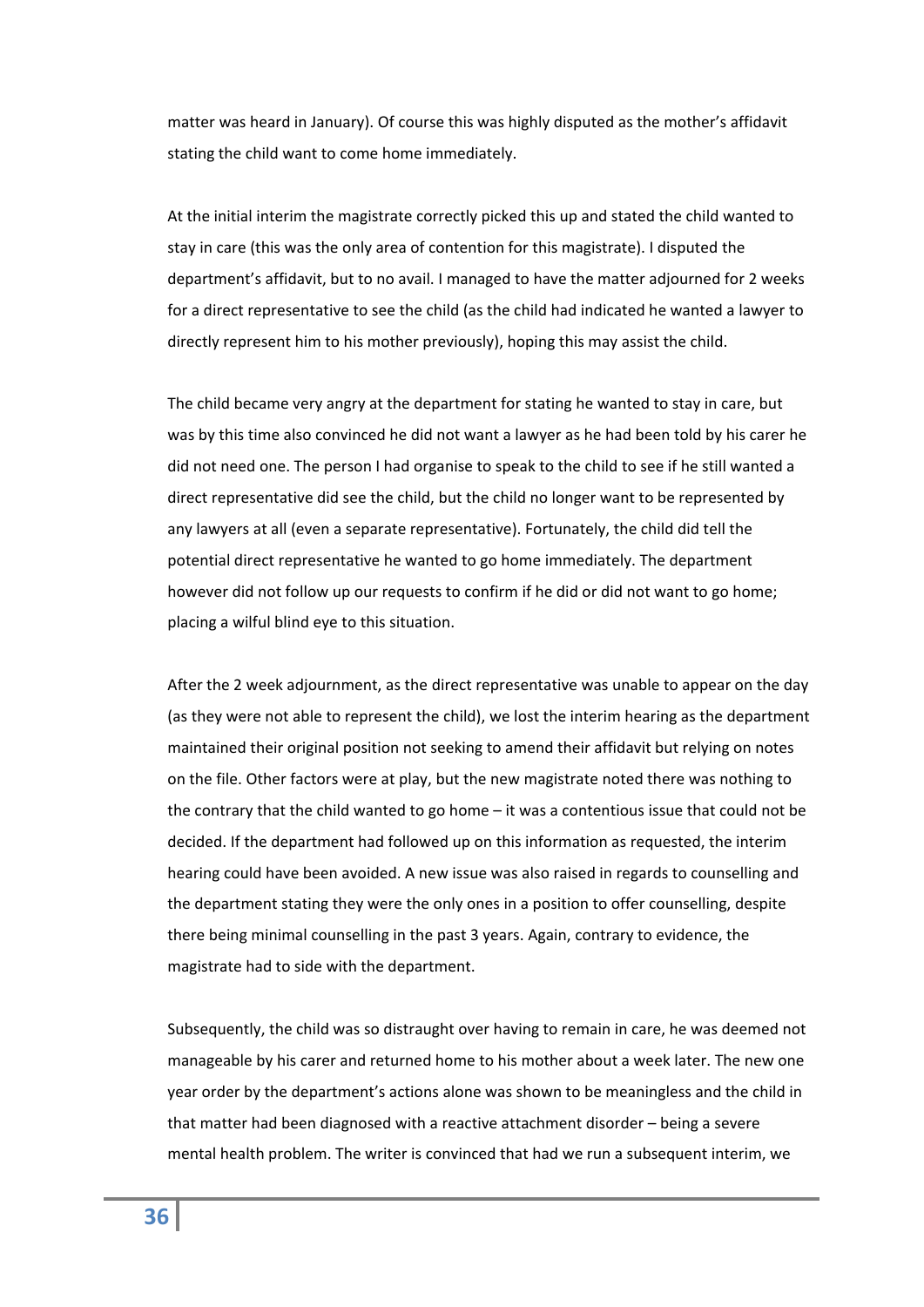would have been in a much better position to win, as we were adapting to the concerns of the court at each interim.

Ultimately these things would not have come to light except at a trial. We did make it very clear in this matter that the mother was prepared to run interim hearings at each mention and go to trial if need be, and the mothers affidavit clearly demonstrated many faults with the departments own affidavit. The department finally relented but the child now has to suffer a from a major mental health issue when he should not have not been in care in the first place.

#### **Recommendations**

The above successes at interim hearings despite the high burden of proof placed on the parents clearly shows there is something wrong with the way the department applies for orders. It should be established in legislative form that the department must show on the balance of probabilities on the outset when applying for a short or long term order that they will succeed in their application; not rely on hearsay.

When evidence is presented to the department, there should also be a clear onus to update material and/or file so the same misguided facts do not continue to be present each time a new CSO takes over a file. One of the main problems is the affidavits are so large, the CSO who is not trained in drafting them will simply add items that are in note form and swear to them being true and correct. Additional training in drawing of affidavits is desperately needed.

The department should be held liable for costs in failed applications (both at interim and final hearing). This will ensure the department only run actions that are going to be successful, and increase efficiency with regards to evidence provided.

## <span id="page-36-0"></span>**19. Legal aid cost structure**

There is limited funding for all aspects of child safety. For example, when a matter first starts, we are generally only provided 3 hours funding to –

- a. interview a client (1 hour)
- b. review material (1 hour)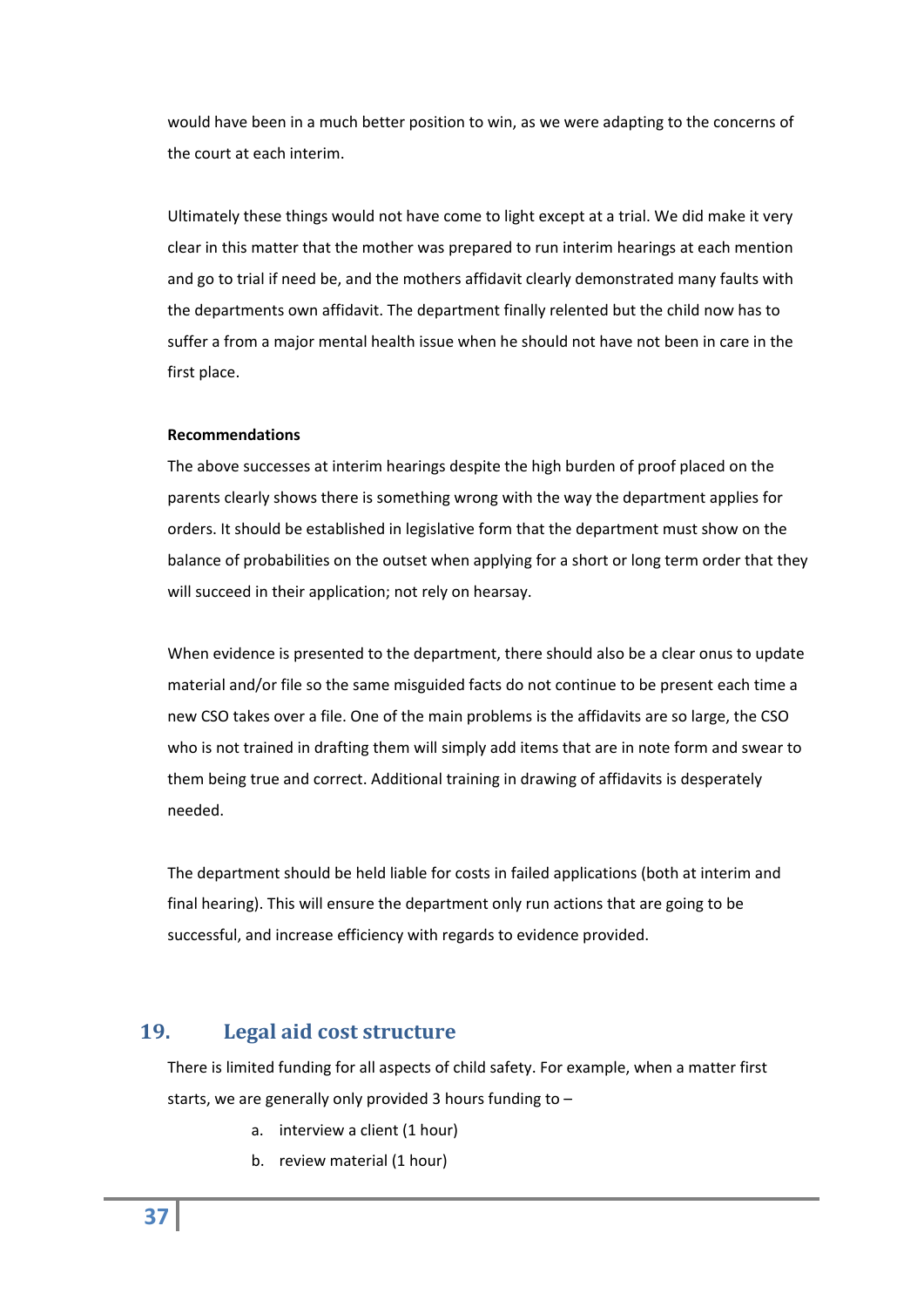#### c. appear at a mention (1 hour)

The above funding is very much inadequate to actually get a handle on the matter and provide advice with a clear picture of what will happen if consent is not given to orders sought by the department. Affidavits of the department are often over 100 pages long, full of private history, and it is simply not possible to review this material in 1 hour. The courts have also complained about the length of affidavits and request they are provided on double sided paper to reduce sizes.

Most solicitors get around this by meeting their client at the first mention at the court to combine all 3 activities as court mentions can last several hours. The natural danger in this is the client is put on the spot and has to consent to interim orders sought by the department as the solicitor is not funded to run an interim hearing. There is also no time to prepare material if need be.

To my knowledge, there are only 7 registered "preferred suppliers" in Ipswich for child safety matters. There is just no incentive for solicitors to train or act in this area of law which clients are desperately in need of. I do not recall any training in this area offered by the Department for practitioners.

Aside from mentions, aid is also provided for Court ordered conferences and for family group meetings, though the number of grants are limited and are often knocked back. We are also forced to make lengthy submission to support applications of aid outlining the parent's chance at success if they were not to consent to the department. This is quite time consuming for small grants of aid. If aid is not granted on first attempt, most solicitors will not appeal the refusal as there is simply no money in it.

Aid for trials is almost non‐existent with a full case outline often required just to apply for aid– meaning meeting with the client and drafting submissions on the small chance aid may be granted.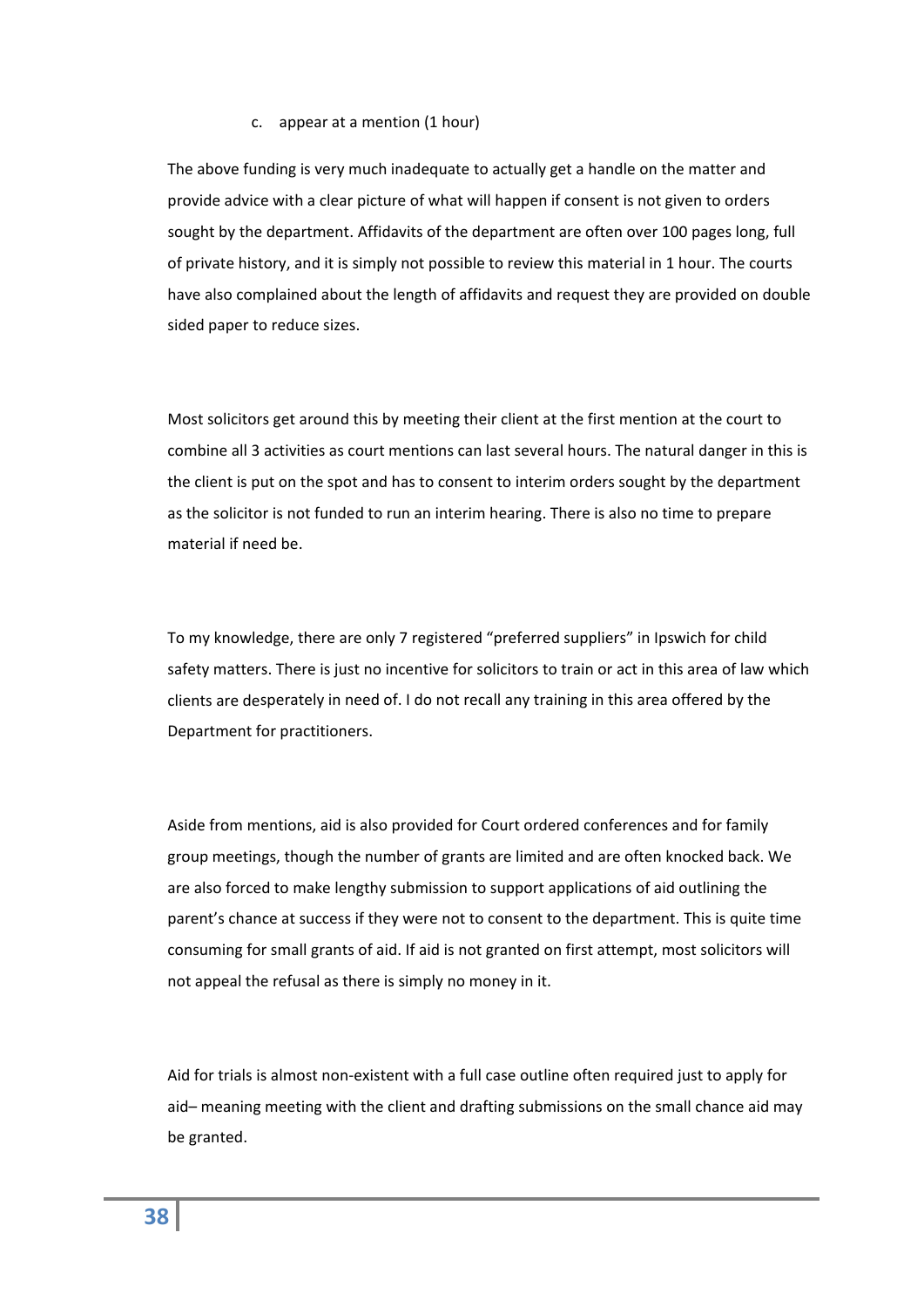#### **Recommendations**

Aid for these matters is simply inadequate and need to increase. As provided, if the department were held liable for costs, this would perhaps increase the chance of aid, and lessen the amount of matters that are brought before the courts.

# <span id="page-38-0"></span>20. Breaches of privacy

In providing backgrounds of a parent in affidavits, history of the parents own abuse as a child (often sexual in nature) will be included .These affidavits will be provided to other parties to the matter or stakeholders who may not otherwise know of this history. This is a breach of confidence/privacy and often an area parents will complain bitterly about.

#### **Recommendations**

Childhood and/or confidential information directly related to a parent with little to no probative value should not be included in such affidavits.

# <span id="page-38-1"></span>**21. Acting as family court**

The department though sometimes unwittingly, seems to have a habit of picking parents for a child much the way family courts do; though they seem to do this based on hearsay and findings by case worker who are not experts in the use of evidence. This goes beyond child safety, more so a preference of which parent they feel is going to do the better job of raising a child (again, based on hearsay).

#### **Example**

In one matter, the department saw fit on a 28 day temporary order to remove a new born baby from the mother and place that child with the father and his parents in NSW where the child's sibling resided. The 28 day order expired with no further orders sought. The department refused to provide a letter stating the child was place with the paternal grandparents only saying the child was there on "holidays". A letter to this effect was promised orally, but was never sent. The paternal grandparents refused to allow contact with the mother stating the child was now with her sister who had been placed with them on a long term order (Which was taken out by NSW department of child safety without the mothers consent at a mention approximately 1 year earlier whilst the mother was absent).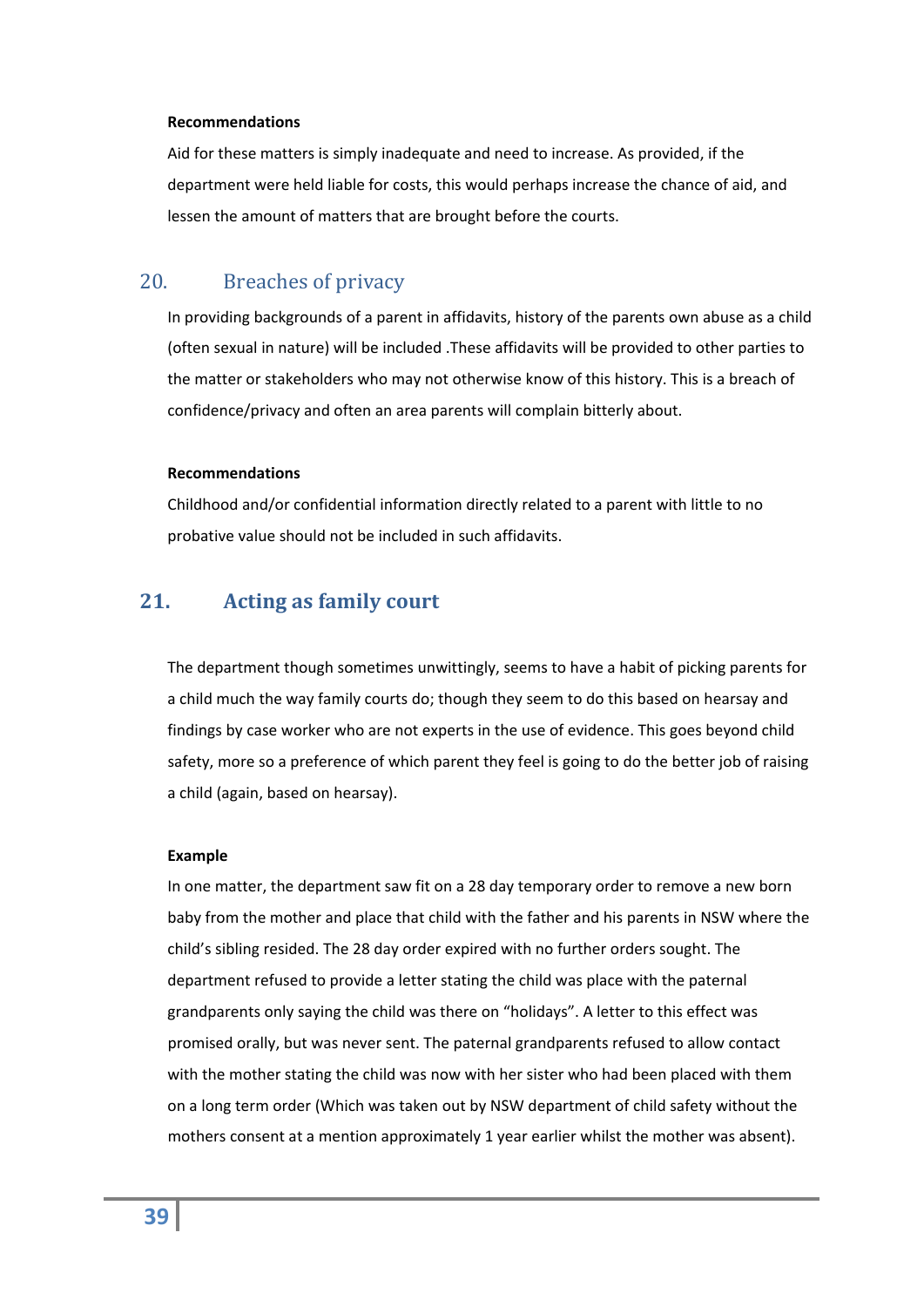A family dispute resolution conference was entered into with the father. Contact was agreed to in writing, but then refused latter as the agreement was only a family plan as the father refused to enter into consent orders. The fathers solicitors then stated they were going to commence proceedings in the Federal magistrates court, but this was never followed though. Legal aid would not support the mother making an application to the Federal magistrates court citing limited public funds.

The internal policy with the department as told to me by the department is for the department to return the child to the same parent from where it was taken if no further orders are sought over the child. If a legislative requirement was put in place, the above scenario would not have occurred. If the department saw fit to keep the child in care and place with the father, a short term order could have been applied for with the consent of the father or a PSO restricting contact with the mother. Whilst the mother in this matter did have some psychological disorders, there was nothing that prevented her from caring for the baby; indeed the child was well cared for and the mother bonded well with the child. The mother has not seen the child since the department removed her, and the literature on the topic of restricted parental contact tells us the child will no‐doubt suffer harm because of this latter in life.

#### **Recommendations**

A child should be returned from the parent it was taken, unless orders exist preventing this from occurring (including orders from the Family court).

# <span id="page-39-0"></span>22. Summary

Legal aid is very difficult to get for trails, and non-existent for interim hearings where great good can be had at preventing unnecessary removal of children on the outset of a matter. I am generally only successful at interim hearings when arguing points of law or common sense, not at trying to dispute facts or even hear say (despite evidence). Whilst I will run interim hearings because I see merit in a given case, this view is not shared by other solicitors (which is understandable given the lack of funds). Where children are placed into the care of the chief executive, more than likely a final order will be consented to as funding for trials is almost none‐existent, time to get to trials it far too long, or the parents will consent under duress of the department and/or the system. If the department were held to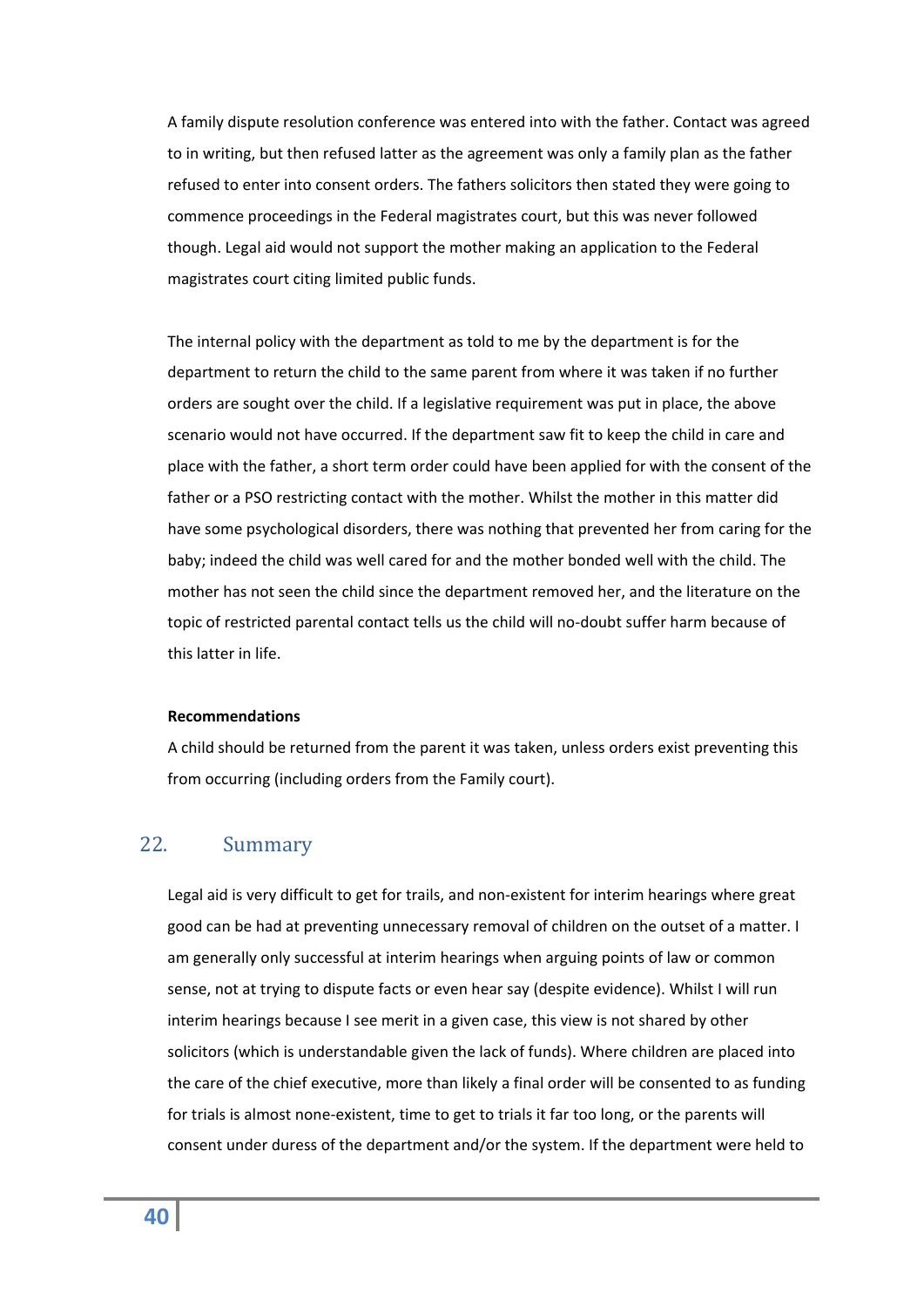account by having costs awarded against them in matters they are unsuccessful, a great many aspects of the department would change.

I would not want to detract from some of the great work done by the Department, however this cannot excuse the amount of children that go into care that simply should not be removed from parents and the only family they know causing trauma and untold damage to the child. The following are my core recommendation to help streamline this problem:

- 1. Where the department are unsuccessful at trial, the Department needs to pay for costs of the parents (or legal aid) defending the action.
	- a. This would allow legal aid to fund more trials (by recouping costs), and
	- b. Would see the department limiting action to matters that actually require it; this should include interim hearings.

The overall effect would by its very nature streamline how the department deal with all matters as a whole. It would not be proper for the department to claim costs against the parent due to imbalances in power that already favours the department, and ultimately, this would simply lead to even less matters making it to trial for fear of this imbalance.

- 2. The courts must provide more consideration to the trauma suffered by children in the departments care, and provide acknowledgement of that trauma as a determining factor when/if the court is making orders placing children into the care of the chief executive. Currently the only consideration is the risk of harm children may receive from the parent not what harm will be caused if a child is placed into the hands of the department.
- 3. Restrict the use of short and long term orders to matters of provable fact and not on allegations alone (this would not necessarily include temporary 28 day orders or an extension thereof to obtain that evidence).
- 4. Any order sought by the department, including PSO's be recognised as intrusive. Currently the court in an example provided above was perplexed when the mother did not want to consent to a PSO, and more perplexed when the department wanted to withdraw the PSO. Actually most parents do not want to consent to any type of order, but ultimately the courts are of the opinion that a PSO is not intrusive and should be awarded if requested by the department.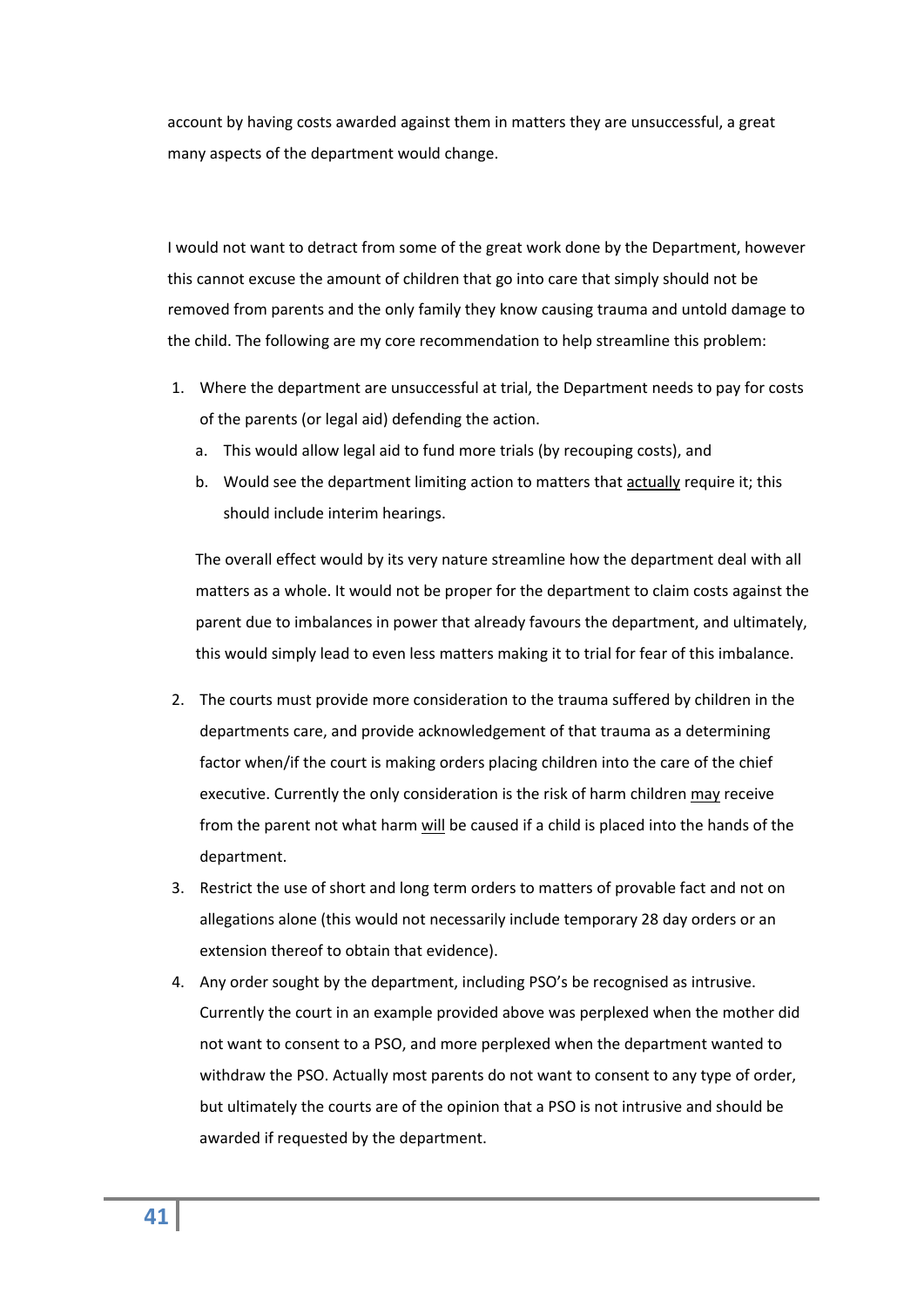- 5. The department must provide much more care in drafting affidavits, not just relying on file notes, this can be solved by having a central applicant responsible for all applications or shifting the applicant from a case worker to the team leader who should have more experience within the department. The added benefit is the CSO will not be perceived as the "enemy" by the parents; allowing the parents to be more cooperative with the case worker and ultimately the department. It may be the CSO assists in writing the affidavit for the team leader, but it will be the team leader (or central applicant) responsible for the actual content. Further, information that has little probative value should not be included in affidavits of the Department, this would include things such as previous sexual abuse of the parents which a parent would often not want known by other parties included in proceedings.
- 6. The department needs to be more proactive in ground level intervention (such as with IPA's) for prevention rather than removal of children.
- 7. The department need to adhere to a higher level of ethics. In one example, an order I argued for I court was for no supervision being required by the department where the children had been placed with a kinship carer. The department then enforced that a supervision order was in existence despite knowing the order did not specify this. In another matter, the department told my client they would not start working towards reunification unless they consented to the orders.
- 8. Legal aid funding is appalling. Given my success at just interim hearings (running matters essentially at no cost to legal aid or my clients), hundreds to thousands of children must be in the care of the chief executive for absolutely no good reason; this alone has motivated me to run many interim hearings for legal aid clients despite the level of aid provided. Funding for trials is also woeful; I have never been successful at obtaining funding for a trial; though colleagues inform me they have on occasion received such aid. This severely disadvantages parents and children alike. Funding needs to be increased for the most vulnerable of our community.
- 9. Carers should be able by default to provide supervised contact between parents and children. The only exceptions should be if the carer or children are not willing to have such contact.
- 10. The definition of a parent needs to be widened to include step parents or guardians that have cared for a child for a considerable period of time. Discretion should lay with a magistrate as to whether or not an interested party should be allowed to be made a party.